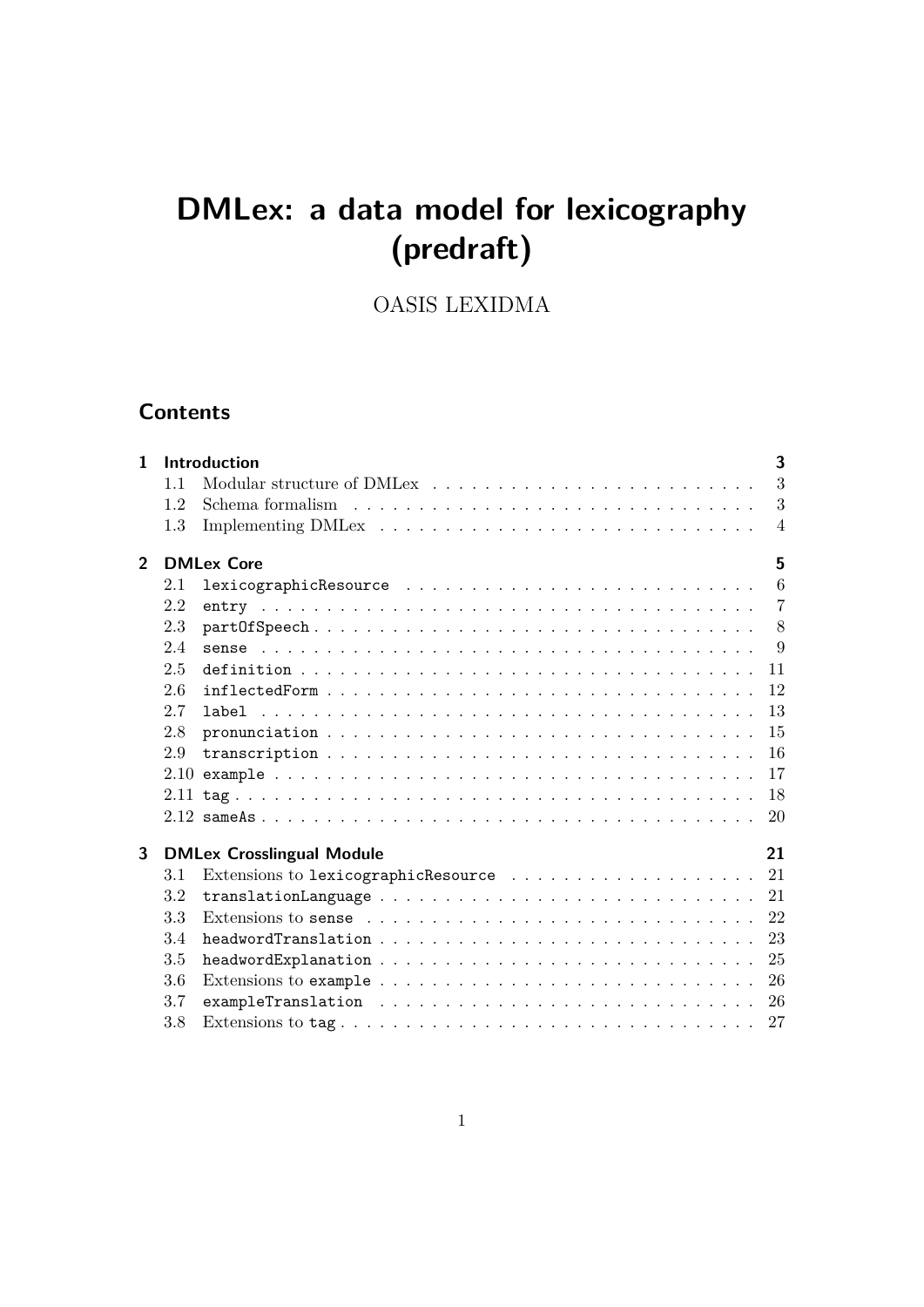| 4.1<br>4.2<br>30<br>4.3<br>31<br>$relationType \ldots \ldots \ldots \ldots \ldots \ldots \ldots \ldots \ldots \ldots \ldots \ldots 32$<br>4.4<br>33<br>4.5<br>35<br><b>DMLex Inline Markup Module</b><br>5.1<br>5.2<br>37<br>5.3<br>37<br>5.4<br>38<br>5.5<br>39<br>5.6<br>5.7<br>40<br>5.8<br>41<br>42<br><b>Examples</b><br>6.1<br>6.2<br>6.3<br>46<br>6.4<br>6.5<br>48<br>6.6<br>6.7<br>Mapping tag to external inventories $\ldots \ldots \ldots \ldots \ldots \ldots$<br>6.8<br>51<br>Defining a multilingual lexicographic resource $\dots \dots \dots \dots \dots$<br>6.9<br>6.10 How to use headwordTranslation in a bilingual lexicographic resource.<br>6.11 How to use headwordTranslation in a multilingual lexicographic resource<br>6.12 How to use headword Explanation $\ldots \ldots \ldots \ldots \ldots \ldots \ldots$<br>57<br>6.14 Modelling antonyms $\ldots \ldots \ldots \ldots \ldots \ldots \ldots \ldots \ldots \ldots \ldots \ldots 62$<br>74<br>77<br>6.20 Using placeholderMarker<br>80<br>6.21 Using placeholderMarker in a bilingual lexicographic resource<br>6.22 Using headwordMarker<br>83 | 4 | <b>DMLex Linking Module</b> | 28 |
|--------------------------------------------------------------------------------------------------------------------------------------------------------------------------------------------------------------------------------------------------------------------------------------------------------------------------------------------------------------------------------------------------------------------------------------------------------------------------------------------------------------------------------------------------------------------------------------------------------------------------------------------------------------------------------------------------------------------------------------------------------------------------------------------------------------------------------------------------------------------------------------------------------------------------------------------------------------------------------------------------------------------------------------------------------------------------------------------------------------------------------|---|-----------------------------|----|
| 35<br>42<br>44<br>45<br>50<br>52<br>53<br>55<br>67<br>70<br>81<br>82                                                                                                                                                                                                                                                                                                                                                                                                                                                                                                                                                                                                                                                                                                                                                                                                                                                                                                                                                                                                                                                           |   |                             | 29 |
|                                                                                                                                                                                                                                                                                                                                                                                                                                                                                                                                                                                                                                                                                                                                                                                                                                                                                                                                                                                                                                                                                                                                |   |                             |    |
|                                                                                                                                                                                                                                                                                                                                                                                                                                                                                                                                                                                                                                                                                                                                                                                                                                                                                                                                                                                                                                                                                                                                |   |                             |    |
|                                                                                                                                                                                                                                                                                                                                                                                                                                                                                                                                                                                                                                                                                                                                                                                                                                                                                                                                                                                                                                                                                                                                |   |                             |    |
|                                                                                                                                                                                                                                                                                                                                                                                                                                                                                                                                                                                                                                                                                                                                                                                                                                                                                                                                                                                                                                                                                                                                |   |                             |    |
|                                                                                                                                                                                                                                                                                                                                                                                                                                                                                                                                                                                                                                                                                                                                                                                                                                                                                                                                                                                                                                                                                                                                | 5 |                             |    |
|                                                                                                                                                                                                                                                                                                                                                                                                                                                                                                                                                                                                                                                                                                                                                                                                                                                                                                                                                                                                                                                                                                                                |   |                             |    |
|                                                                                                                                                                                                                                                                                                                                                                                                                                                                                                                                                                                                                                                                                                                                                                                                                                                                                                                                                                                                                                                                                                                                |   |                             |    |
|                                                                                                                                                                                                                                                                                                                                                                                                                                                                                                                                                                                                                                                                                                                                                                                                                                                                                                                                                                                                                                                                                                                                |   |                             |    |
|                                                                                                                                                                                                                                                                                                                                                                                                                                                                                                                                                                                                                                                                                                                                                                                                                                                                                                                                                                                                                                                                                                                                |   |                             |    |
|                                                                                                                                                                                                                                                                                                                                                                                                                                                                                                                                                                                                                                                                                                                                                                                                                                                                                                                                                                                                                                                                                                                                |   |                             |    |
|                                                                                                                                                                                                                                                                                                                                                                                                                                                                                                                                                                                                                                                                                                                                                                                                                                                                                                                                                                                                                                                                                                                                |   |                             |    |
|                                                                                                                                                                                                                                                                                                                                                                                                                                                                                                                                                                                                                                                                                                                                                                                                                                                                                                                                                                                                                                                                                                                                |   |                             |    |
|                                                                                                                                                                                                                                                                                                                                                                                                                                                                                                                                                                                                                                                                                                                                                                                                                                                                                                                                                                                                                                                                                                                                |   |                             |    |
|                                                                                                                                                                                                                                                                                                                                                                                                                                                                                                                                                                                                                                                                                                                                                                                                                                                                                                                                                                                                                                                                                                                                | 6 |                             |    |
|                                                                                                                                                                                                                                                                                                                                                                                                                                                                                                                                                                                                                                                                                                                                                                                                                                                                                                                                                                                                                                                                                                                                |   |                             |    |
|                                                                                                                                                                                                                                                                                                                                                                                                                                                                                                                                                                                                                                                                                                                                                                                                                                                                                                                                                                                                                                                                                                                                |   |                             |    |
|                                                                                                                                                                                                                                                                                                                                                                                                                                                                                                                                                                                                                                                                                                                                                                                                                                                                                                                                                                                                                                                                                                                                |   |                             |    |
|                                                                                                                                                                                                                                                                                                                                                                                                                                                                                                                                                                                                                                                                                                                                                                                                                                                                                                                                                                                                                                                                                                                                |   |                             |    |
|                                                                                                                                                                                                                                                                                                                                                                                                                                                                                                                                                                                                                                                                                                                                                                                                                                                                                                                                                                                                                                                                                                                                |   |                             |    |
|                                                                                                                                                                                                                                                                                                                                                                                                                                                                                                                                                                                                                                                                                                                                                                                                                                                                                                                                                                                                                                                                                                                                |   |                             |    |
|                                                                                                                                                                                                                                                                                                                                                                                                                                                                                                                                                                                                                                                                                                                                                                                                                                                                                                                                                                                                                                                                                                                                |   |                             |    |
|                                                                                                                                                                                                                                                                                                                                                                                                                                                                                                                                                                                                                                                                                                                                                                                                                                                                                                                                                                                                                                                                                                                                |   |                             |    |
|                                                                                                                                                                                                                                                                                                                                                                                                                                                                                                                                                                                                                                                                                                                                                                                                                                                                                                                                                                                                                                                                                                                                |   |                             |    |
|                                                                                                                                                                                                                                                                                                                                                                                                                                                                                                                                                                                                                                                                                                                                                                                                                                                                                                                                                                                                                                                                                                                                |   |                             |    |
|                                                                                                                                                                                                                                                                                                                                                                                                                                                                                                                                                                                                                                                                                                                                                                                                                                                                                                                                                                                                                                                                                                                                |   |                             |    |
|                                                                                                                                                                                                                                                                                                                                                                                                                                                                                                                                                                                                                                                                                                                                                                                                                                                                                                                                                                                                                                                                                                                                |   |                             |    |
|                                                                                                                                                                                                                                                                                                                                                                                                                                                                                                                                                                                                                                                                                                                                                                                                                                                                                                                                                                                                                                                                                                                                |   |                             |    |
|                                                                                                                                                                                                                                                                                                                                                                                                                                                                                                                                                                                                                                                                                                                                                                                                                                                                                                                                                                                                                                                                                                                                |   |                             |    |
|                                                                                                                                                                                                                                                                                                                                                                                                                                                                                                                                                                                                                                                                                                                                                                                                                                                                                                                                                                                                                                                                                                                                |   |                             |    |
|                                                                                                                                                                                                                                                                                                                                                                                                                                                                                                                                                                                                                                                                                                                                                                                                                                                                                                                                                                                                                                                                                                                                |   |                             |    |
|                                                                                                                                                                                                                                                                                                                                                                                                                                                                                                                                                                                                                                                                                                                                                                                                                                                                                                                                                                                                                                                                                                                                |   |                             |    |
|                                                                                                                                                                                                                                                                                                                                                                                                                                                                                                                                                                                                                                                                                                                                                                                                                                                                                                                                                                                                                                                                                                                                |   |                             |    |
|                                                                                                                                                                                                                                                                                                                                                                                                                                                                                                                                                                                                                                                                                                                                                                                                                                                                                                                                                                                                                                                                                                                                |   |                             |    |
|                                                                                                                                                                                                                                                                                                                                                                                                                                                                                                                                                                                                                                                                                                                                                                                                                                                                                                                                                                                                                                                                                                                                |   |                             |    |
|                                                                                                                                                                                                                                                                                                                                                                                                                                                                                                                                                                                                                                                                                                                                                                                                                                                                                                                                                                                                                                                                                                                                |   |                             |    |
|                                                                                                                                                                                                                                                                                                                                                                                                                                                                                                                                                                                                                                                                                                                                                                                                                                                                                                                                                                                                                                                                                                                                |   |                             |    |
|                                                                                                                                                                                                                                                                                                                                                                                                                                                                                                                                                                                                                                                                                                                                                                                                                                                                                                                                                                                                                                                                                                                                |   |                             |    |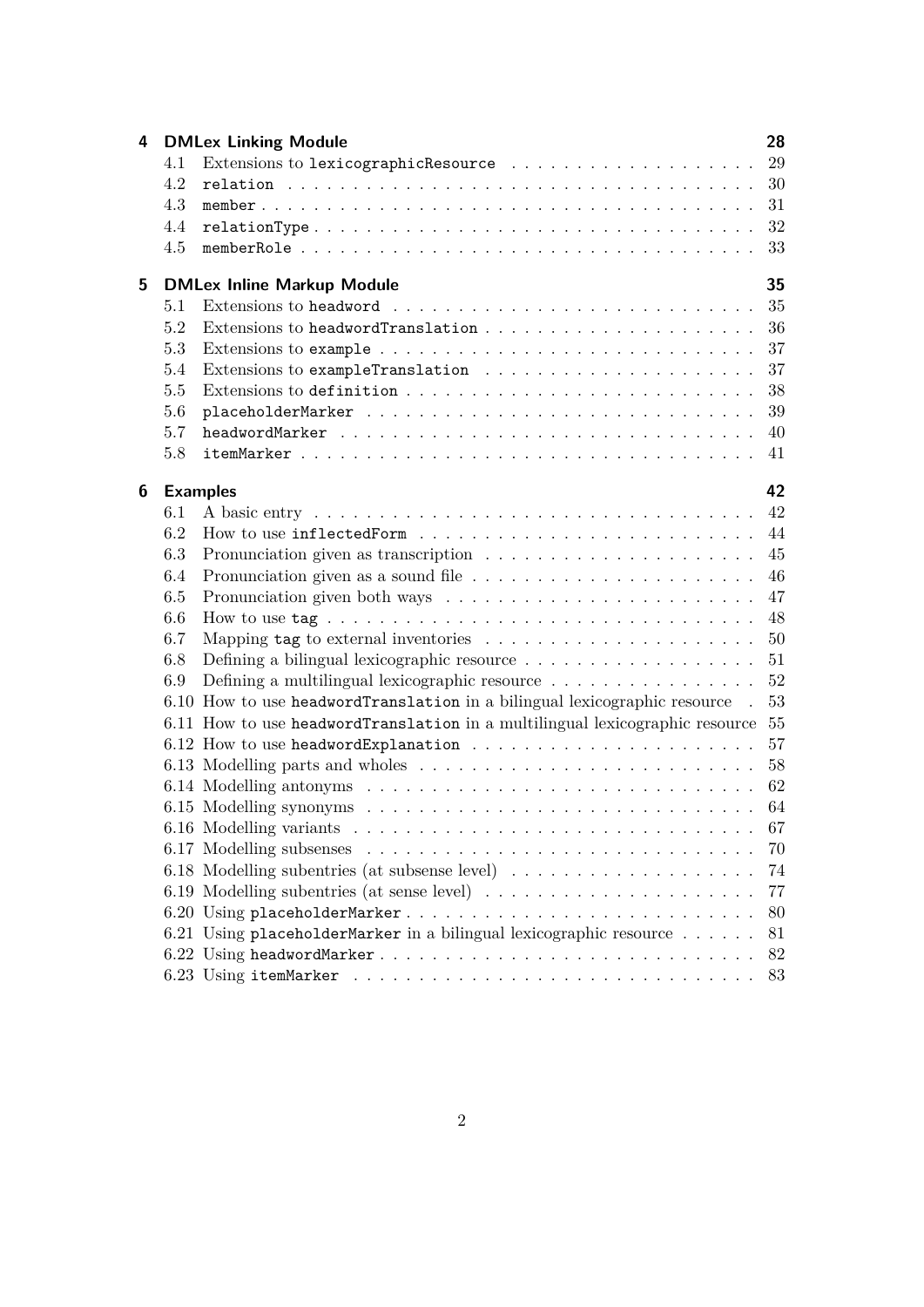## <span id="page-2-0"></span>**1 Introduction**

DMLex is a data model for modelling dictionaries (here called *lexicographic resources*) in computer applications such as dictionary writing systems.

DMLex is a data model, not an encoding format. DMLex is abstract, independent of any markup language or formalism. At the same time, DMLex has been designed to be easily and straightforwardly implementable in XML, JSON, as a relational database, and as a Semantic Web triplestore.

#### <span id="page-2-1"></span>**1.1 Modular structure of DMLex**

The DMLex specification is divided into a core with several optional modules.

- **DMLex Core** allows you to model the basic entries-and-sense structure if a monolingual lexicographic resource.
- **DMLex Crosslingual Module** extends DMLex Core to model bilingual and multilingual lexicographic resources.
- **DMLex Linking Module** extends DMLex Core and allows you to model various kinds of relations between entries, senses and other objects, including semantic relations such as synonymy and antonymy and presentational relations such as subentries and subsenses, both within a single lexicographic resource and across multiple lexicographic resources.
- **DMLex Inline Markup Module** extends DMLex Core to allow the modelling of inline markup on various objects such as example sentences, including the modelling of collocations and corpus patterns.

#### <span id="page-2-2"></span>**1.2 Schema formalism**

DMLex models a lexicographic resource as a **hierarchical list of objects**. Each object has a name, a value and an optional list of child objects, each of which can in turn also have a **name**, a **value** and an optional list of child objects.

The data model is defined in this standard through the means of a formalism which defines, for each object: (1) what its name is, (2) what its value is supposed to be (from a list of predefined primitive types) and (3) which child objects it may contain, with what arities.

The arities of child objects are indicated with the following codes:

- $\bullet$   $(0, 1)$  zero or one
- (0..n) zero or one or more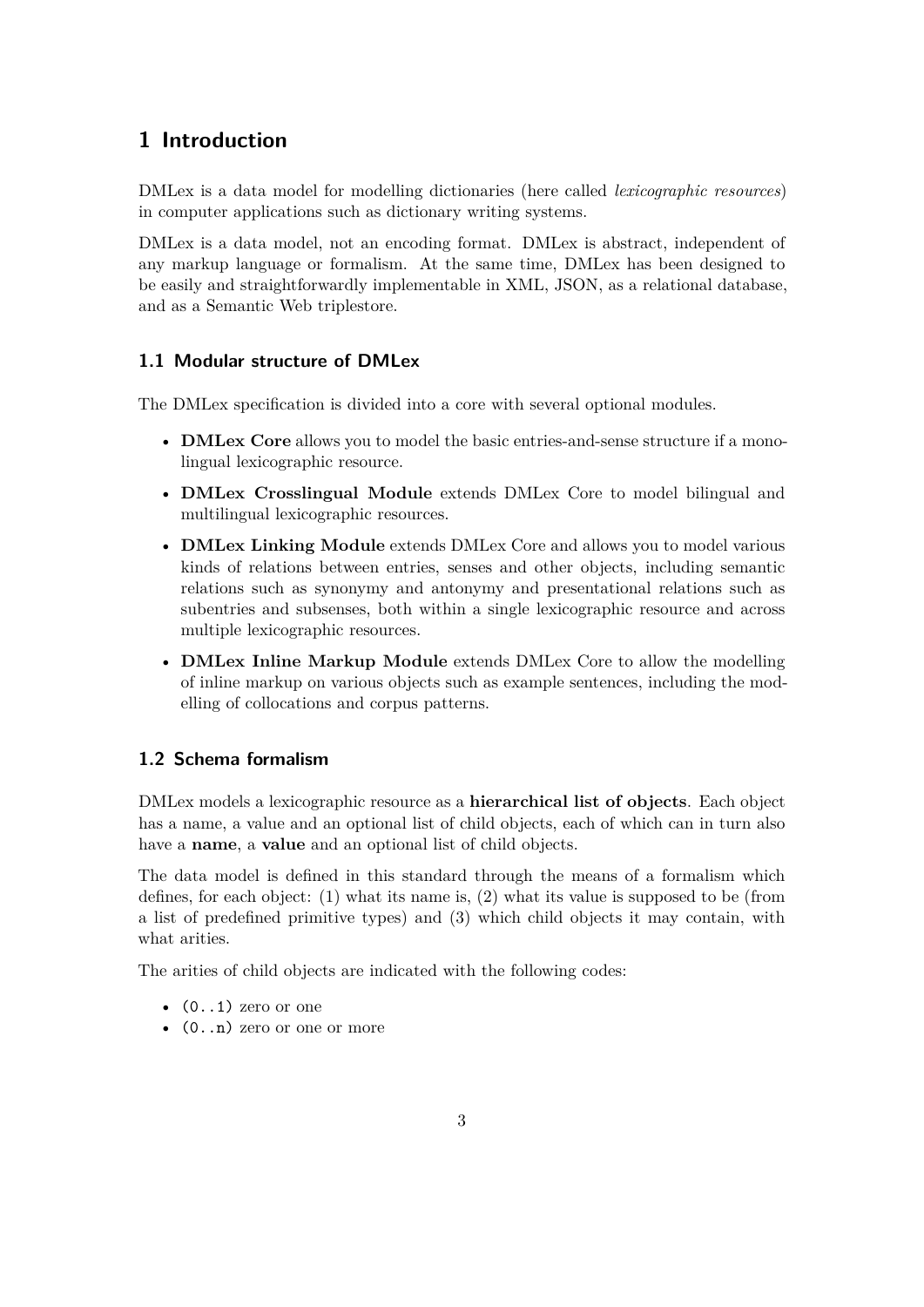- $(1..1)$  exactly one
- $\bullet$   $(1..n)$  one or more
- $\bullet$   $(2, n)$  two or more

The primitive types of the values of objects are given with the following codes:

- <string> a non-empty string
- <stringOrEmpty> a string which may be empty
- <number> a positive integer number
- $\langle id \rangle$  an alphanumeric identifier
- $\leq$  idref> a reference to something through its alphanumeric identifier
- <uri> a URI
- <langCode> an IETF language code
- $\leq$  empty nothing: the object serves only as a container for child objects
- <symbol> one of a specified finite number of values

When the primitive type of a child object is absent, this means that the schema for objects of that name is defined elsewhere in the code.

#### **1.3 Implementing DMLex**

<span id="page-3-0"></span>DMLex is an abstract data model which can be implemented in many different programming environments and serialization languages. In this document, we give recommended implementations in XML, JSON and SQL. Examples of what such implementations look like with real-world data are given in Section 6.

#### **1.3.1 Implementing DMLex in XML**

The XML implementation of DMLex shown in this document follows these priciples:

- The top-level lexicographicResource object is implemented as an XML element.
- All other objects are implemented as XML attributes of their parents, unless:
	- **–** the object has an arity other than (0..1) and (1..1)
	- **–** or the object can have child objects
	- **–** or the object's value is human-readable text, such as a headword or a definition.

In such cases the object is implemented as a child XML element of its parent.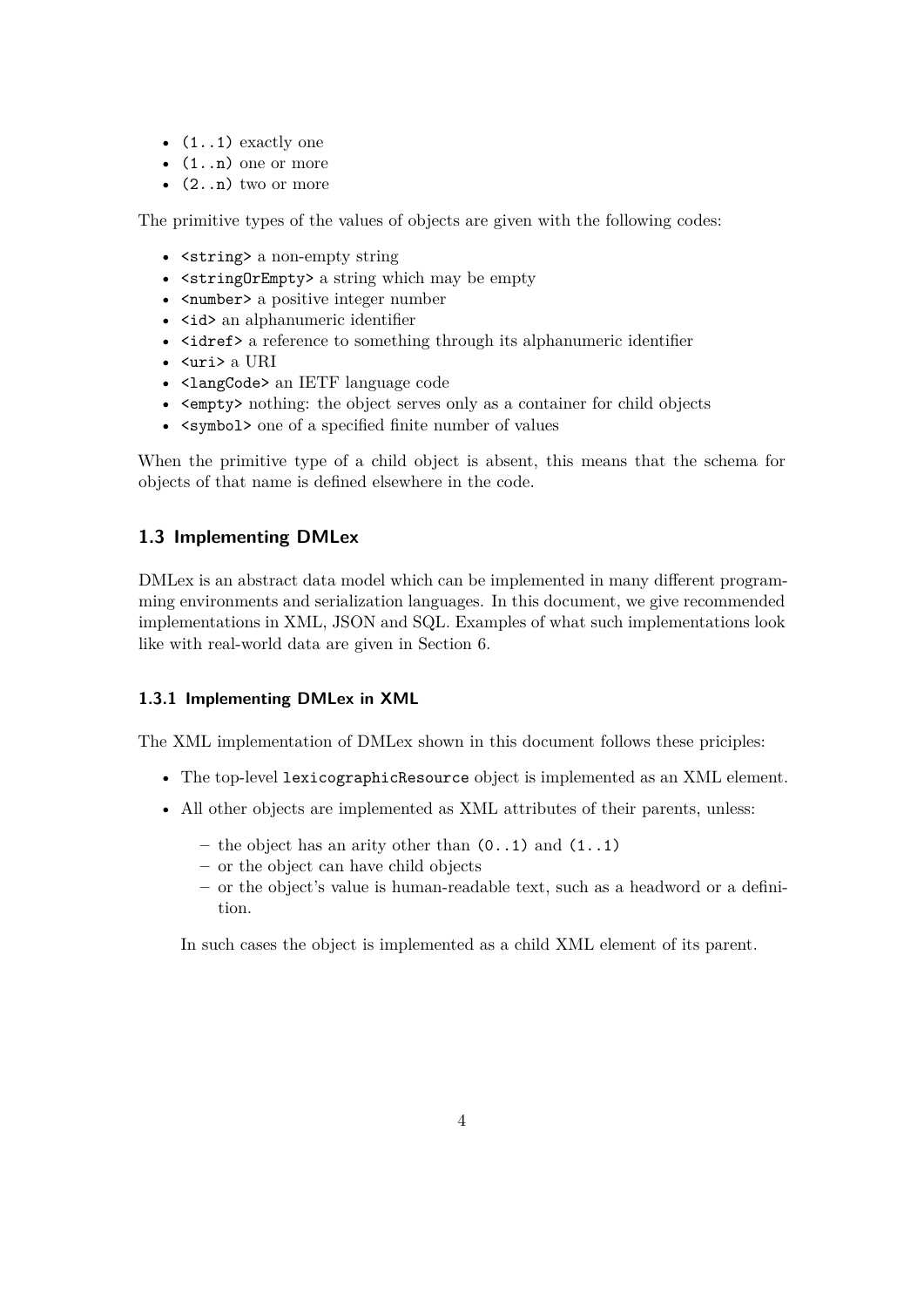#### **1.3.2 Implementing DMLex in JSON**

The XML implementation of DMLex shown in this document follows these priciples:

- The top-level lexicographicResource object is implemented as a JSON object: {...}.
- All other objects are implemented as JSON name-value pairs inside their parent JSON object: {"name": ...}.
- The values of objects are implemented:
	- **–** If the object has an arity of (0..1) or (1..1):
		- ∗ If the object cannot have any child objects: as a string or number.
		- ∗ If the object can have child objects: as a JSON object.
	- **–** If the object has any other arity:
		- ∗ If the object cannot have any child objects: as an array of strings or numbers.
		- ∗ If the object can have child objects: as an array of JSON objects.

#### **1.3.3 Implementing DMLex as a relational database**

The SQL implementation of DMLex shown in this document follows these priciples:

- The lexicographicResource object is implemented as table. (Alternatively, it can left unimplemented if the database is going to contain only one lexicographic resource.)
- Other objects with an arity other than  $(0..1)$  and  $(1..1)$  are implemented as tables.
- The values of objects, and objects with an arity of  $(0..1)$  or  $(1..1)$  are implemented as columns in those tables.
- The parent-child relation is implemented as a one-to-many relation between tables.

### <span id="page-4-0"></span>**2 DMLex Core**

The DMLex Core provides data types for modelling monolingual dictionaries (called *lexicographic resources* in DMLex) where headwords, definitions and examples are all in one and the same language. DMLex Core gives you the tools you need to model simple dictionary entries which consist of headwords, part-of-speech labels, senses, definitions and so on.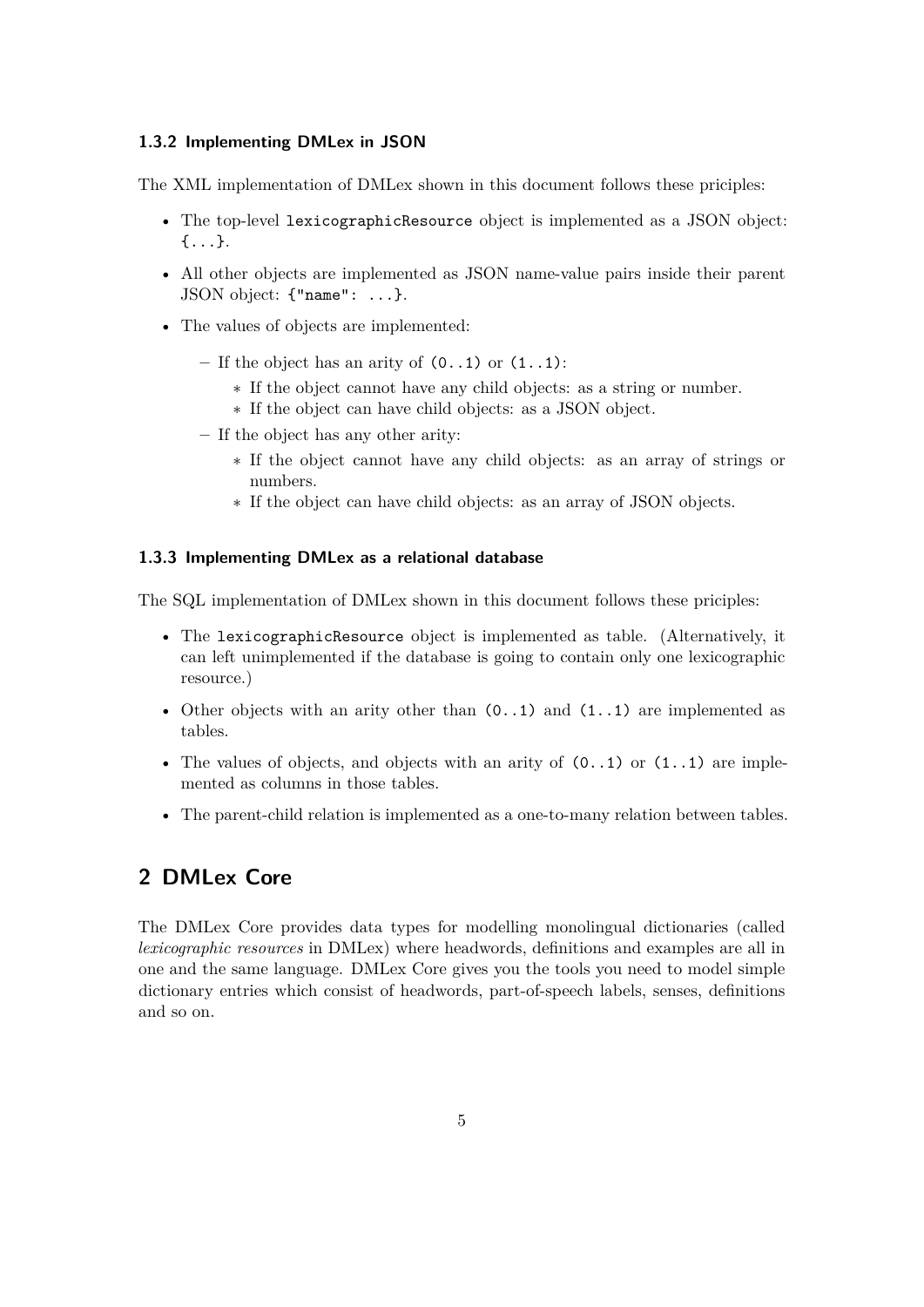#### <span id="page-5-0"></span>**2.1 lexicographicResource**

Represents a dictionary. A lexicographic resource is a dataset which can be used, viewed and read by humans as a dictionary and – simultaneously – ingested, processed and understood by software agents as a machine-readable database. Note that the correct name of this data type in DMLex is *lexicographic*, not *lexical*, resource.

```
lexicographicResource: <id>
    title: (0..1) <string>
    uri: (0..1) <uri>
    language: (1..1) <langCode>
    entry: (0..n)
    tag: (0..n)
```
#### **XML**

```
<lexicographicResource id="..." uri="..." language="...">
    <title>...</title>
    <entry.../>
    <tag.../>
</lexicographicResource>
```
#### **JSON**

```
{
    "id": "...",
    "title": "...",
    "language": "...",
    "entries": [...],
    "tags": [...]
}
```
#### **SQL**

```
create table lexicographicResources (
    id int primary key,
   title varchar(255),
   language varchar(10)
)
```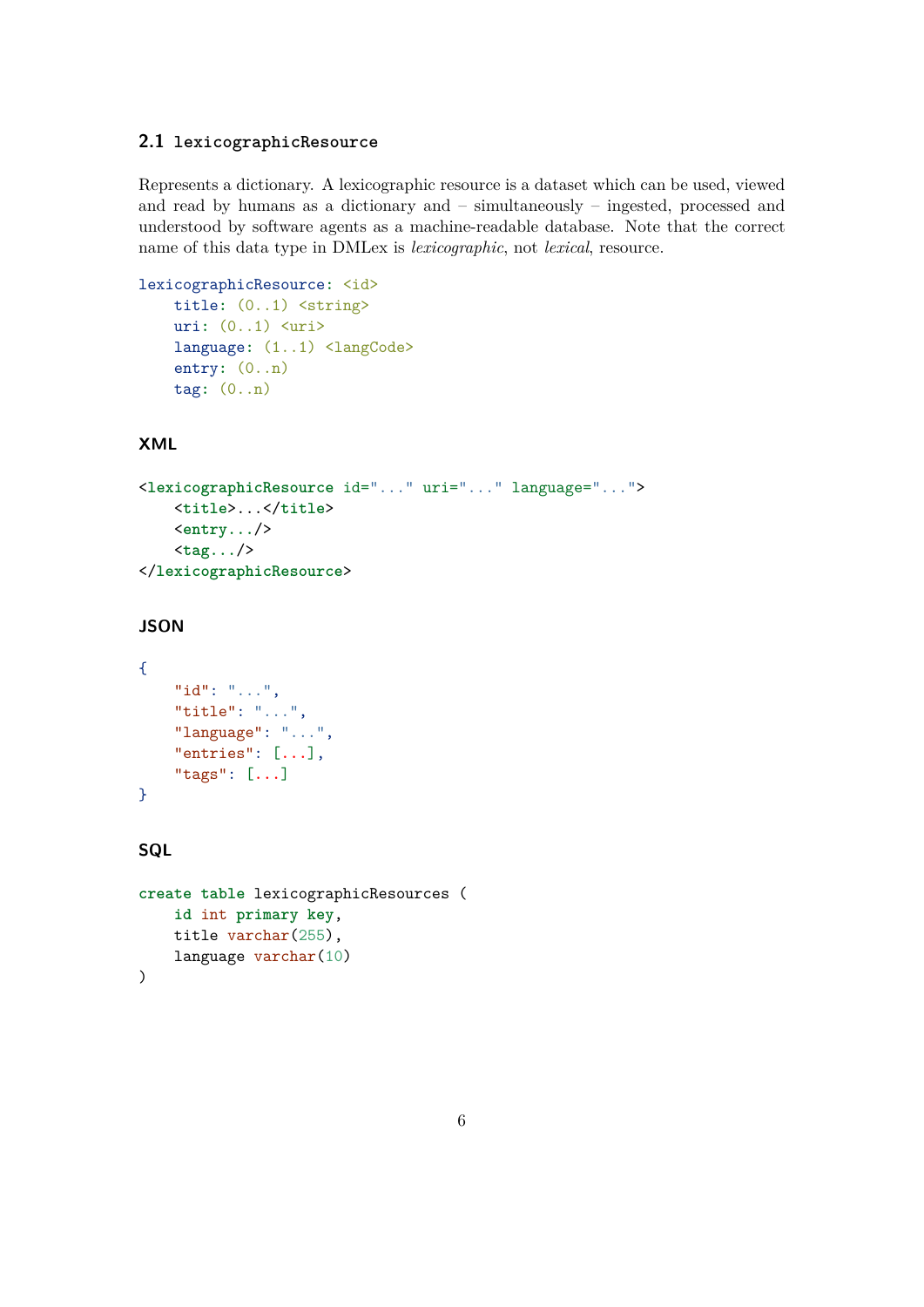#### **Comments**

- language identifies the language of headwords, definitions and examples in this dictionary. DMLex is based on the assumption that all headwords in a lexicographic resource are in the same language, and that definitions and examples, if any occur in the lexicographic resource, are in that language too. The language child object of lexicographicResource informs potential users of the lexicographic resource which language that is.
- The main role of a lexicographic resource is to contain entries (entry objects). The other two object types that can optionally occur as children of a lexicographicResource, especially tag, are for lists of look-up values such as part-of-speech labels.

#### <span id="page-6-0"></span>**2.2 entry**

Represents a dictionary entry. An entry contains information about one headword.

```
entry: \langleid>
    headword: (1..1) <string>
    homographNumber: (0..1) <number>
    partOfSpeech: (0..n)
    label: (0..n)
    pronunciation: (0..n)
    inflectedForm: (0..n)
    sense: (0..n)
```

```
<entry id="..." homographNumber="...">
    <headword>...</headword>
    <partOfSpeech.../>
    <label.../>
    <pronunciation.../>
    <inflectedForm.../>
    <sense.../>
</entry>
```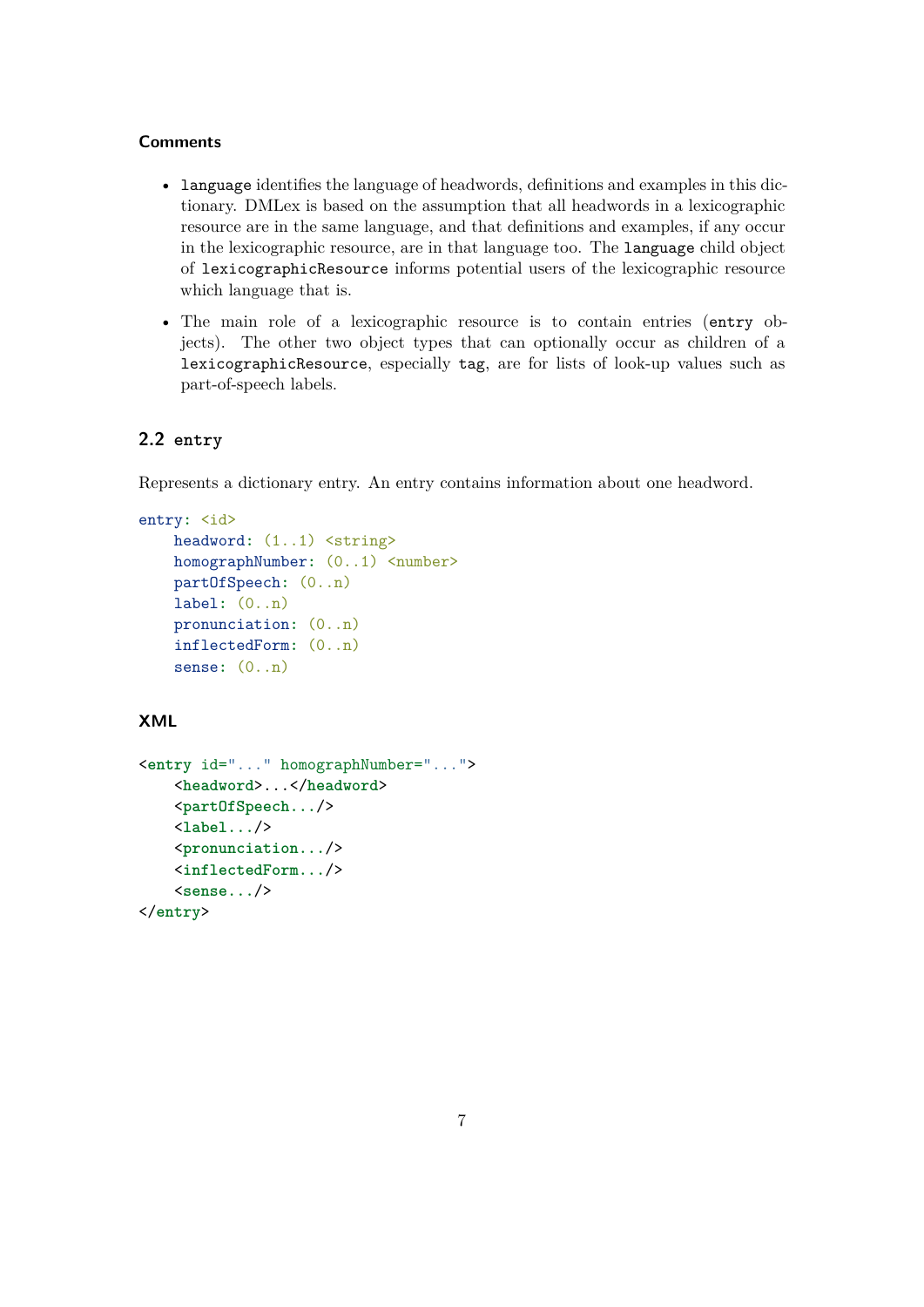```
{
    "id": "...",
    "headword": "...",
    "labels": [...],
    "pronunciations": [...],
    "inflectedForms": [...],
    "senses": [...]
}
```
#### **SQL**

```
create table entries (
    lexicographicResourceID int foreign key references lexicographicResource(id),
    id int primary key,
    headword varchar(255),
   homographNumber int
\lambda
```
#### **Comments**

- headword contains entry's headword. The headword can be a single word, a multiword expression, or any expression in the source language which is being described by the entry.
- Entries in DMLex do not have an explicit listing order. An application can imply a listing order from a combination of the headword and the homograph number.
- DMLex Core does not have a concept of 'subentry'. If you wish to have subentries (ie. entries inside entries) in your lexicographic resource you can use types from the Linking Module for that.

#### <span id="page-7-0"></span>**2.3 partOfSpeech**

Represents a part-of-speech label.

```
partOfSpeech: <string>
    listingOrder: (1..1) <number>
```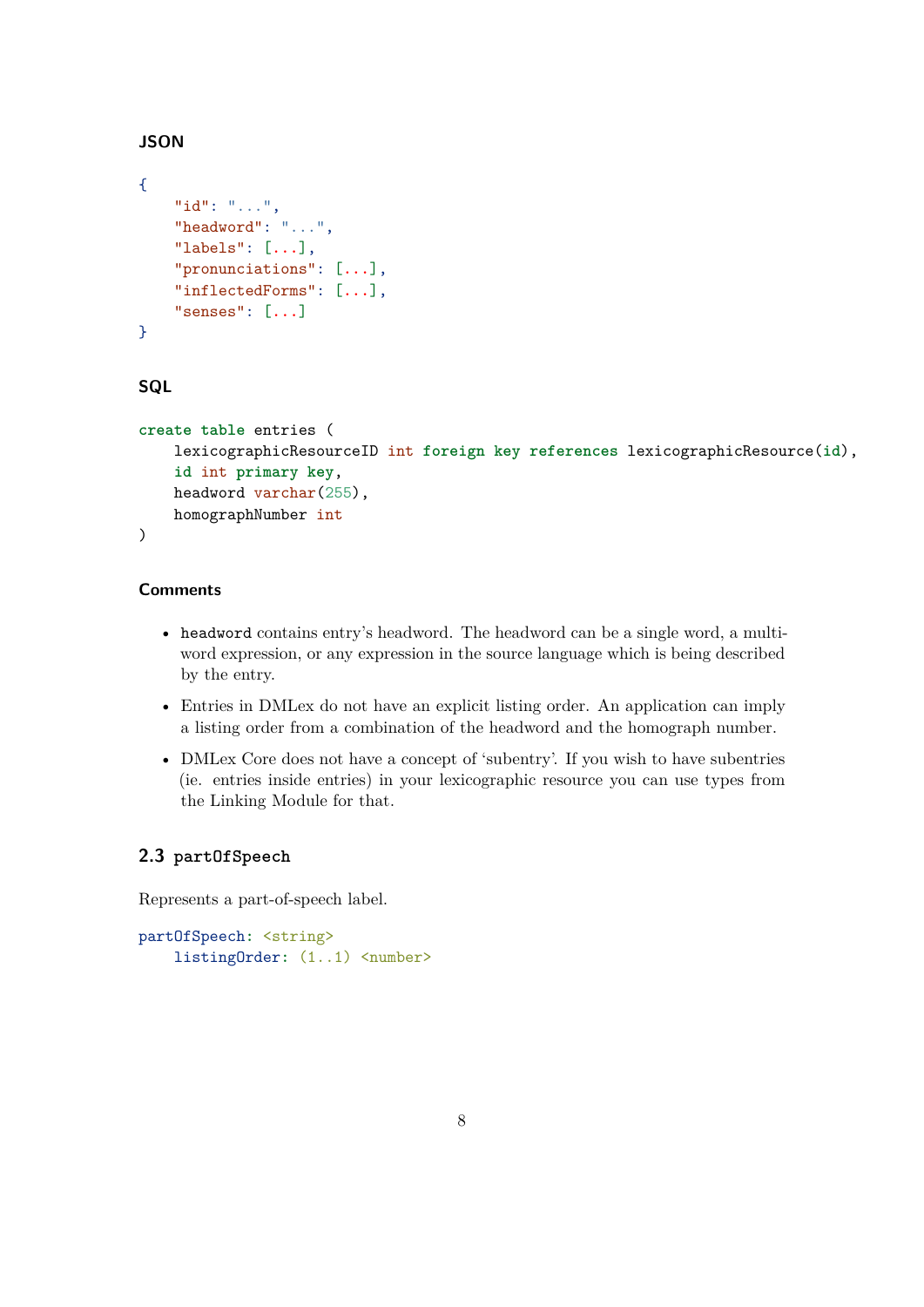#### **XML**

```
<partOfSpeech value="..."/>
```
#### **JSON**

**"..."**

#### **SQL**

```
create table partsOfSpeech (
    entryID int foreign key references entries(id),
    value varchar(10),
    listingOrder int,
    id int primary key
\lambda
```
#### **Comments**

- partOfSpeech is an abbreviation, a code or some other string of text which identifies the part-of-speech label, for example n for noun, v for verb, adj for adjective. You can use the tag datatype to explain the meaning of the part-of-speech tags, to constrain which part-of-speech tags are allowed to occur in your lexicographic resource, and to map them onto external inventories and ontologies.
- If you want to model other grammatical properties of the headword besides part of speech, such as gender (of nouns) or aspect (of verbs), the way to do that in DMLex is to conflate them to the part-of-speech label, for example noun-masc and noun-fem, or v-perf and v-imperf.
- listingOrder is the position of this part-of-speech label among other part-ofspeech labels of the same entry. This can be implicit from the serialization.

#### <span id="page-8-0"></span>**2.4 sense**

Represents one of possibly many meanings (or meaning potentials) of the headword.

```
sense: \langle id \ranglelistingOrder: (1..1) <number>
    indicator: (0..1) <string>
    label: (0..n)
```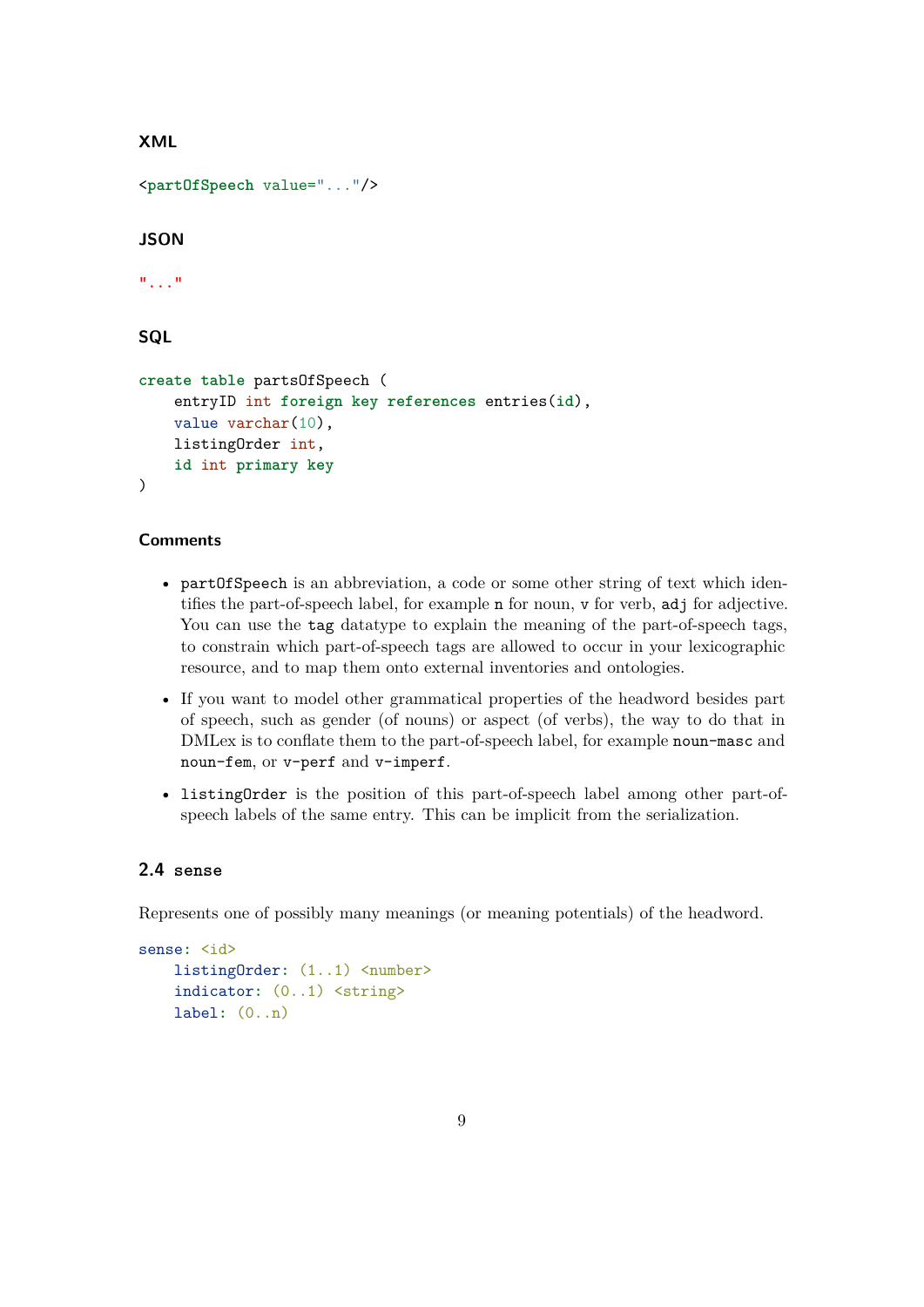```
definition: (0..n)
example: (0..n)
```
#### **XML**

```
<sense id="...">
    <indicator>...</indicator>
    <label.../>
    <definition.../>
    <example.../>
</sense>
```
#### **JSON**

```
{
    "id": "...",
    "indicator": "...",
    "labels": [...],
    "definitions": [...],
    "examples": [...]
}
```
#### **SQL**

```
create table senses (
    entryID int foreign key references entries(id),
    id int primary key,
    indicator nvarchar(50),
    listingOrder int
\lambda
```
- listingOrder represents the position of this sense among other senses of the same entry. Can be implicit from the serialization.
- indicator is a short statement, in the same language as the headword, that gives an indication of the meaning of a sense and permits its differentiation from other senses in the entry. Indicators are sometimes used in dictionaries instead of or in addition to definitions.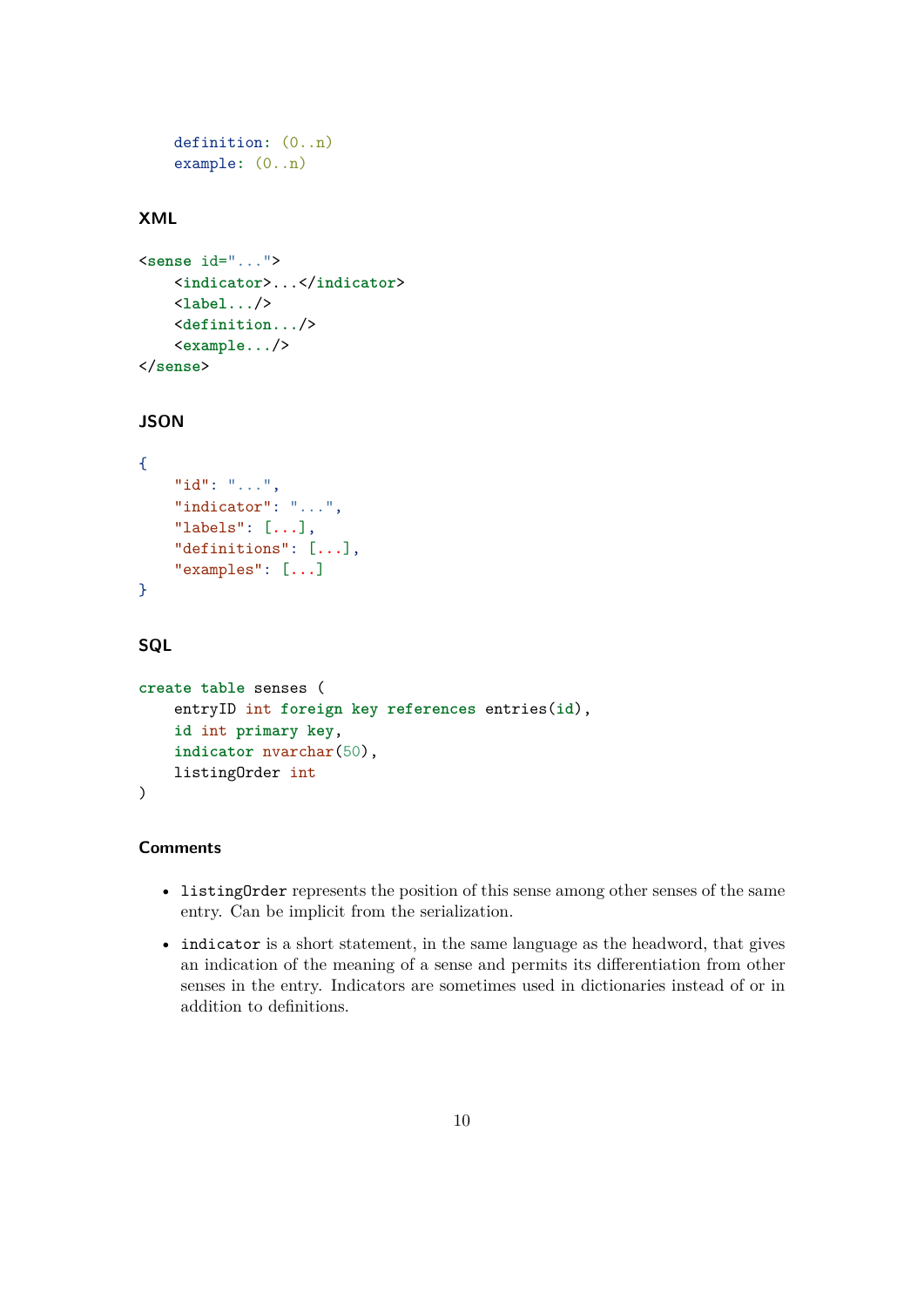• definition is a statement, in the same language as the headword, that describes and/or explains the meaning of a sense. In DMLex, the term definition encompasses not only formal definitions, but also less formal explanations.

#### **Note**

An **entry** is a container for formal properties of the headword such as orthography, morphology, syntax and pronunciation. A **sense** is a container for statements about the headword's semantics. DMLex deliberately makes it impossible to include morphological information at sense level. If you have an entry where each sense has slightly different morphological properties (eg. a noun has a weak plural in one sense and a strong plural in another) then, in DMLex, you need to treat it as two entries (homographs), and you can use the Linking Module two link the two entries together and to make sure they are always shown together to human users.

#### <span id="page-10-0"></span>**2.5 definition**

Represents one of possibly several definitions of a sense.

```
definition: <string>
    definitionType: (0..1) <string>
    listingOrder: (1..1) <number>
```
#### **XML**

```
<definition definitionType="...">...</definition>
```
#### **JSON**

```
{
    "text": "....",
    "definitionType": "..."
}
```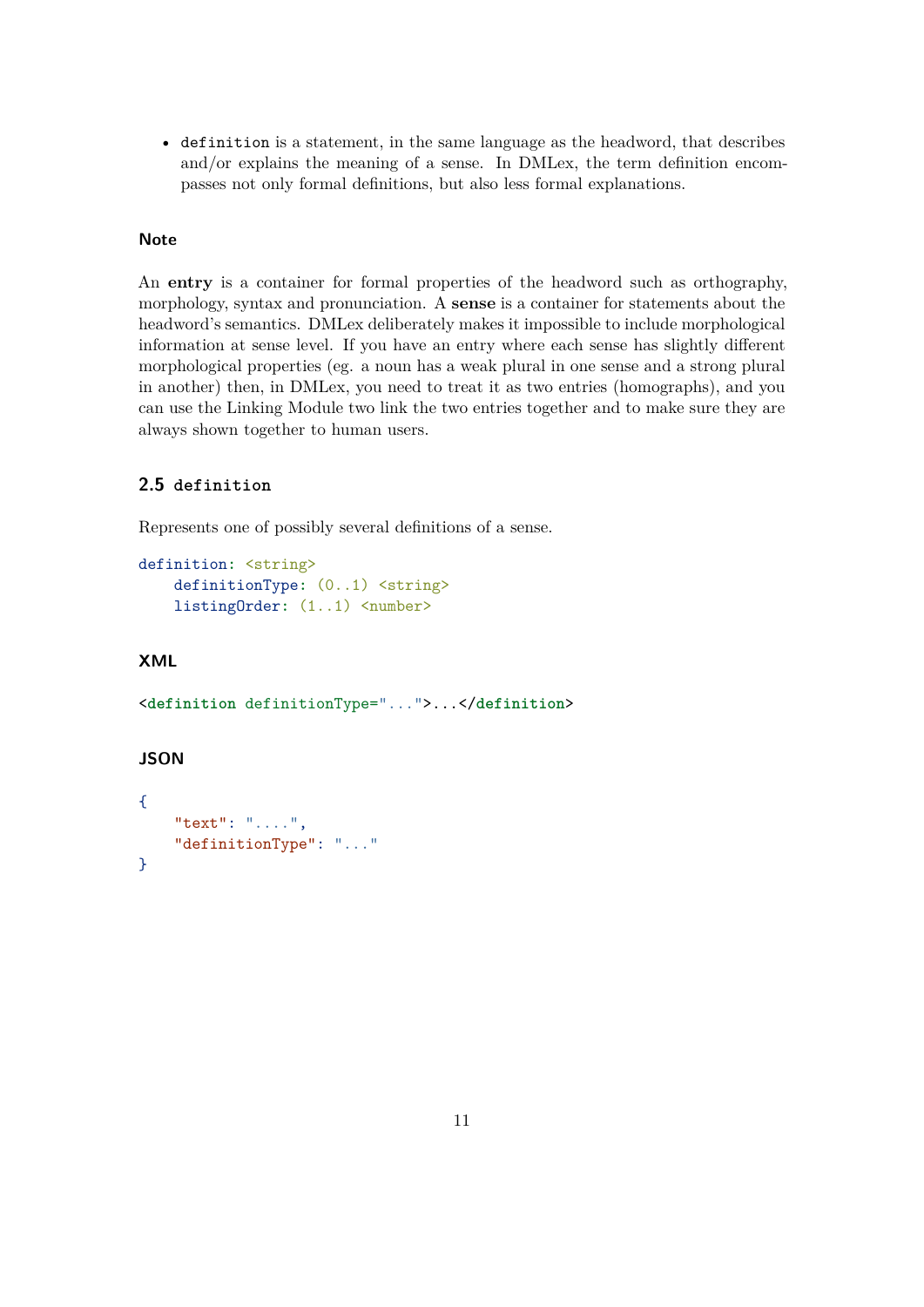```
create table definitions (
    senseID int foreign key references sense(id),
    text nvarchar(255),
    definitionType nvarchar(10),
    listingOrder int,
    id int primary key
)
```
#### **Comments**

- If you have multiple definitions inside a single sense, you can use definitionType to indicate the difference between them, for example that they are intended for different audiences. Optionally, you can use the tag data type to constrain and/or explain the definition types that occur in your lexicographic resource.
- listingOrder is the position of this definition among other definitions of the same sense. This can be implicit from the serialization.

#### **2.6 inflectedForm**

Represents one (of possibly many) inflected forms of the headword. See Example 6.2.

```
inflectedForm: <string>
    inflectedTag: (0..1) <string>
    listingOrder: (1..1) <number>
   label: (0..n)
   pronunciation: (0..n)
```

```
<inflectedForm inflectedTag="...">
   <text>...</text>
    <label.../>
    <pronunciation.../>
</inflectedTag>
```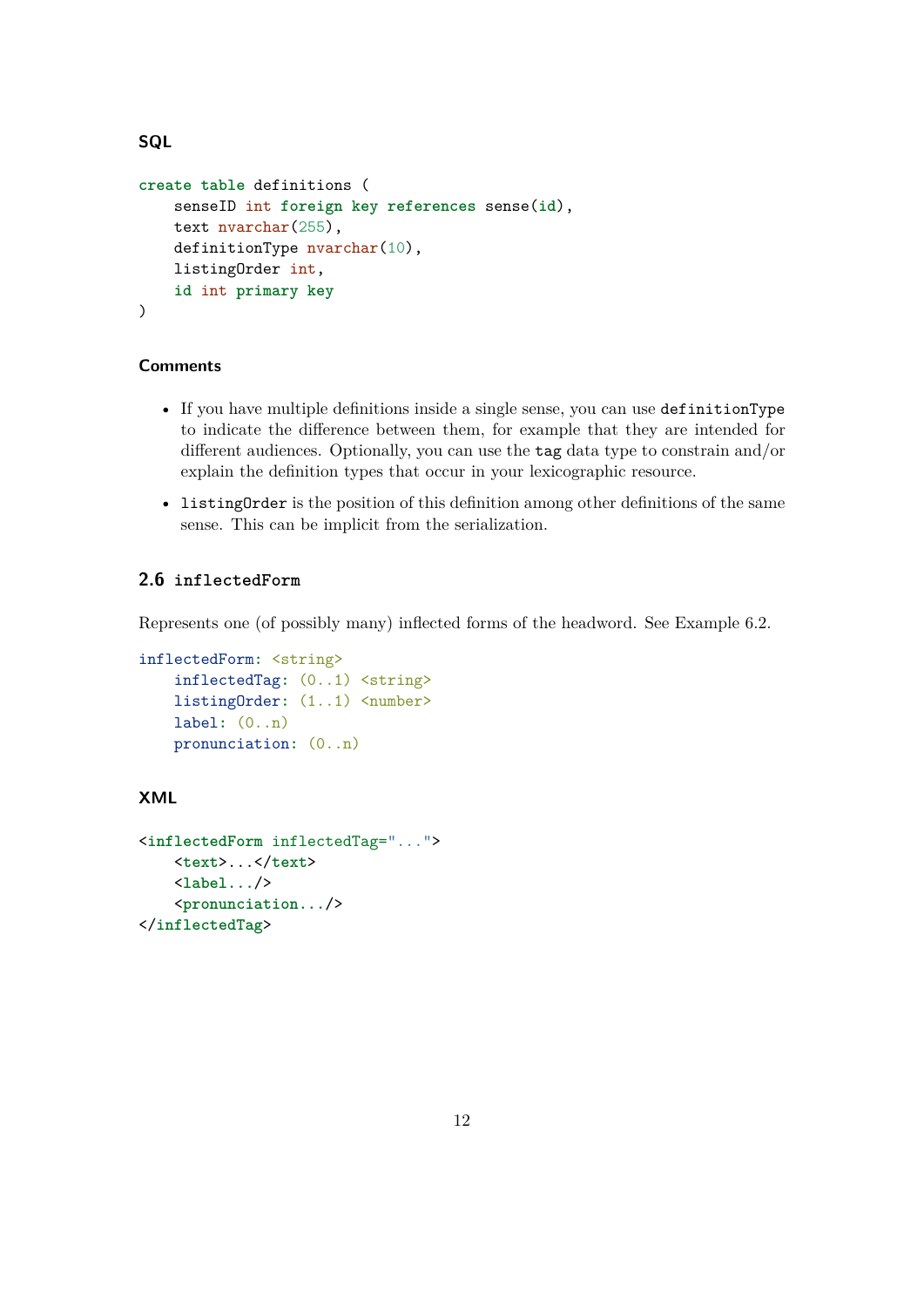```
{
    "inflectedTag": "...",
    "text": "...",
    "labels": [...],
    "pronunciations": [...]
}
```
#### **SQL**

```
create table inflectedForms (
    entryID int foreign key references entries(id),
    inflectedTag varchar(10),
    text varchar(255),
    listingOrder int,
    id int primary key
)
```
#### **Comments**

- inflectedTag is an abbreviation, a code or some other string of text which identifies the inflected form, for example pl for plural, gs for genitive singular, com for comparative. You can use the tag datatype to explain the meaning of the inflection tags, to constrain which inflection tags are allowed to occur in your lexicographic resource, and to map them onto external inventories and ontologies.
- The value of the inflectedForm object is the text of the inflected word itself.
- listingOrder is the position of this inflected form among other inflected forms of the same entry. This can be implicit from the serialization.
- The inflectedForm object is intended to model the **inflectional morphology** of a headword. To model derivational morphology, for example feminine forms of maculine nouns, the recommended way to do that in DMLex is to create separate entries for the two words, and link them using the Linking Module.

#### <span id="page-12-0"></span>**2.7 label**

Represents a restriction on its parent such as temporal (old-fashioned, neologism), regional (dialect), register (formal, colloquial), domain (medicine, politics) or grammar (singular-only).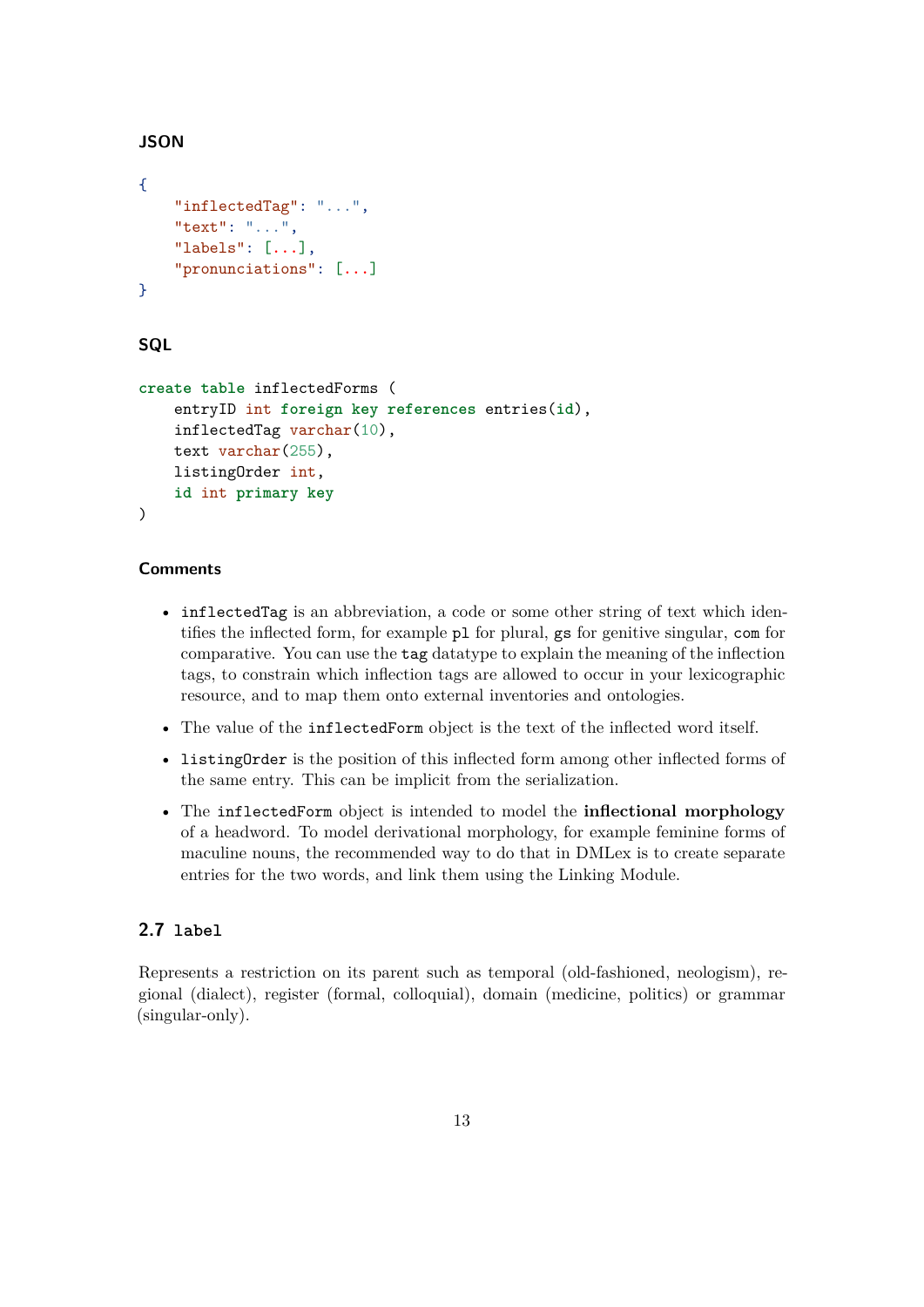```
label: <string>
    listingOrder: (1..1) <number>
```
#### **XML**

```
<label value="..."/>
```
#### **JSON**

**"..."**

#### **SQL**

```
create table labels (
    entryID int foreign key references entries(id),
    senseID int foreign key references senses(id),
    inflectedFormID int foreign key references inflectedForms(id),
    pronunciationID int foreign key references pronunciations(id),
    exampleID int foreign key references examples(id),
    value varchar(10),
    listingOrder int,
    id int primary key
)
```
- The value of the label object is an abbreviation, a code or some other string of text which identifies the label, for example neo for neologism, colloq for colloquial, polit for politics. You can use the tag datatype to explain the meaning of the label tags, to constrain which label tags are allowed to occur in your lexicographic resource, and to map them onto external inventories and ontologies.
- listingOrder is the position of this label among other labels of the same entry. This can be implicit from the serialization.
- A label applies to the object that it is a child of. When the label is a child of entry, then it applies to the headword in all its senses. When the label is a child of sense, then it applies to the headword in that sense only (**not** including any subsenses linked to it using the Linking Module). When the label is a child of inlectedForm, then it applies only to that inflected form of the headword (in all senses). When the label is a child of pronunciation, then it applies only to that pronuciation of the headword (in all senses).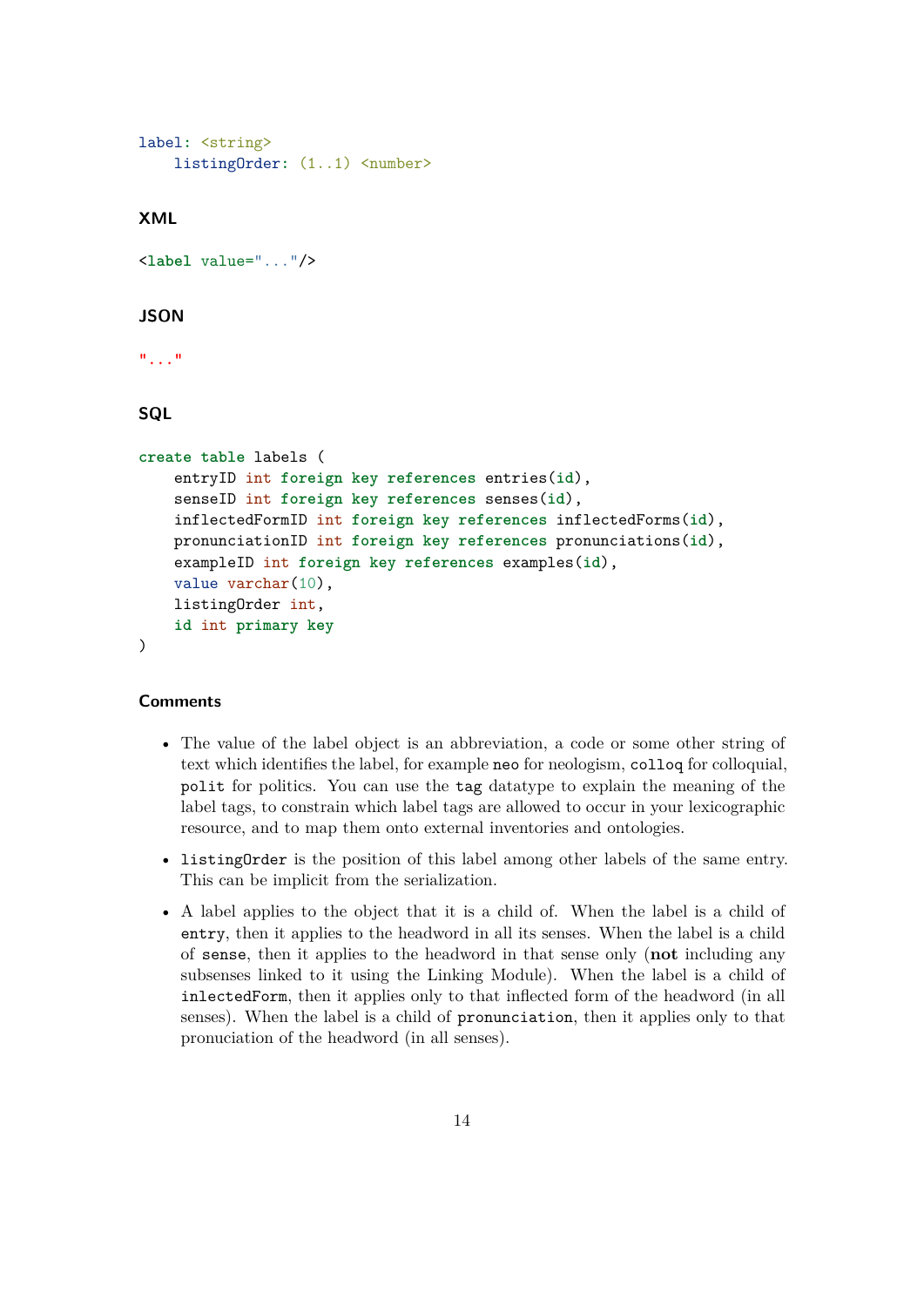#### **2.8 pronunciation**

Represents the pronunciation of its parent. See Examples 6.3, 6.4, 6.5.

```
pronunciation: <empty>
    soundFile: (0..1) <uri>
    transcription: (0..n)
    listingOrder: (1..1) <number>
    label: (0..n)
```
#### **XML**

```
<pronunciation soundFile="...">
    <transcription.../>
    <label.../>
</pronunciation>
```
#### **JSON**

```
{
    "soundFile": "...",
    "transcriptions": [...],
    "labels": [...]
}
```
#### **SQL**

```
create table pronunciations (
    entryID int foreign key references entries(id),
    soundFile varchar(255),
    listingOrder int,
    id int primary key
)
```
- transcription is the transcription of the pronuciation in some notation, such as IPA. If more than transcription is present in a single pronuncuation object, then they must be different transcriptions (in different schemes) of the same pronunciation, eg. one in IPA and one in SAMPA.
- soundFile is a pointer to a file containing a sound recording of the pronunciation.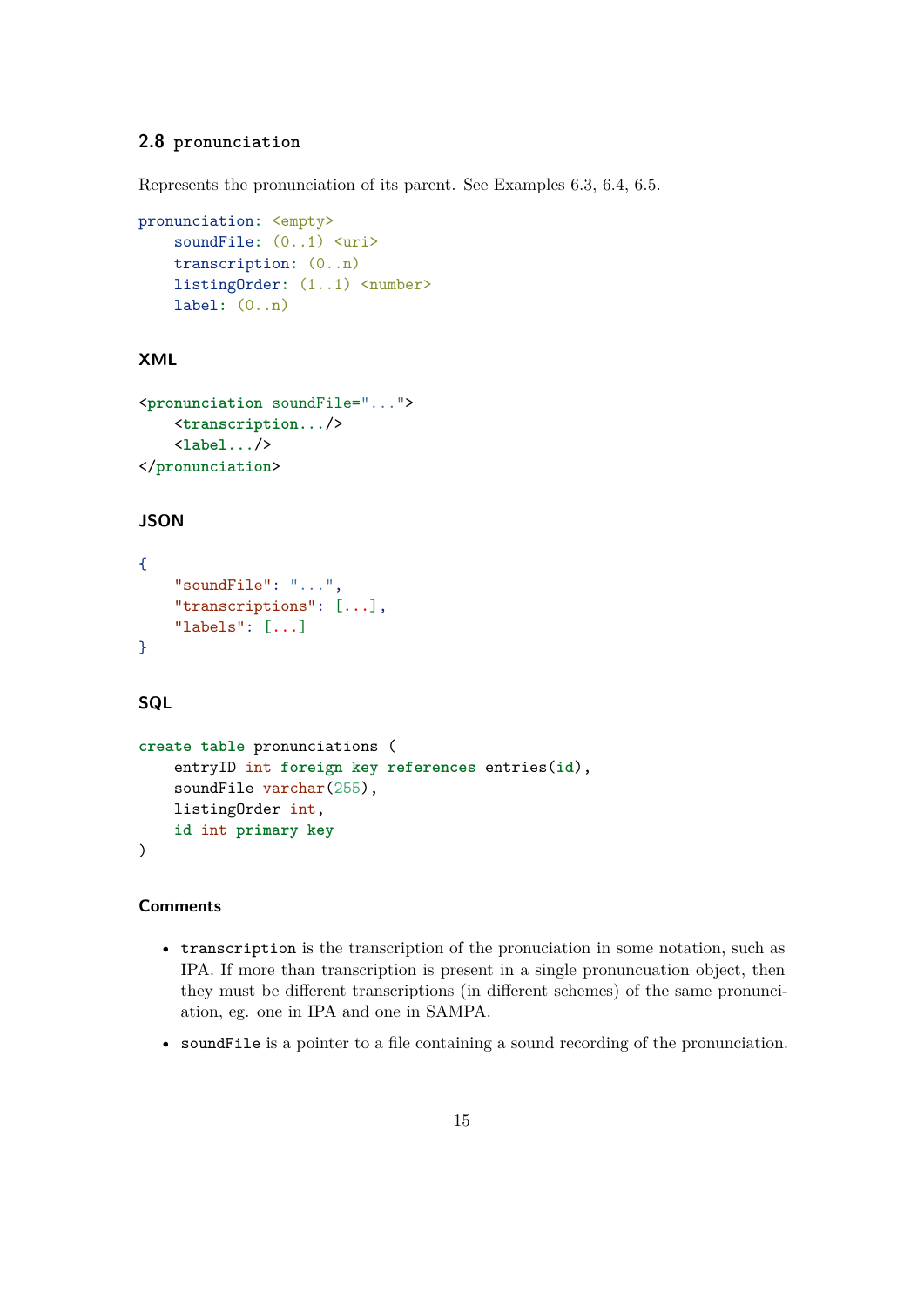• listingOrder is the position of this pronunciation object among other pronunciation objects of the same parent. This can be implicit from the serialization.

#### <span id="page-15-0"></span>**2.9 transcription**

Represents the transcription of a pronunciation in some notation such as IPA.

```
transcription: <string>
    scheme: (0..1) <langCode>
    listingOrder: (1..1) <number>
```
#### **XML**

```
<transcription scheme="...">...</transcription>
```
#### **JSON**

```
{
    "text": "...",
    "scheme": "..."
}
```
#### **SQL**

```
create table transcriptions (
   pronunciationID int foreign key references pronunciation(id),
   text varchar(255),
   scheme varchar(10),
   listingOrder int,
    id int primary key
)
```
#### **Comments**

• scheme object identifies the transcription scheme used here. Example: en-fonipa for English IPA. This can be implicit if the lexicographic resource uses only one transcription scheme throughout.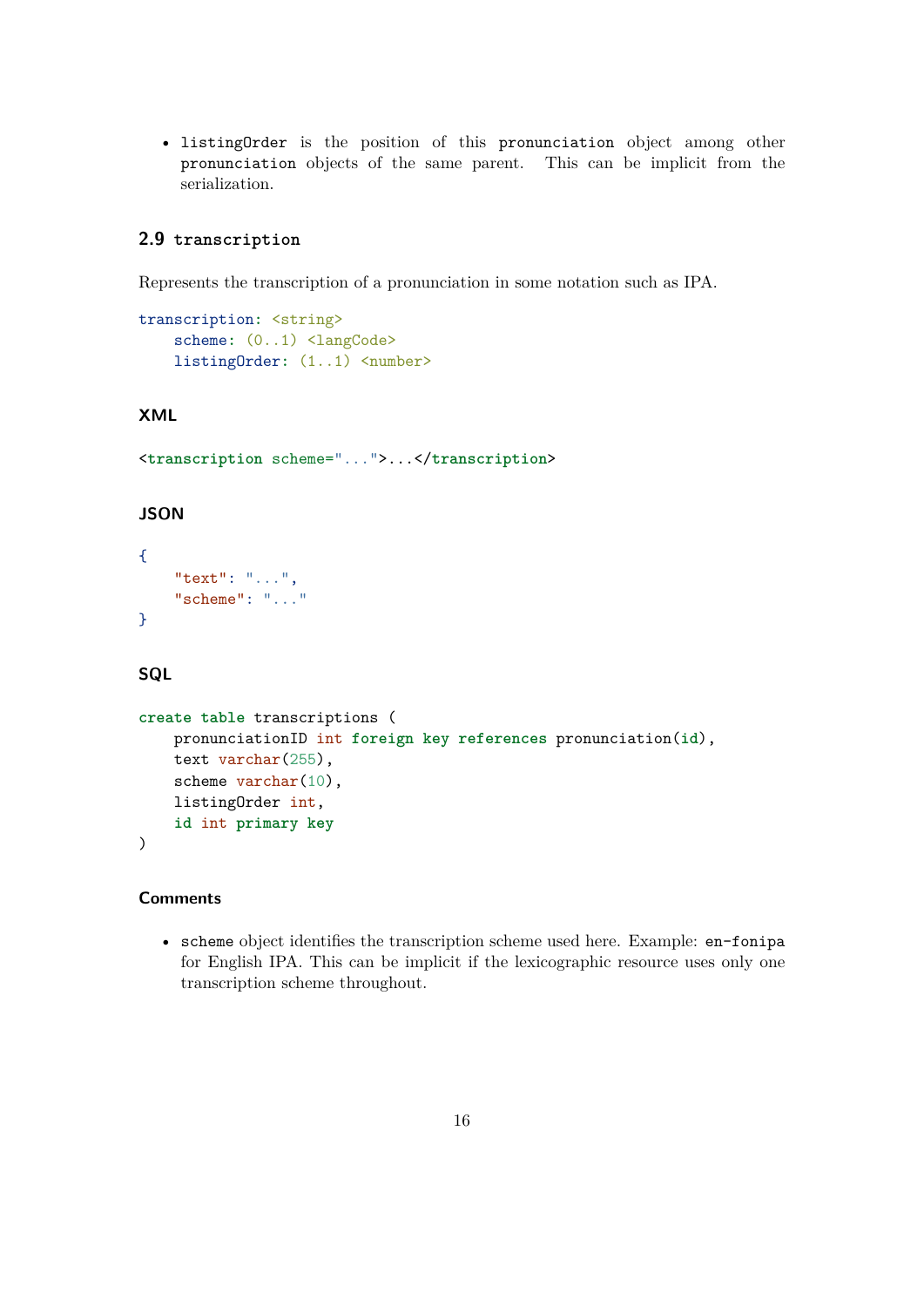• listingOrder is the position of this transcription object among other transcription objects of the same pronunciation. This can be implicit from the serialization.

#### <span id="page-16-0"></span>**2.10 example**

Represents a sentence or other text fragment which illustrates the headword being used.

```
example: <string>
   sourceIdentity: (0..1) <string>
    sourceElaboration: (0..1) <string>
   label: (0..n)
    soundFile: (0..1) <uri>
    listingOrder: (1..1) <number>
```
#### **XML**

```
<example sourceIdentity="..." sourceElaboration="..." soundFile="...">
   <text>...</text>
    <label.../>
</example>
```
#### **JSON**

```
{
    "text": "...",
    "sourceIdentity": "...",
    "sourceElaboration": "...",
    "labels": [...],
    "soundFile": "..."
}
```
#### **SQL**

```
create table examples (
    senseID int foreign key references senses(id),
    text varchar(255),
    sourceIdentity varchar(50),
    sourceElaboration varchar(255),
    soundFile varchar(255),
```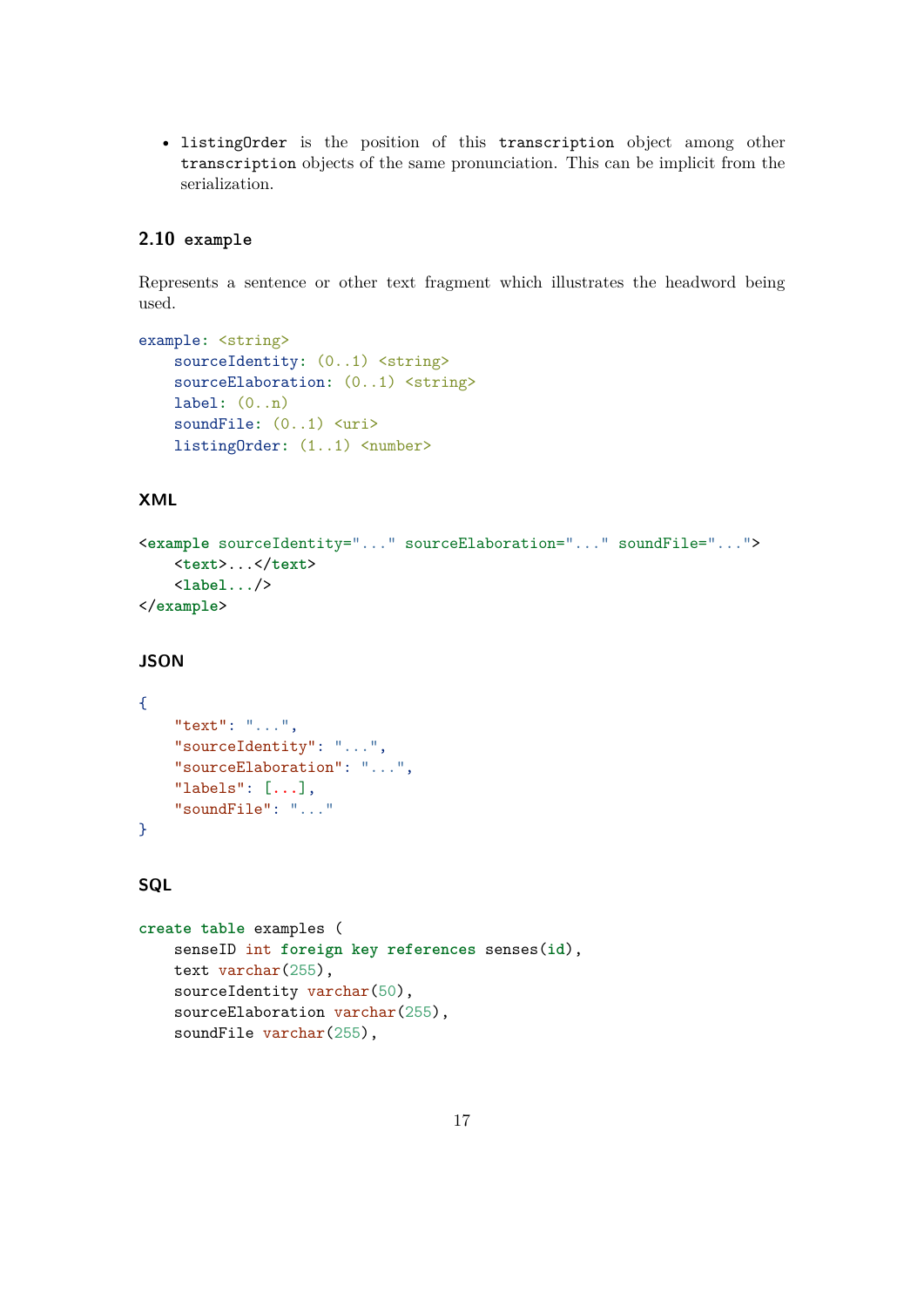```
id int primary key
```
#### **Comments**

 $\lambda$ 

- sourceIdentity is an abbreviation, a code or some other string of text which identifies the source. You can use the tag datatype to explain the meaning of the source identifiers and to constrain which source identifiers are allowed to occur in your lexicographic resource.
- sourceElaboration is a free-form statement about the source of the example. If source is present, then sourceElaboration can be used for information where in the source the example can be found: page number, chapter and so on. If sourceIdentity is absent then sourceElaboration can be used to fully name the source.
- soundFile is a pointer to a file containing a sound recording of the example.
- listingOrder is the position of this example among other examples in the same sense. This can be implicit from the serialization.

#### **2.11 tag**

<span id="page-17-0"></span>Represents one (of many) possible values for partOfSpeech, inflectedTag, label, and source. See Example 6.6.

```
tag: <string>
    description: (0..1) <string>
    target: (0..n) <symbol>
    partOfSpeechConstraint: (0..n) <string>
    sameAs: (0..n)
```

```
<tag value="...">
    <description>...</description>
    <target value="..."/>
    <partOfSpeechConstraint value="..."/>
    <sameAs.../>
</tag>
```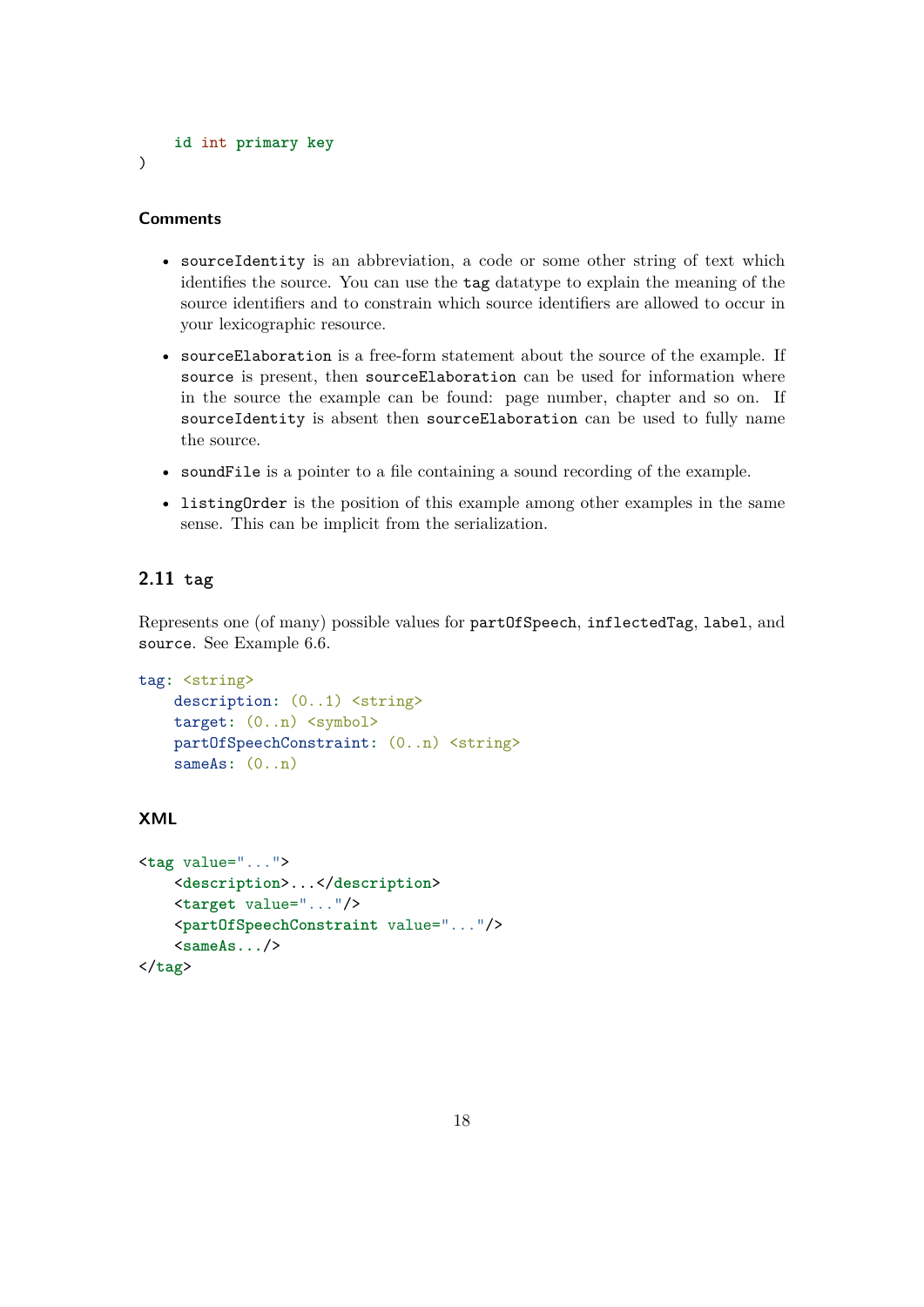```
{
    "value": "...",
    "description": "...",
    "targets": ["..."],
    "partOfSpeechConstraints": ["..."],
    "sameAs": [...]
}
```
#### **SQL**

```
create table tags (
    lexicographicResourceID int foreign key references lexicographicResource(id),
    value varchar(10),
    description varchar(255),
    targets varchar(255), --comma-separated list
    partOfSpeechConstraints varchar(255), --comma-separated list
    id int primary key
\lambda
```
- The value is an abbreviation, a code or some other string of text which identifies the source. If you want, you can design your implementation to enforce referential integrity between tag values on the one hand and partOfSpeech, inflectedTag etc. objects on the other hand. In other words, you can make it so that the tags you define in tag objects are the only values allowed for partOfSpeech, inflectedTag etc. However, doing this is optional in DMLex. An implementation of DMLex is compliant regardless of whether it enforces referential integrity on tag values.
- description is a human-readable description of what the tag means.
- target tells us where exactly the tag is expected to be used. If omitted, then all four. The possible values are:
	- **–** partOfSpeech: as the value of a partOfSpeech object
	- **–** inflectedTag: as the value of an inflectedTag object
	- **–** sourceIdentity: as the value of a sourceIdentity object
	- **–** label: as the value of a label object
	- **–** definitionType: as the value of a definitionType object
	- **–** collocateRole: as the value of a collocateRole object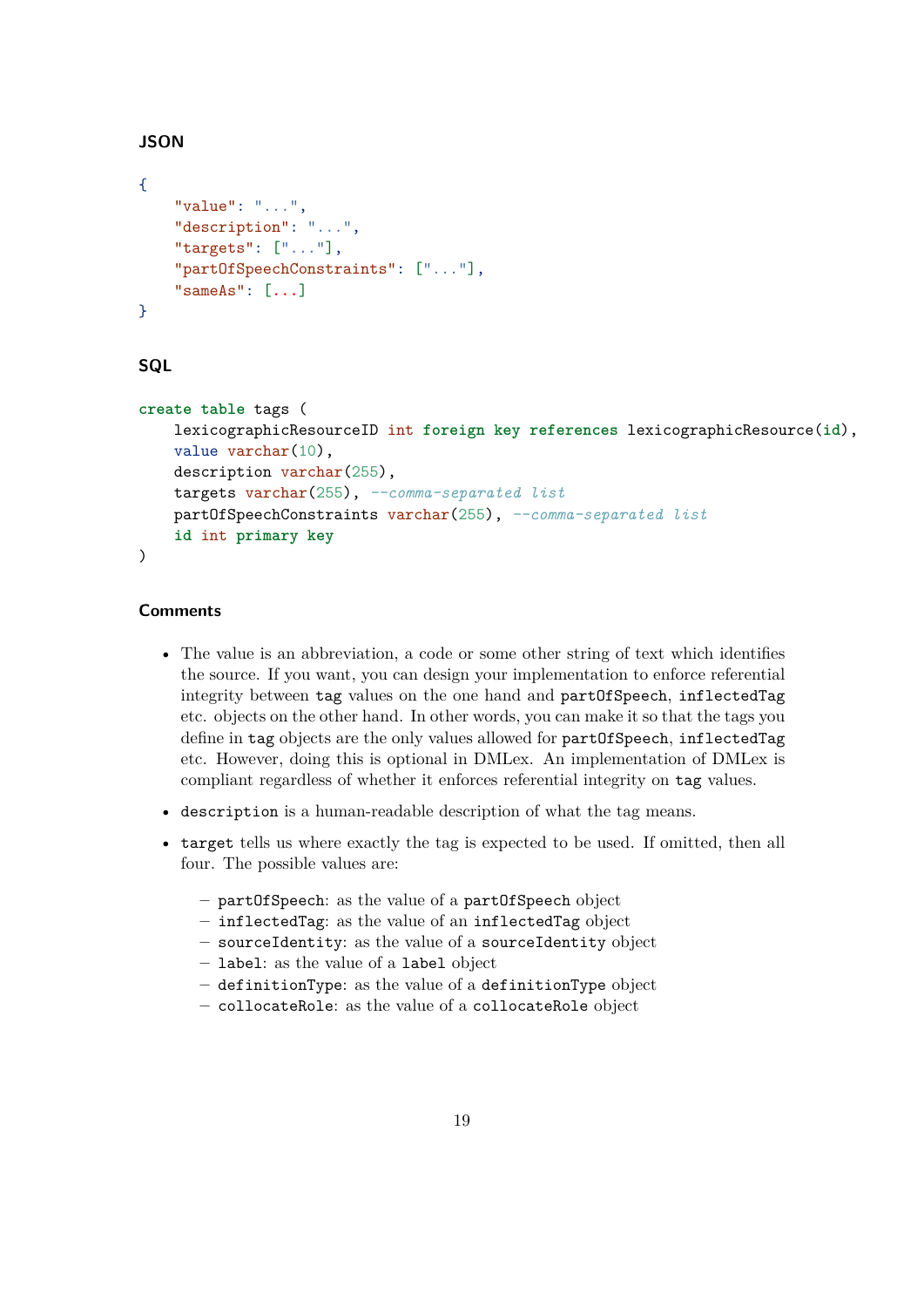- partOfSpeechConstraint, if present, says that this tag is only intended to be used inside entries that are labelled with this part of speech. You can us this to constrain that, for example, only nouns and adjectives can have plurals but other parts of speech cannot.
- target and partOfSpeechConstraint allow you to specify constraints on which tags are expected to appear where throughout the lexicographic resource. Enforcing these constraints in your implementation is optional.

#### **2.12 sameAs**

<span id="page-19-0"></span>Represents the fact that the parent object is equivalent to an item available from an external authority. See Example 6.7.

sameAs:  $\langle$ uri>

#### **XML**

```
<sameAs uri="..."/>
```
#### **JSON**

**"..."**

#### **SQL**

```
create table sameAs (
    tagID int foreign key references tags(id),
   uri varchar(255),
   id int primary key
)
```
#### **Comments**

• The value is the URI of an item in an external inventory.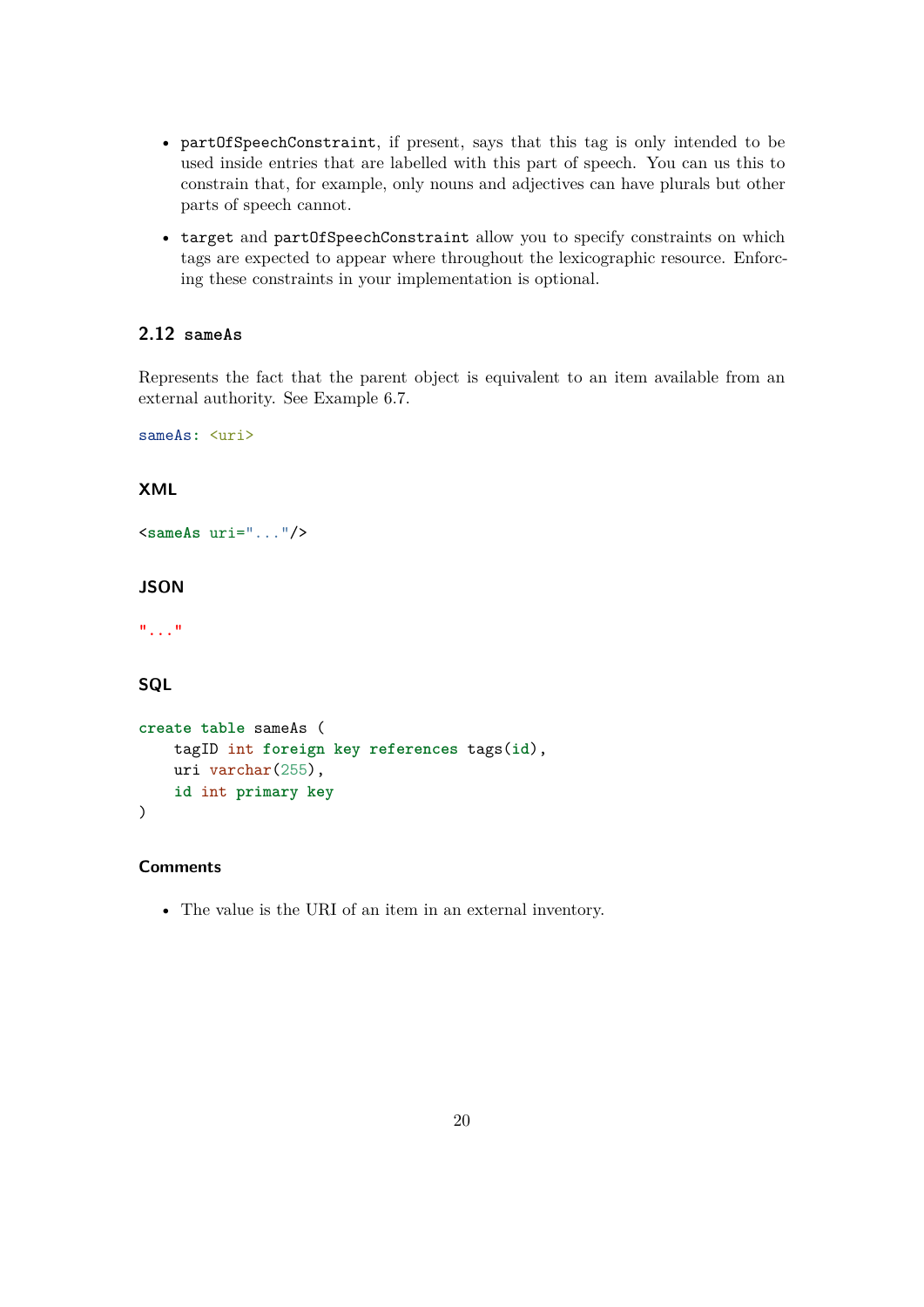# **3 DMLex Crosslingual Module**

<span id="page-20-0"></span>DMLex's Multilingual Module extends the Core and turns a monolingual lexicographic resource into a bilingual or multilingual one. A bilingual or multilingual lexicographic resource is a lexicographic resource with multiple (two or more) languages: the headwords and the examples are in one language (called the *headword language* in DMLex) and their translations are in one or more other languages (called the *translation languages* in DMLex).

#### **3.1 Extensions to lexicographicResource**

Additional children:

```
lexicographicResource: ...
    translationLanguage: (1...n)
```
#### **XML**

```
<lexicographicResource ...>
    ...
    <translationLanguage.../>
</lexicographicResource>
```
#### **JSON**

```
{
    ...,
    "translationLanguages": [...]
}
```
#### **SQL**

No changes needed.

#### **3.2 translationLanguage**

<span id="page-20-2"></span>Represents one of the languages in which translations are given in this lexicographic resource. See Examples 6.8, 6.9.

```
translationLanguage: <langCode>
    listingOrder: ..1) <number>
```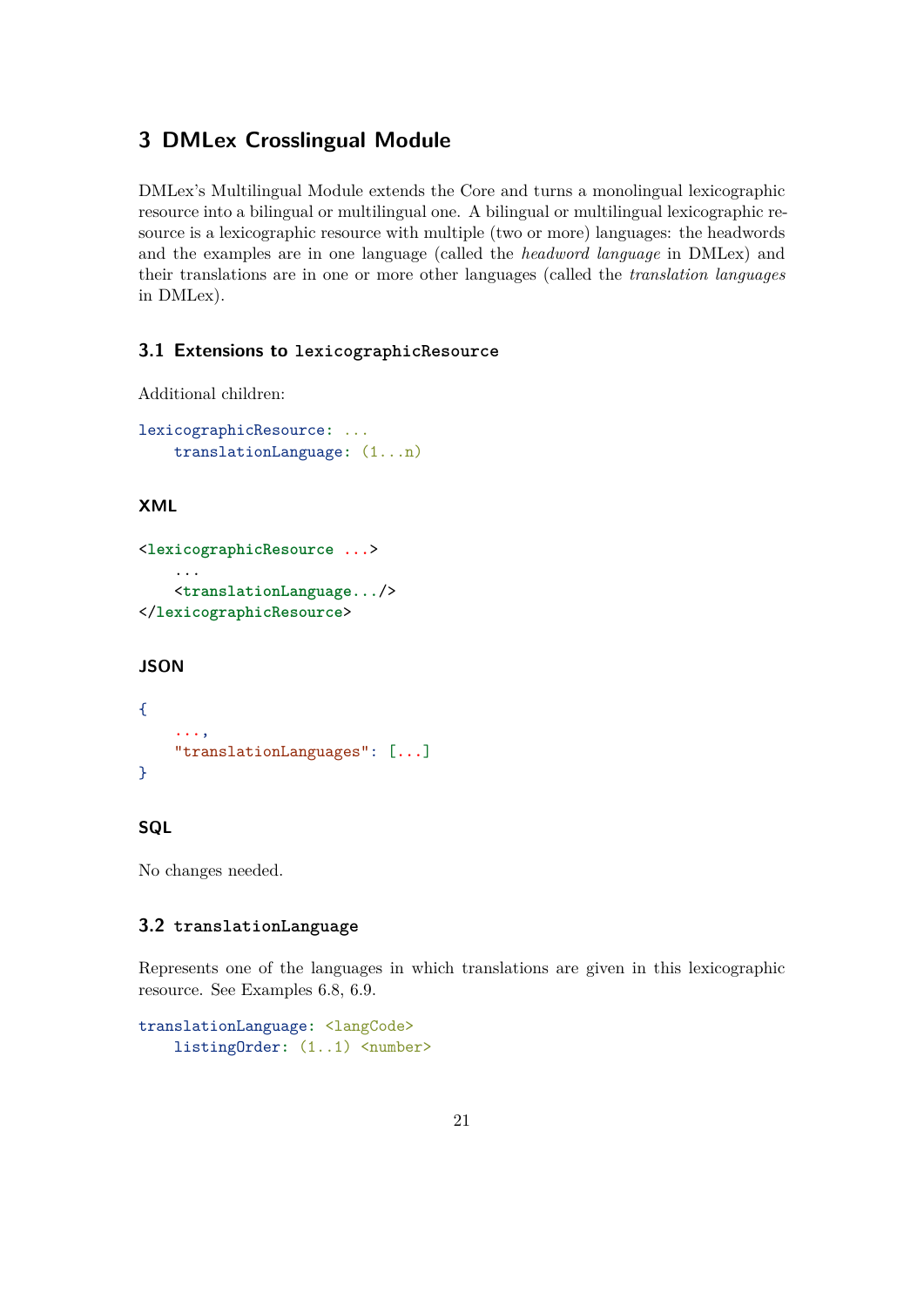#### **XML**

```
<translationLanguage langCode=""/>
```
#### **JSON**

**"..."**

#### **SQL**

```
create table translationLanguage (
   lexicographicResourceID int foreign key references lexicographicResources(id),
   langCode varchar(10) primary key,
   listingOrder int,
)
```
Comments

• listingOrder sets the order in which translations (of headwords and examples) should be shown. It outranks the listing order given in headwordTranslation, headwordExplanation and exampleTranslation objects.

#### <span id="page-21-0"></span>**3.3 Extensions to sense**

Additional children:

```
sense: ...
   headwordExplanation: (0..n)
   headwordTranslation: (0..n)
```

```
<sense ...>
    ...
    <headwordExplanation.../>
    <headwordTranslation.../>
    ...
</sense>
```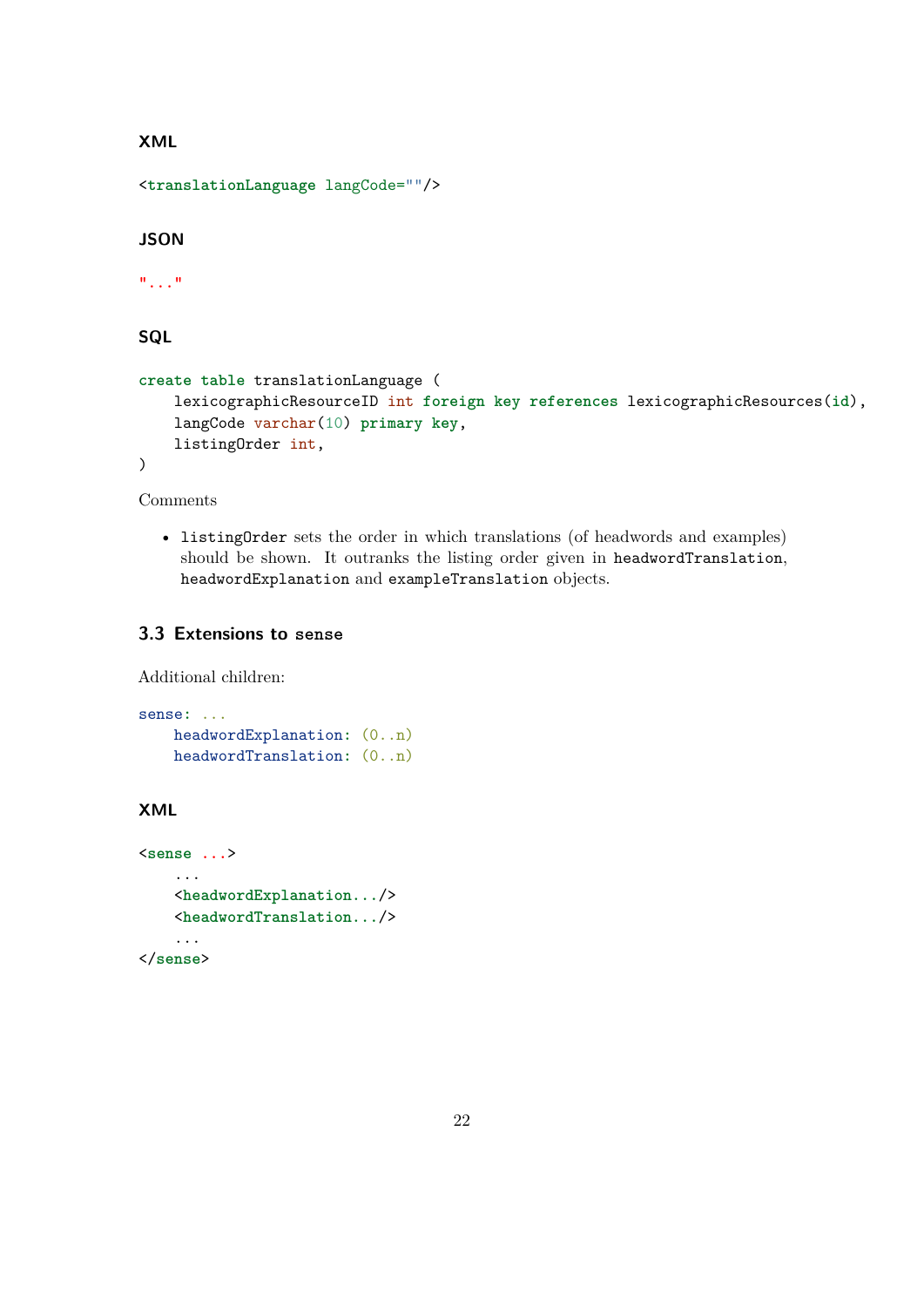```
{
    ...
    "headwordExplanations": [...],
    "headwordTranslations": [...],
    ...
}
```
#### **SQL**

No changes needed.

#### **3.4 headwordTranslation**

<span id="page-22-0"></span>Represents one of possibly multiple translations of a headword. See Examples 6.10, 6.11.

```
headwordTranslation: <string>
    language: (0..1) <langCode>
    listingOrder: (1..1) <number>
    partOfSpeech: (0..n) <string>
    label: (0..n)
    pronunciation: (0..n)
    inflectedForm: (0..n)
```

```
<headwordTranslation language="...">
    <text>...</text>
    <partOfSpeech.../>
    <label.../>
    <pronunciation.../>
    <inflectedForm.../>
</headwordTranslation>
```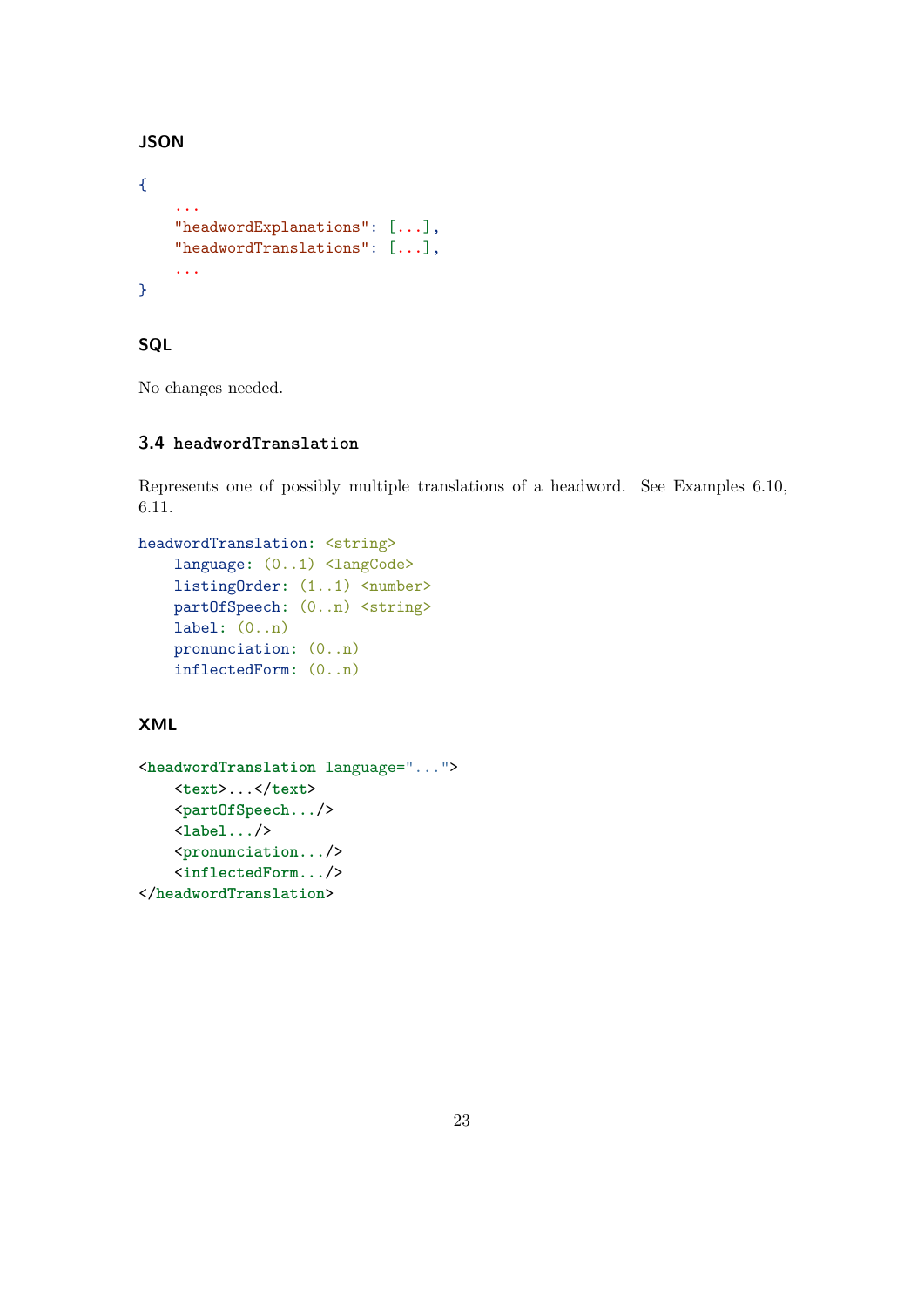```
{
    "language": "...",
    "text": "...",
    "partsOfSpeech": [...],
    "labels": [...],
    "pronunciations": [...],
    "inflectedForms": [...]
}
```
#### **SQL**

```
create table headwordTranslations (
    senseID int foreign key references senses(id),
    language nvarchar(10) foreign key references translationLanguage(langCode),
    text nvarchar(255),
    listingOrder int,
    id int primary key
);
alter table partsOfSpeech (
    add headwordTranslationID int foreign key references headwordTranslations(id)
);
alter table labels (
    add headwordTranslationID int foreign key references headwordTranslations(id)
);
alter table pronunciations (
    add headwordTranslationID int foreign key references headwordTranslations(id)
);
alter table inflectedForms (
    add headwordTranslationID int foreign key references headwordTranslations(id)
\mathcal{L}
```
- language indicates the language of this translation. You can use the translationLanguage datatype to explain the meaning of the language codes that appear here and/or to constrain which language codes are allowed.
- If ony one translation language exists in your lexicographic resource, then language can be left out.
- For more comments see comments under headwordTranslation in the Bilingual Module.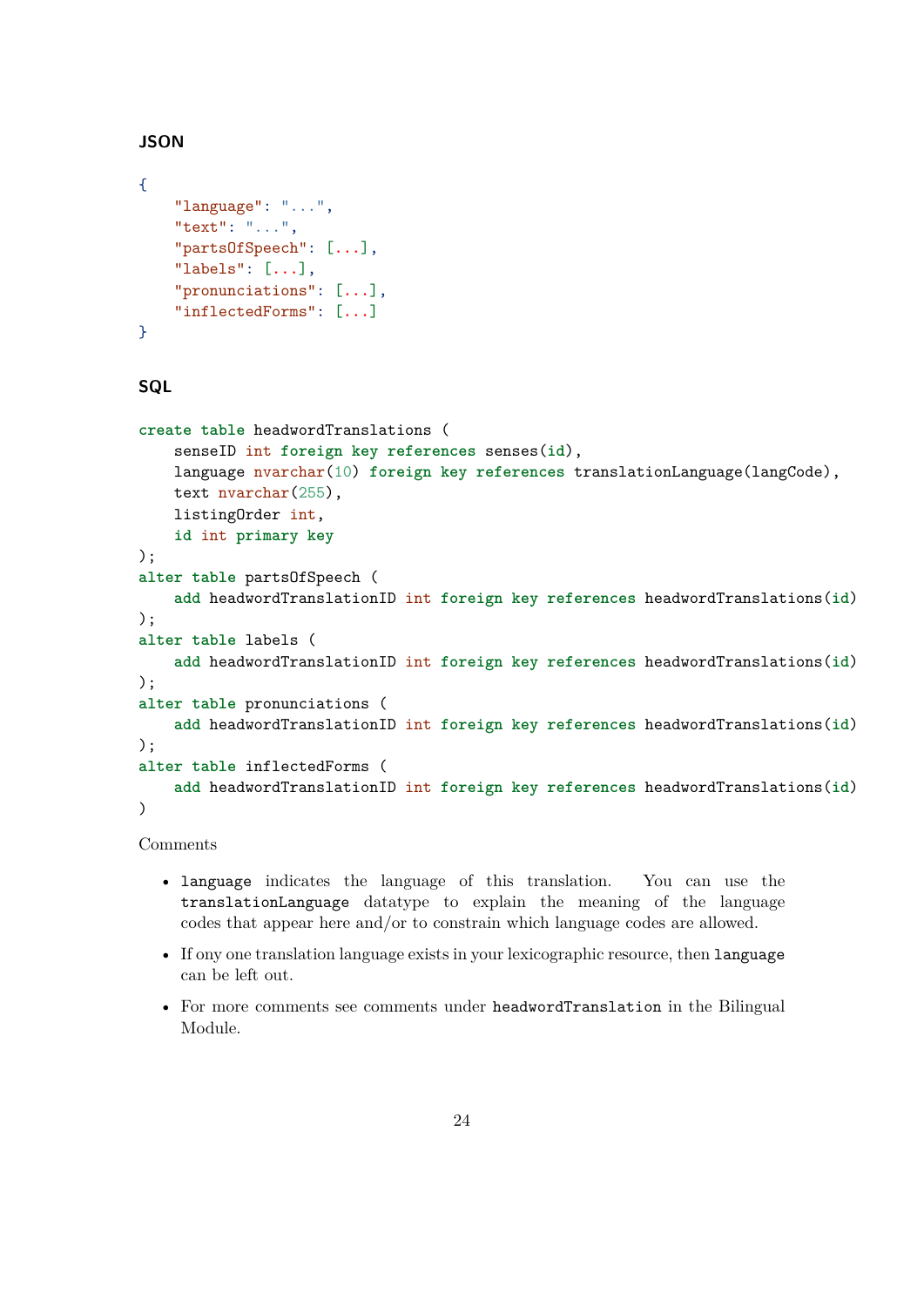#### **3.5 headwordExplanation**

Represents a statement in the target language which explains (but does not translate) the meaning of the headword. See Example 6.12.

```
headwordExplanation: <string>
    language: (1..1) <langCode>
```
#### **XML**

```
<headwordExplanation language="...">...</headwordExplanation>
```
#### **JSON**

```
{
    "language": "...",
    "text": "...",
}
```
#### **SQL**

```
create table headwordExplanations (
    senseID int foreign key references senses(id),
    language nvarchar(10) foreign key references translationLanguage(langCode),
    text nvarchar(255),
    id int primary key
)
```
- language indicates the language of this explanation. You can use the translationLanguage datatype to explain the meaning of the language codes that appear here and/or to constrain which language codes are allowed.
- If ony one translation language exists in your lexicographic resource, then language can be left out.
- It is assume that there will always be a maximum of one headwordExplanation per translation language.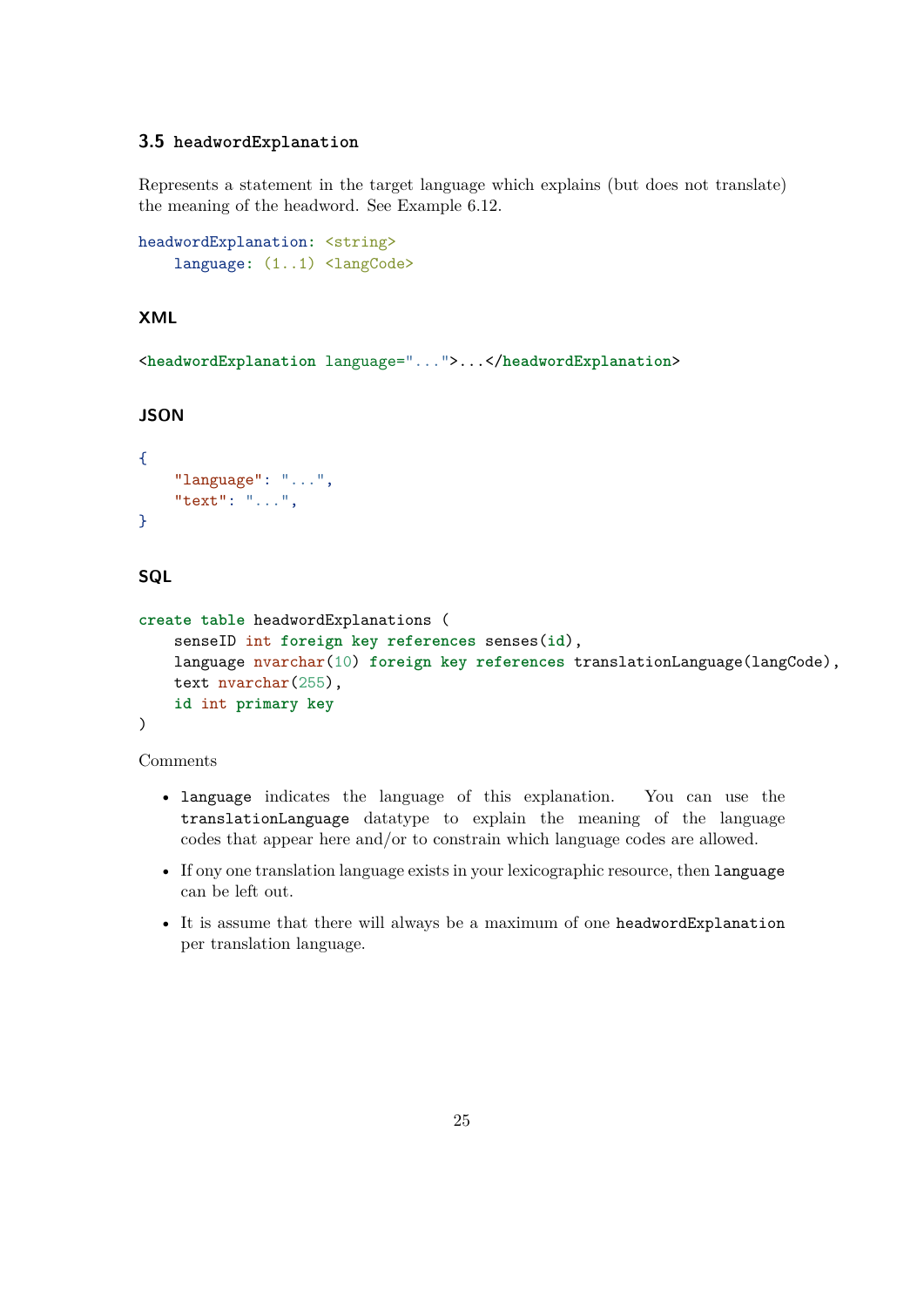#### **3.6 Extensions to example**

Additional children:

```
sense: ...
   exampleTranslation: (0..n)
```
#### **XML**

```
<example ...>
    ...
    <exampleTranslation.../>
</example>
```
#### **JSON**

```
{
    ...,
    "exampleTranslations": [...]
}
```
#### **SQL**

No changes needed.

#### **3.7 exampleTranslation**

Represents the translation of an example.

```
exampleTranslation: <string>
   language: (1..1) <langCode>
   soundFile: (0..1) <uri>
   listingOrder: (1..1) <number>
```

```
<exampleTranslation language="..." soundFile="...">
   <text>...</text>
   <label.../>
</exampleTranslation>
```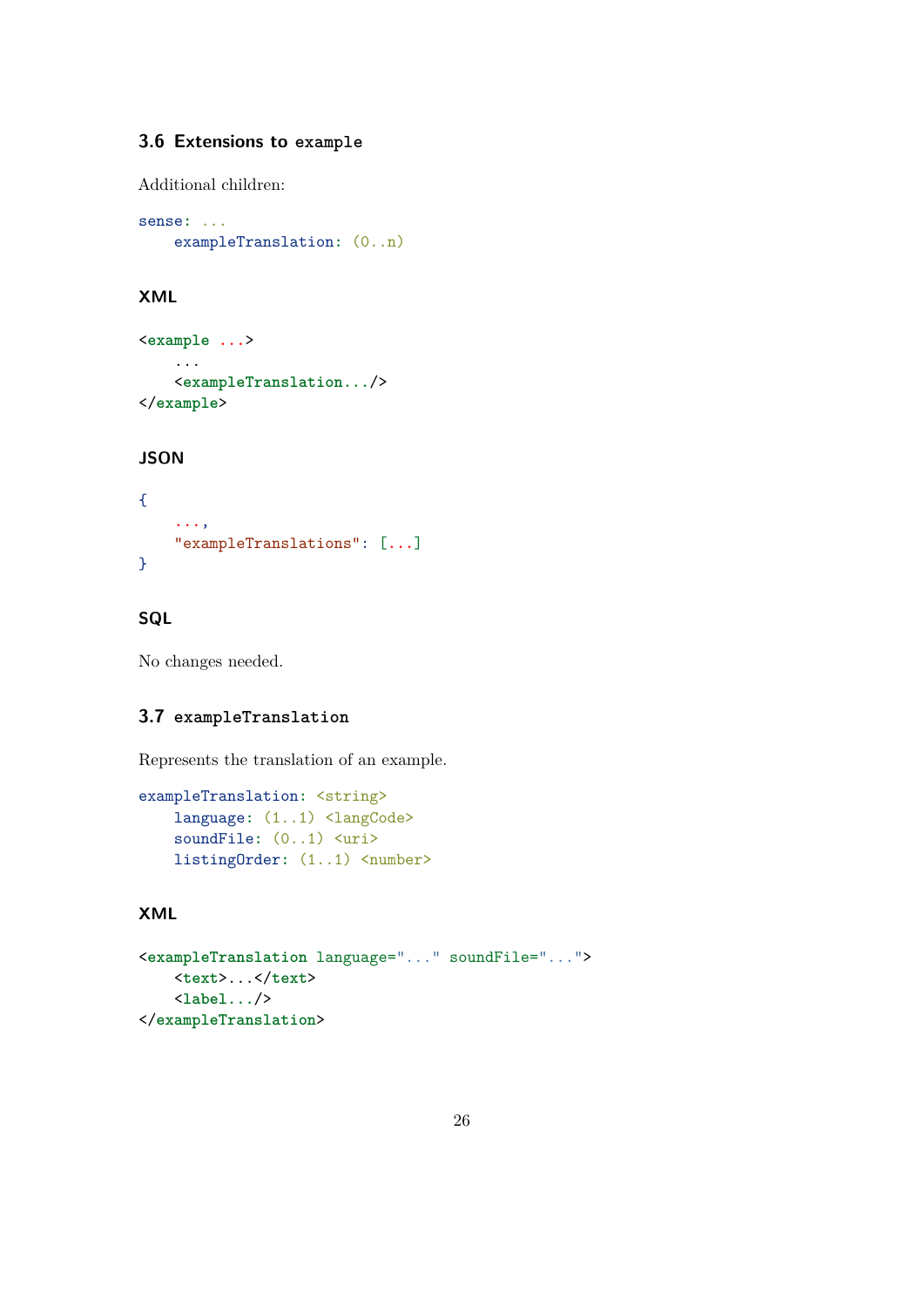```
{
    "language": "...",
    "text": "...",
    "labels": [...],
    "soundFile": "..."
}
```
#### **SQL**

```
create table exampleTranslations (
    exampleID int foreign key references examples(id),
    language varchar(10) foreign key references translationLanguage(langCode),
    text varchar(255),
    soundFile varchar(255),
    listingOrder int,
    id int primary key
);
alter table labels (
    add exampleTranslationID foreign key references exampleTranslations(id)
\lambda
```
Comments

- language indicates the language of this translation. You can use the translationLanguage datatype to explain the meaning of the language codes that appear here and/or to constrain which language codes are allowed.
- If ony one translation language exists in your lexicographic resource, then language can be left out.
- For more comments see commens under exampleTranslation in the Bilingual Module.

#### **3.8 Extensions to tag**

Redefinition of partOfSpeechConstraint:

- If present, says that:
	- **–** If this tag is used inside a headwordTranslation, then it is intended to be used only inside a headwordTranslation labelled with this part of speech.
	- **–** If this tag is used outside a headwordTranslation, then it is intended to be used only inside entries that are labelled with this part of speech.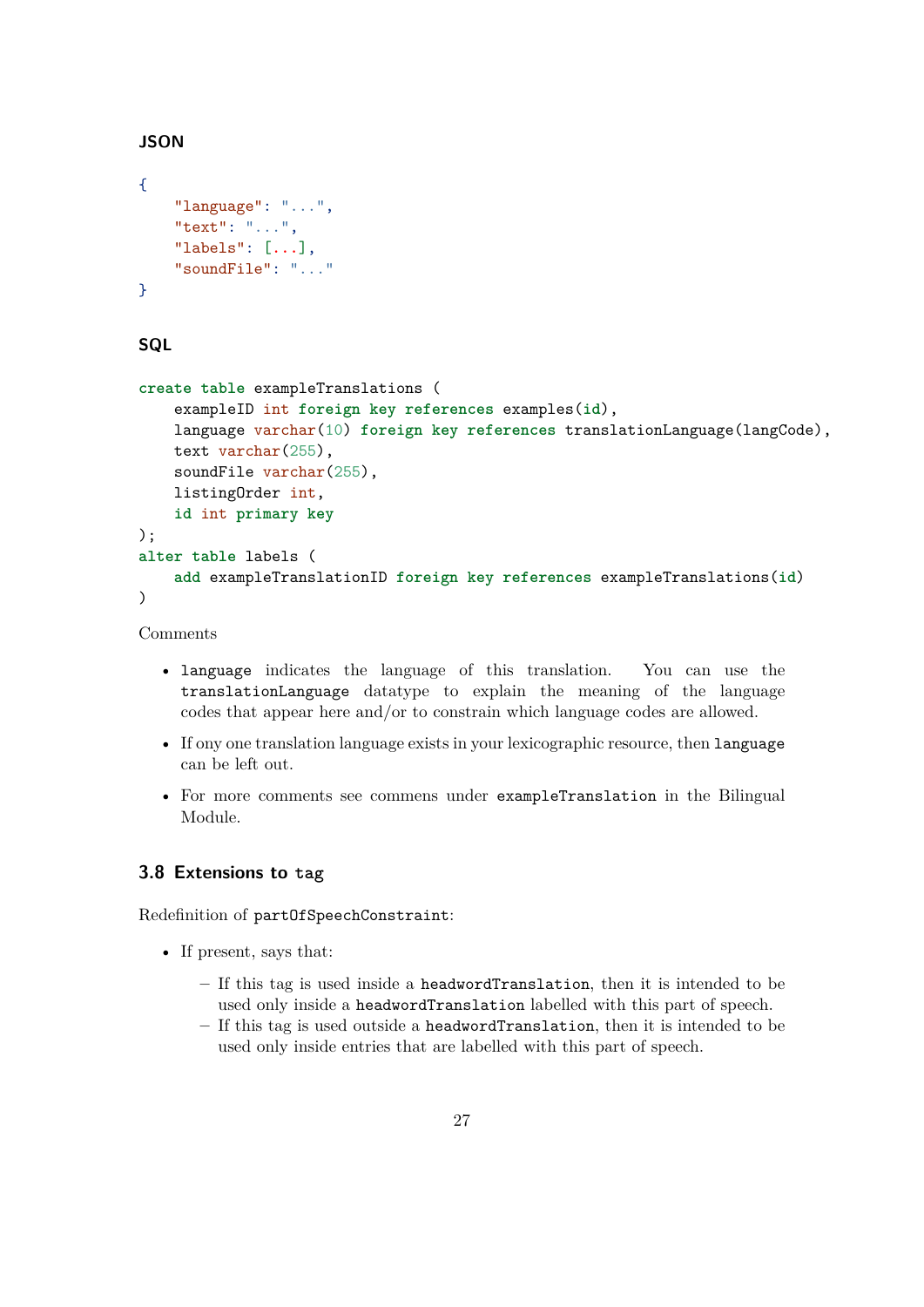Additional child:

```
tag: ...
   translationLanguageConstraint: (0..n) <langCode>
```
#### **XML**

```
<tag ...>
    ...
    <translationLanguageConstraint langCode="..."/>
</tag>
```
#### **JSON**

```
{
    ...,
    "translationLanguageConstraint": ["..."]
}
```
#### **SQL**

```
alter table tags (
    add translationLanguageConstraints varchar(255), --comma-separated list
)
```
Comments

- translationLanguageConstraint, if present, says that if this tag is being used inside a headwordTranslation or an exampleTranslation, then it is intended to be used only inside headwordTranslation and exampleTranslation objects labelled with this language.
- For a redefinition of partOfSpeechConstraint, see see tag in the Bilingual Module.

### <span id="page-27-0"></span>**4 DMLex Linking Module**

DMLex's Linking Module can be used to construct *relations* between objects which "break out" of the tree-like parent-and-child hierarchy constructed from datatypes from the Core and from other modules. The Linking Module can be used to create relations between senses which are synonyms or antonyms, between entries whose headwords are homonyms or spelling variants, between senses which represent superordinate and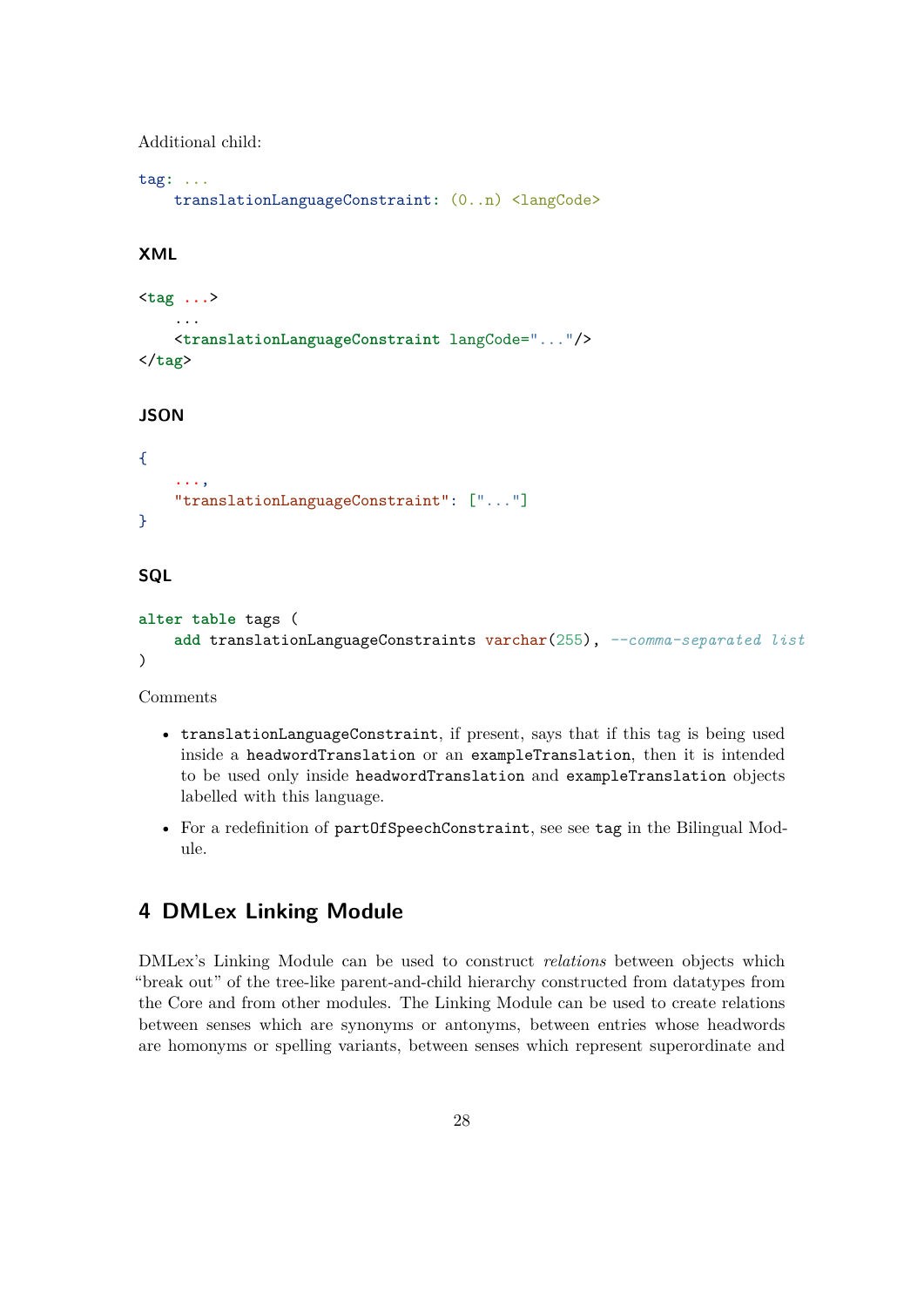subordinate concepts (eg. hypernyms and hyponyms, holonyms and meronyms), between entries and subentries, between senses and subsenses, and many others.

Each relation is represented in DMLex by an instance of the relation datatype. A relation brings two or more *members* together. The fact that an object (such as a sense or an entry) is a member of a relation is represented in DMLex by an instance of the member datatype.

The Linking Module can be used to set up relations between objects inside the same lexicographic resource, or between objects residing in different lexicographic resources.

Relations themselves can be members of other relations.

See Examples ref{ex12}, 6.14, 6.15, 6.16, 6.17, 6.18, 6.19.

#### **4.1 Extensions to lex[icog](#page-61-0)[raph](#page-63-0)[icRe](#page-66-0)[sour](#page-69-0)[ce](#page-73-0)**

Additional children:

```
lexicographicResource: ...
    relation: (0..n)
    relationType: (0..n)
```
#### **XML**

```
<lexicographicResource ...>
    ...
   <relation.../>
    <relationType.../>
</lexicographicResource>
```
#### **JSON**

```
{
    ...,
    "relations": [...],
    "relationTypes": [...]
}
```
#### **SQL**

No changes needed.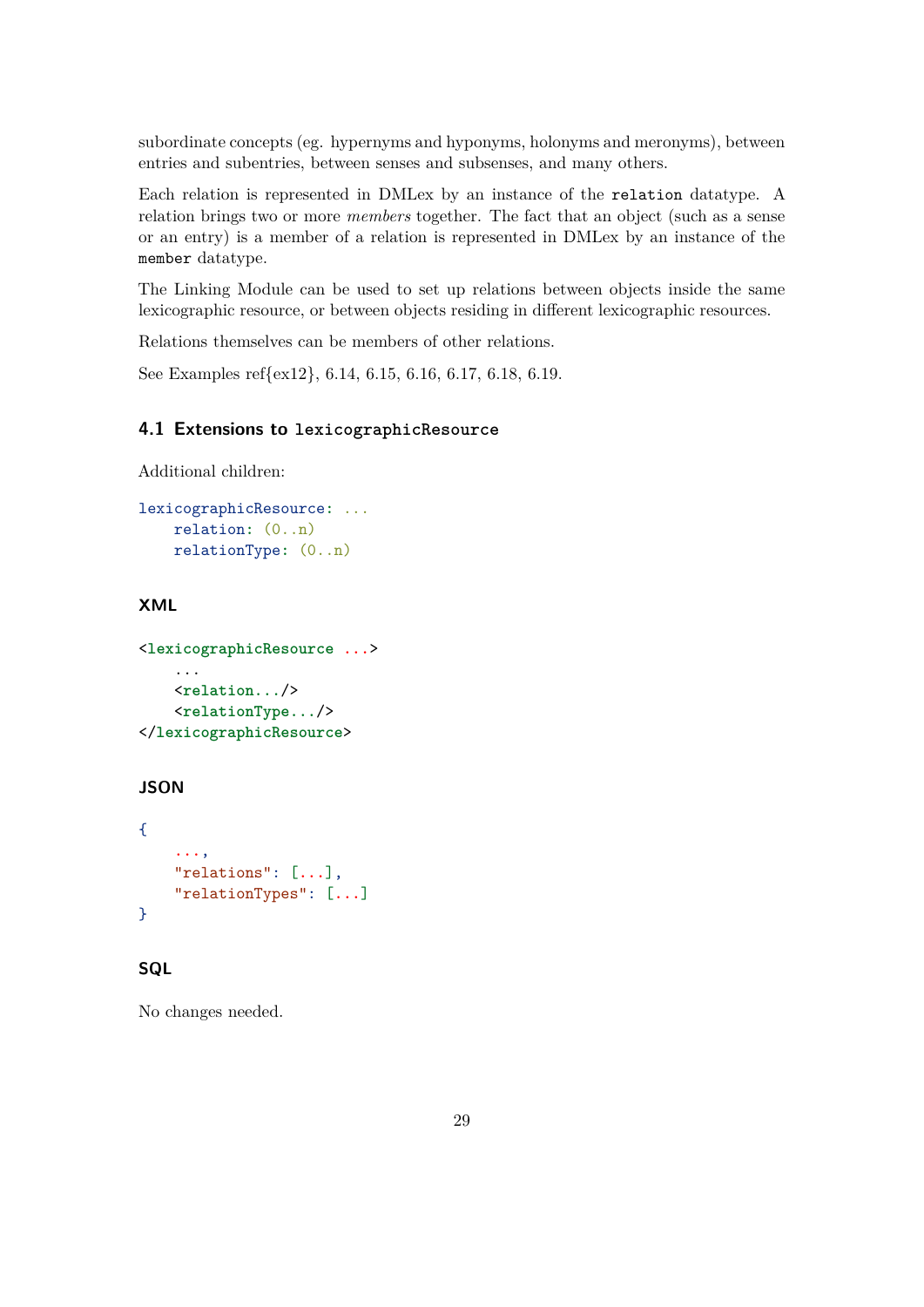#### <span id="page-29-0"></span>**4.2 relation**

Represents the fact that a relation exists between two or more objects.

```
relation: <string>
    description: (0..1) <string>
   member: (2..n)
```
#### **XML**

```
<relation type="...">
    <description>...</description>
    <member.../>
</relation>
```
#### **JSON**

```
{
    "type": "...",
    "description": "...",
    "members": [...]
}
```
#### **SQL**

```
create table relations (
    id int primary key,
    type varchar(10),
    description nvarchar(255)
)
```
- The value of a relation specifies what type of relation it is, for example a relation between synonyms or a relation between a sense and a subsense. Optionally, you can use relationType objects to explain those types and to constrain which types of relations are allowed to exist in your lexicographic resource.
- description is an optional human-readable explanation of this relation.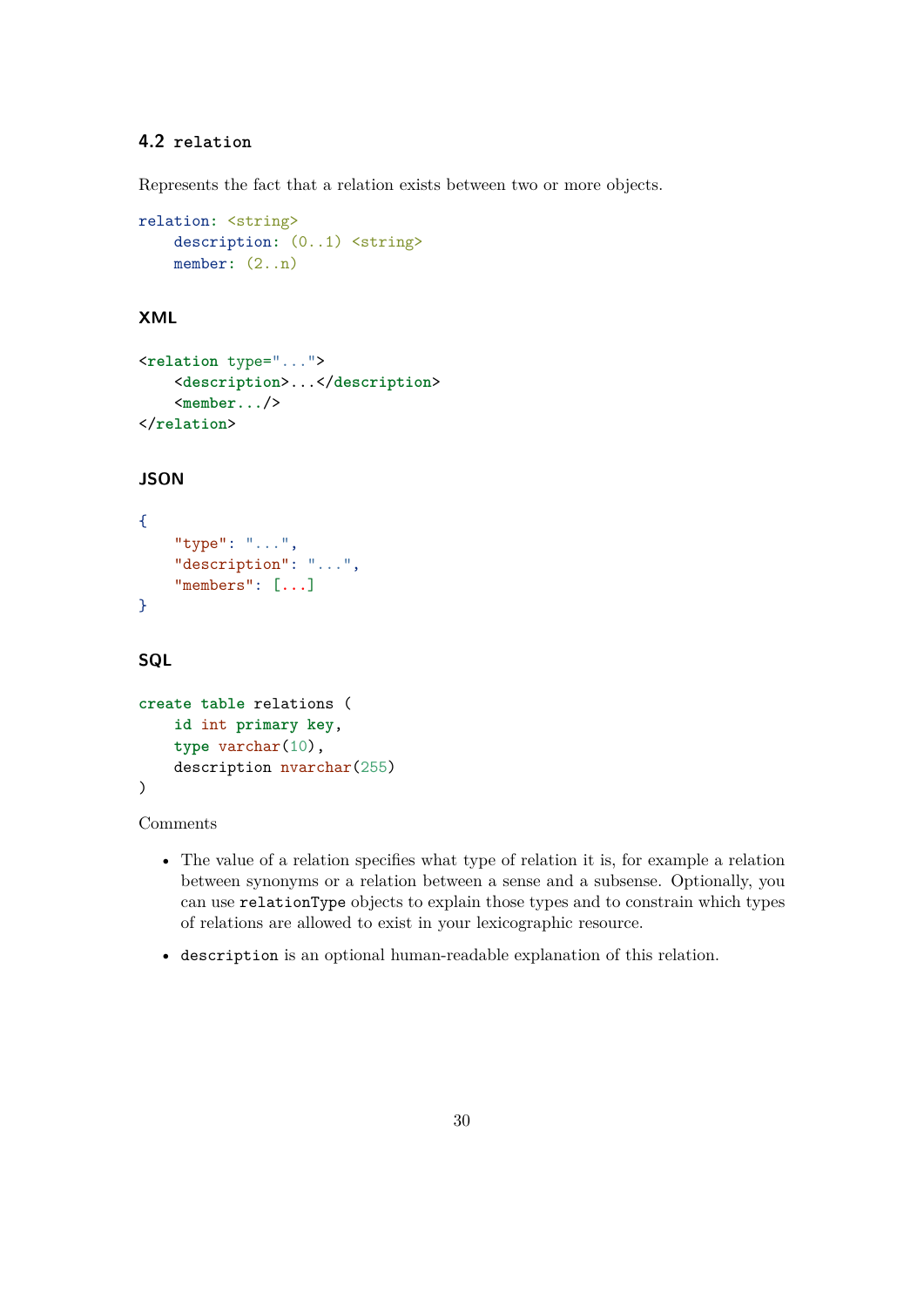#### <span id="page-30-0"></span>**4.3 member**

Represents the fact that an object is a member of a relation.

```
member: <idref>
   role: (0..1) <string>
   listingOrder: (1..1) <number>
   reverseListingOrder: (1..1) <number>
```
#### **XML**

```
<member idref="..." role="..." reverseListingOrder="..."/>
```
#### **JSON**

```
{
    "idref": "...",
    "role": "...",
    "reverseListingOrder": "..."
}
```
#### **SQL**

```
create table members (
   lexicographicResourceID int foreign key references lexicographicResources(id),
   relationID int foreign key references relations(id),
   memberEntryID int foreign key references entries(id),
   memberSenseID int foreign key references senses(id),
   memberCollocateMarkerID int foreign key references collocateMarkers(id),
   role nvarchar(50),
   listingOrder int,
   reverseListingOrder int,
   id int primary key
)
```
Comments

• The value of member is the ID of an object, such as an entry or a sense.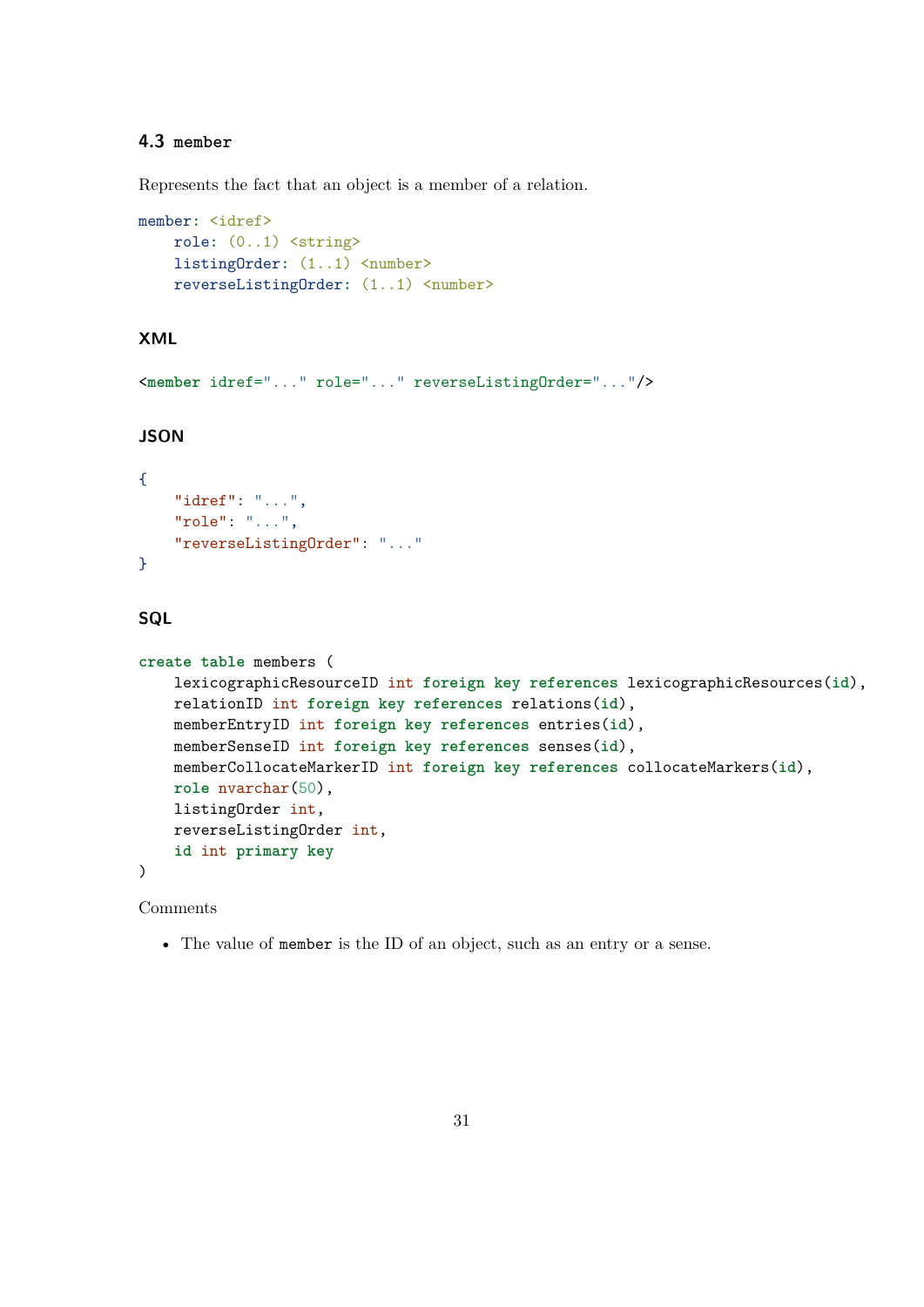- role is an indication of the role the member has in this relation: whether it is the hypernym or the hyponym (in a hyperonymy/hyponymy relation), or whether it is one of the synonyms (in a synonymy relation), and so on. You can use membershipRole objects to explain those roles and to constrain which relations are allowed to contain which roles, what their object types are allowed to be (eg. entries or senses) and how many members with this role each relation is allowed to have.
- listingOrder is the position of this member among other members of the same relation. It should be respected when showing members of the relation to human users. This can be implicit from the serialization.
- reverseListingOrder is the position of this relation among other relations this member is involved in. It should be respected when showing the relations of this member to a human user. This can be implicit from the serialization.

#### <span id="page-31-0"></span>**4.4 relationType**

Represents one of possible values for relation.

```
relationType: <string>
    description: (0..1) <string>
    scope: (0..1) <symbol>
    sameAs: (0..n)
    memberRole: <0..n>
```
#### **XML**

```
<relationType type="..." scope="...">
    <description>...</description>
    <sameAs.../>
    <memberRole.../>
</relationType>
```
#### **JSON**

```
{
    "type": "...",
    "scope": "...",
    "sameAs": ["..."],
    "memberRoles": [...]
}
```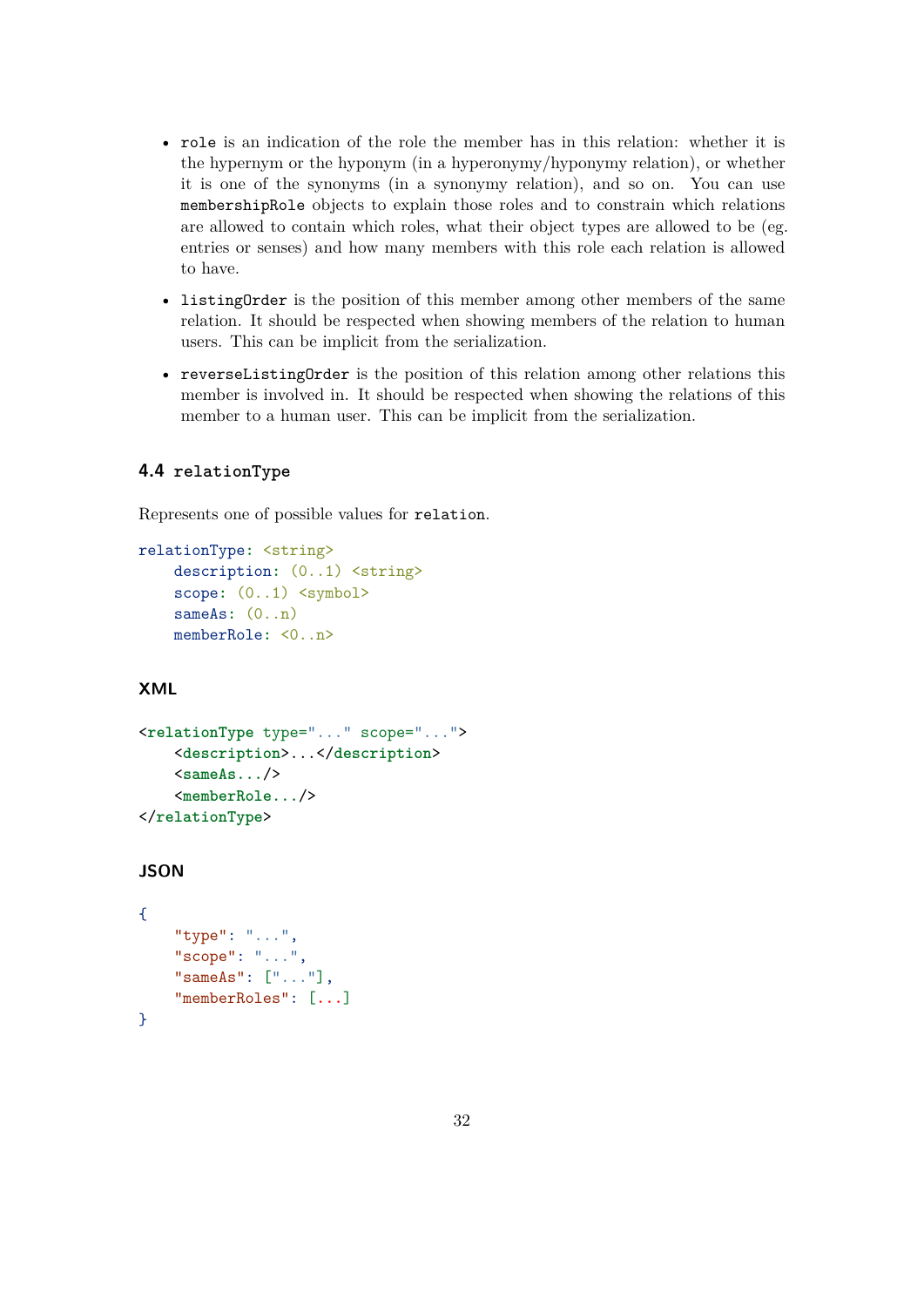```
SQL
```

```
create table relationTypes (
    lexicographicResourceID int foreign key references lexicographicResources(id),
    type varchar(10),
    scope varcar(50),
    id int primary key
);
alter table sameAs (
   add relationTypeID int foreign key references relationTypes(id)
)
```
Comments

- description is a human-readable explanation of this relation type.
- scope specifies restrictions on member of relations of this type. The possible values are:
	- **–** sameEntry: members must be within of the same entry
	- **–** sameResource: members must be within the same lexicographicResource
	- **–** any: no restriction
- memberRole objects define roles for members of relations of this type.

#### <span id="page-32-0"></span>**4.5 memberRole**

```
memberRole: <stringOrEmpty>
   description: (1..1) <string>
   memberType: (1..1) <symbol>
   min: (0..1) <number>
    max: (0..1) <number>
    action: (1..1) <symbol>
    sameAs: (0..n)
```

```
<memberRole role="..." memberType="..." min="..." max="..." action="...">
    <description></description>
    <sameAs.../>
</memberRole>
```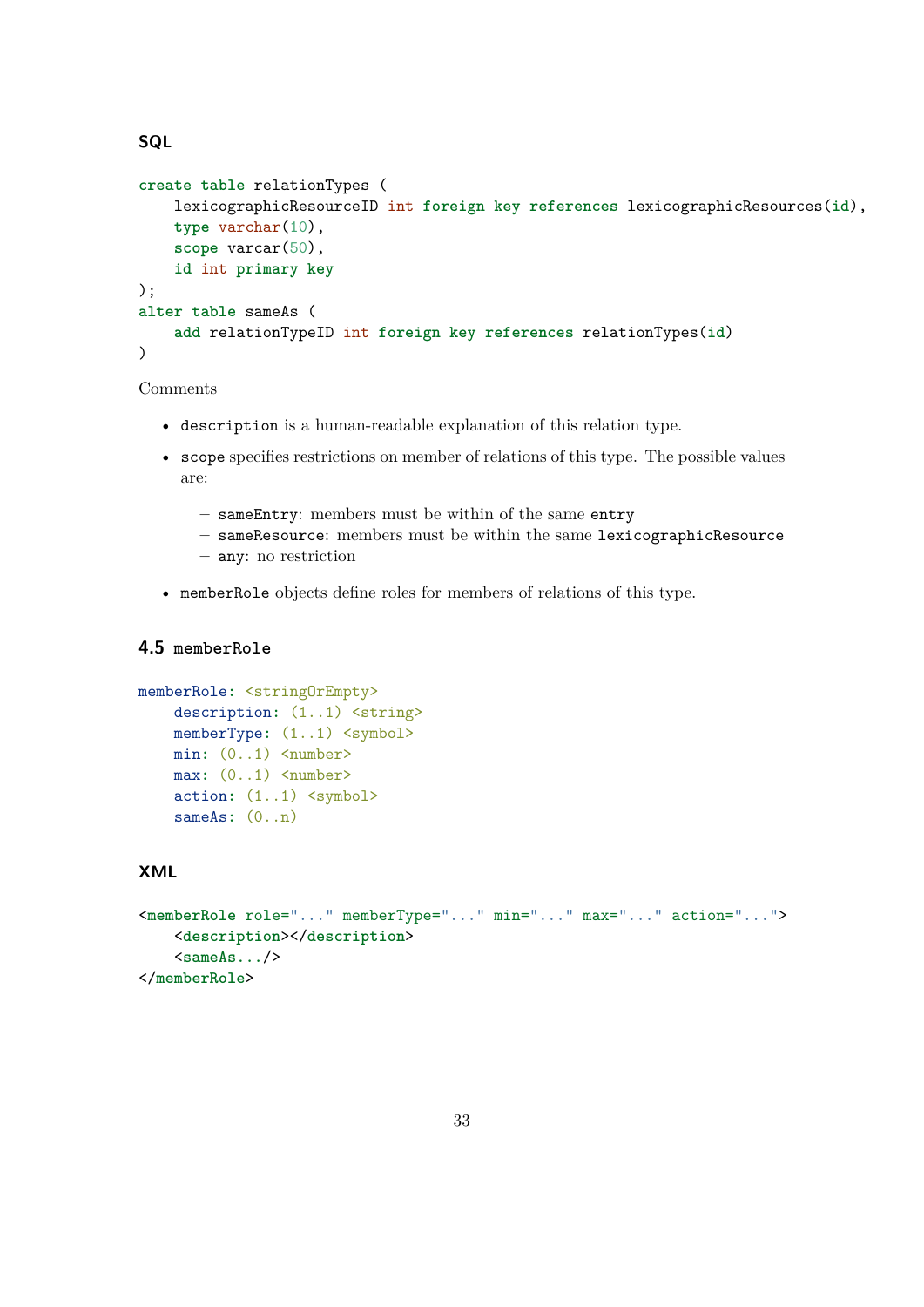```
{
    "role": "...",
    "description": "...",
    "memberType": "...",
    "min": "...",
    "max": "...",
    "action": "...",
    "sameAs": [...]
}
```
# **SQL**

```
create table memberRoles (
    relationTypeID int foreign key references relationTypes(id),
    role varchar(50),
    description varchar(255),
   memberType varchar(50),
   min int,
   max int,
    action varchar(50)
);
alter table sameAs (
    add memberRoleID int foreign key references memberRoles(id)
)
```
- If the value is empty, then members having this role do not need to have a role property.
- description is a human-readable explanation of this member role.
- memberType is a restrictions on the types of objects that can have this role. The possible values are:
	- **–** sense: the object that has this role must be a sense.
	- **–** entry: the object that has this role must be an entry.
	- **–** itemMarker: the object that has this role must be a itemMarker.
- min is a number which says that relations of this type must have at least this many members with this role. If omitted then there is no lower limit (effectively, zero).
- max is a number which says that relations of this type may have at most this many members with this role. If omitted then there is no upper limit.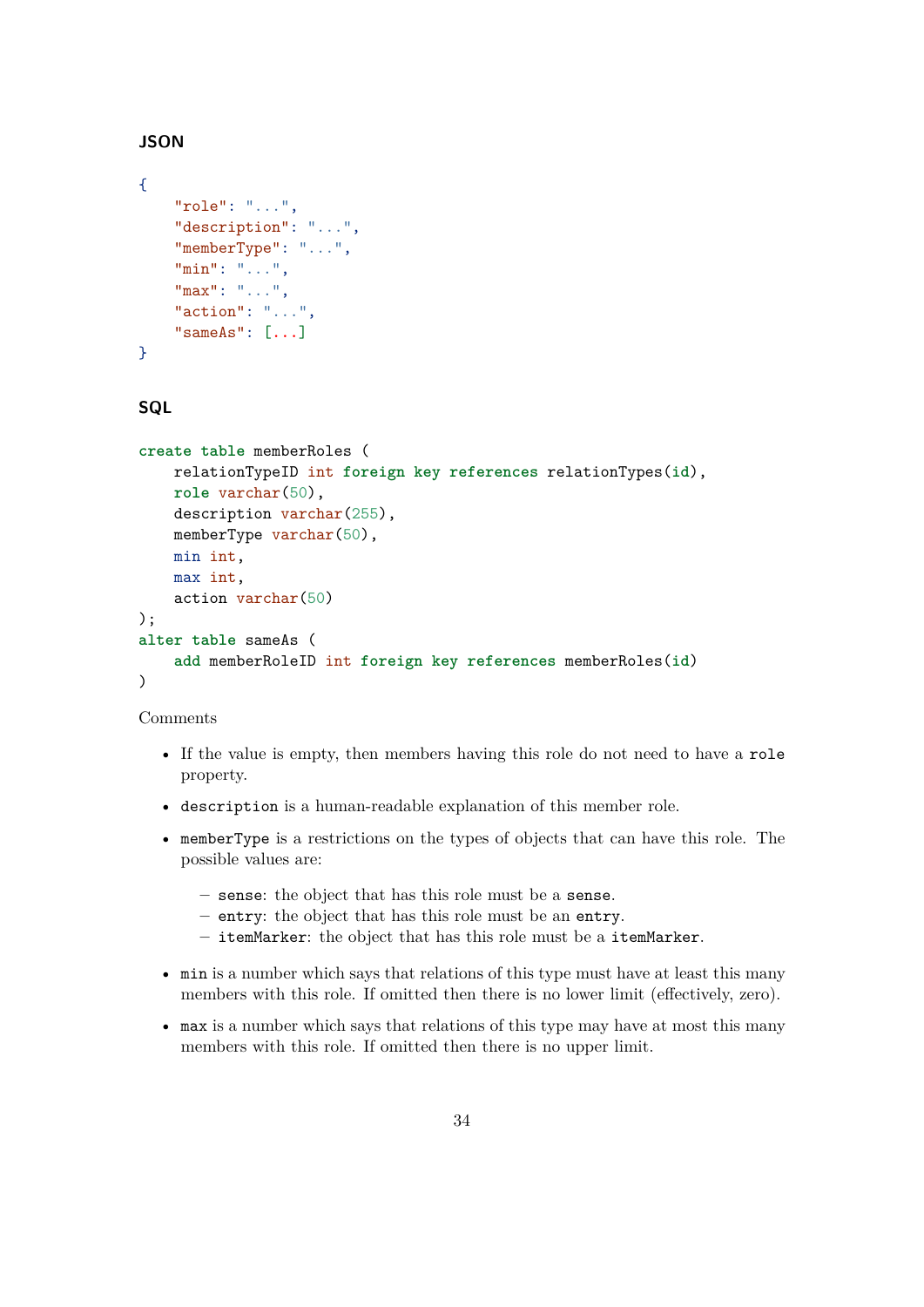- action gives instructions on what machine agents should do when showing this relation to a human user (either on its own or in the context of one of its members). The possibe values are:
	- **–** embed: Members that have this role should be shown in their entirety, i.e. the entire entry or the entire sense. This is suitable for the relation between entries and subentries, or senses and subsenses.
	- **–** navigate: Members that have this role should not be shown in their entirety, but a navigable (e.g. clickable) link should be provided. This is suitable for the relation between synonyms, for example.
	- **–** none: Members that have this role should not shown.

# <span id="page-34-0"></span>**5 DMLex Inline Markup Module**

This module makes it possible to mark up substrings inside the string values of certain objects and to attach properties to them.

It is up to the implementer to decide how to implement inline markup in an implementation of the DMLex Inline Markup module, whether *in-place* (as XML) or as *stand-off* markup (for example through start and end indexes).

#### <span id="page-34-1"></span>**5.1 Extensions to headword**

Additional children:

```
headword: ...
    placeholderMarker: (0..n)
```
#### **XML**

```
<headword>
    ...<placeholderMarker>...</placeholderMarker>...
</headword>
```
#### **JSON**

```
{
    ...,
    "headword": "...",
    "placeholderMarkers": [...],
    ...
}
```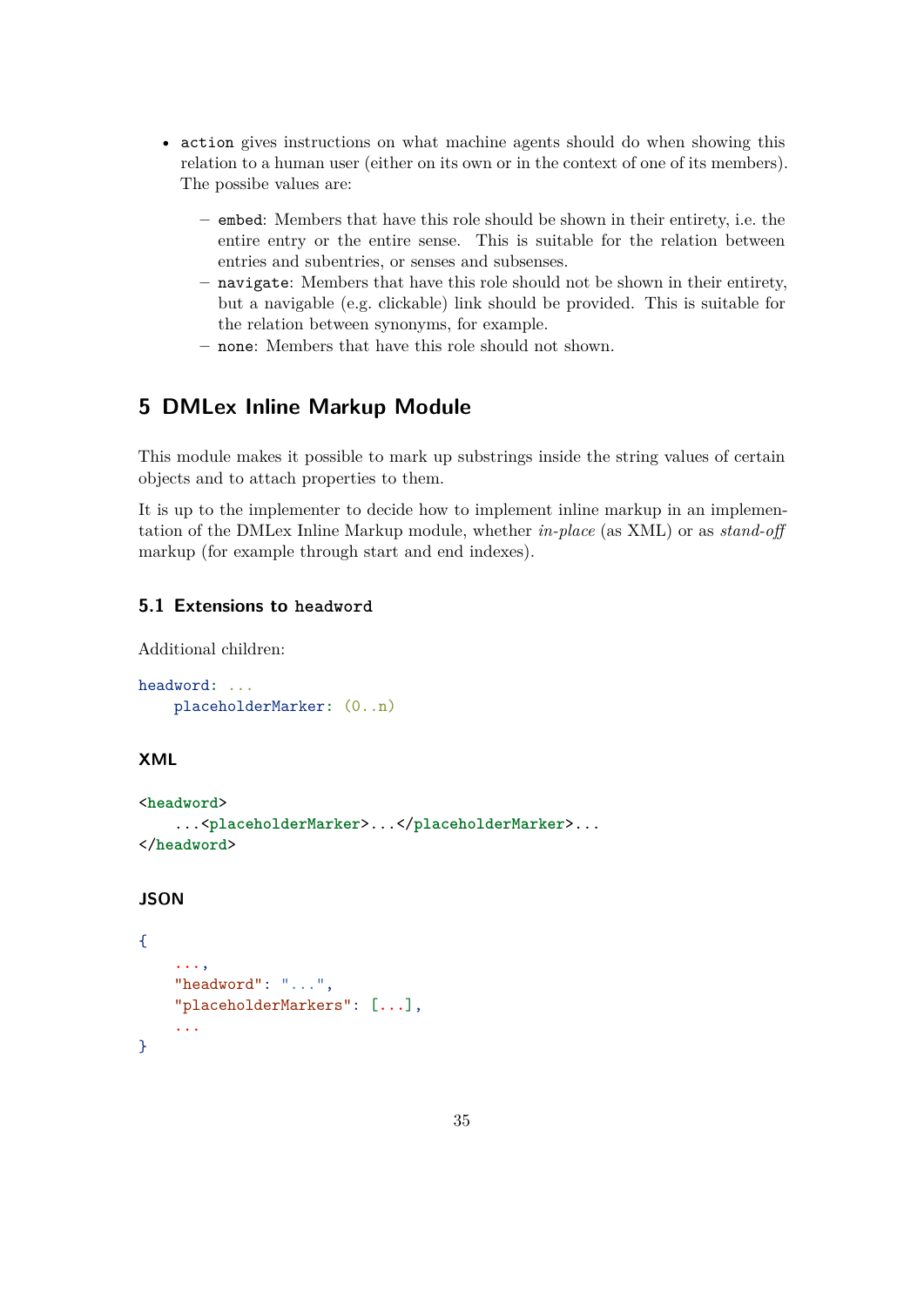#### **SQL**

No changes needed.

#### <span id="page-35-0"></span>**5.2 Extensions to headwordTranslation**

Additional children:

```
headwordTranslation: ...
    placeholderMarker: (0..n)
```
#### **XML**

```
<headwordTranslation>
   <text>
        ...<placeholderMarker>...</placeholderMarker>...
    </text>
</headwordTranslation>
```
#### **JSON**

```
{
    ...,
    "headwordTranslations": {
        <language>: [{
            "text": "...",
            "placeholderMarkers": [...],
             ...
        }],
        ...
    },
    ...
}
```
#### **SQL**

No changes needed.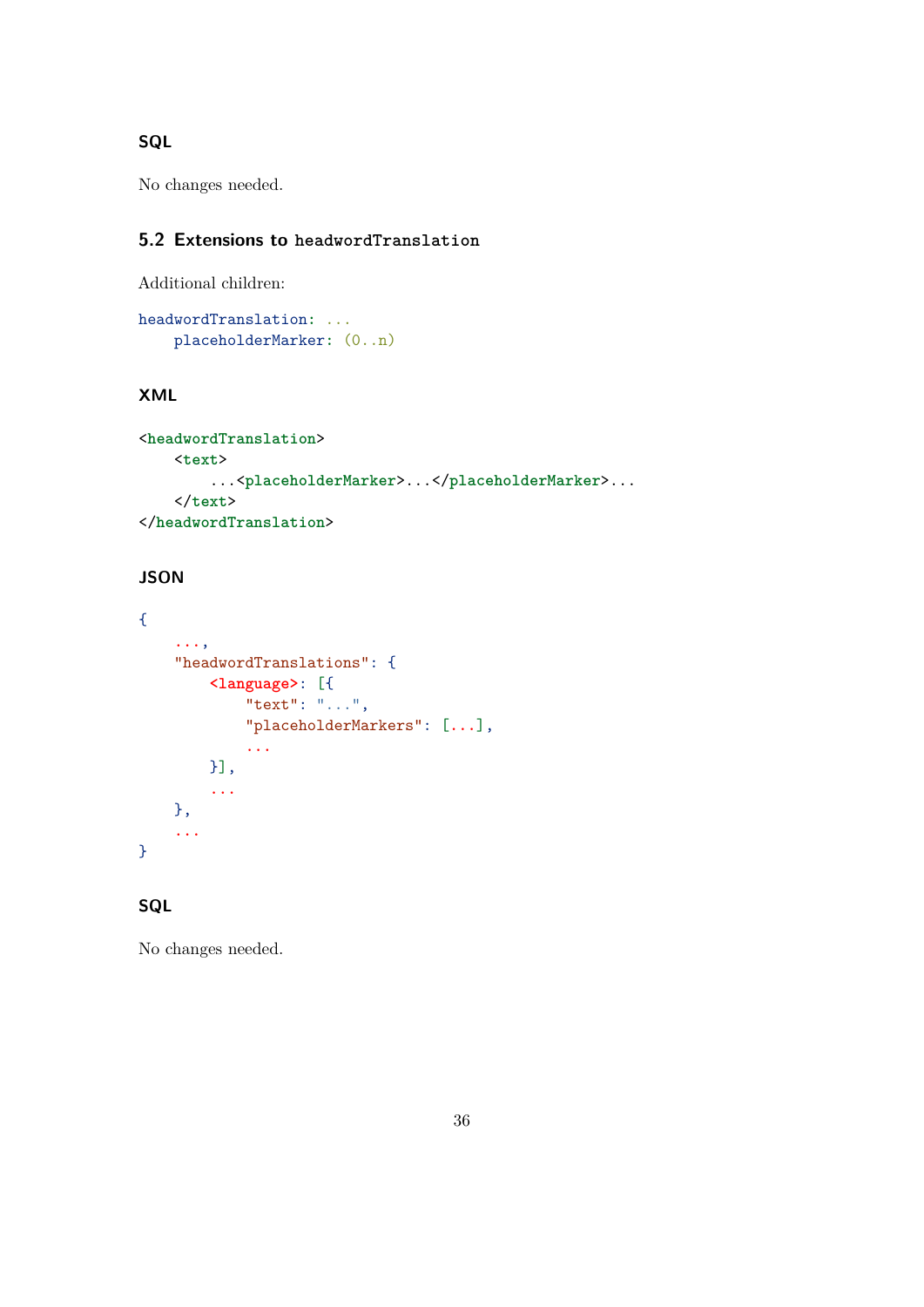# **5.3 Extensions to example**

Additional children:

```
example: ...
   headwordMarker: (0..n)
    itemMarker: (0..n)
```
# **XML**

```
<example>
   <text>
        ...
        <headwordMarker>...</headwordMarker>
        ...
        <itemMarker...>...</itemMarker>
        ...
    </text>
</example>
```
## **JSON**

```
{
    "text": "...",
    "headwordMarkers": [...],
   "itemMarkers": [...],
    ...
}
```
## **SQL**

No changes needed.

## **5.4 Extensions to exampleTranslation**

Additional children:

```
exampleTranslation: ...
   headwordMarker: (0..n)
    itemMarker: (0..n)
```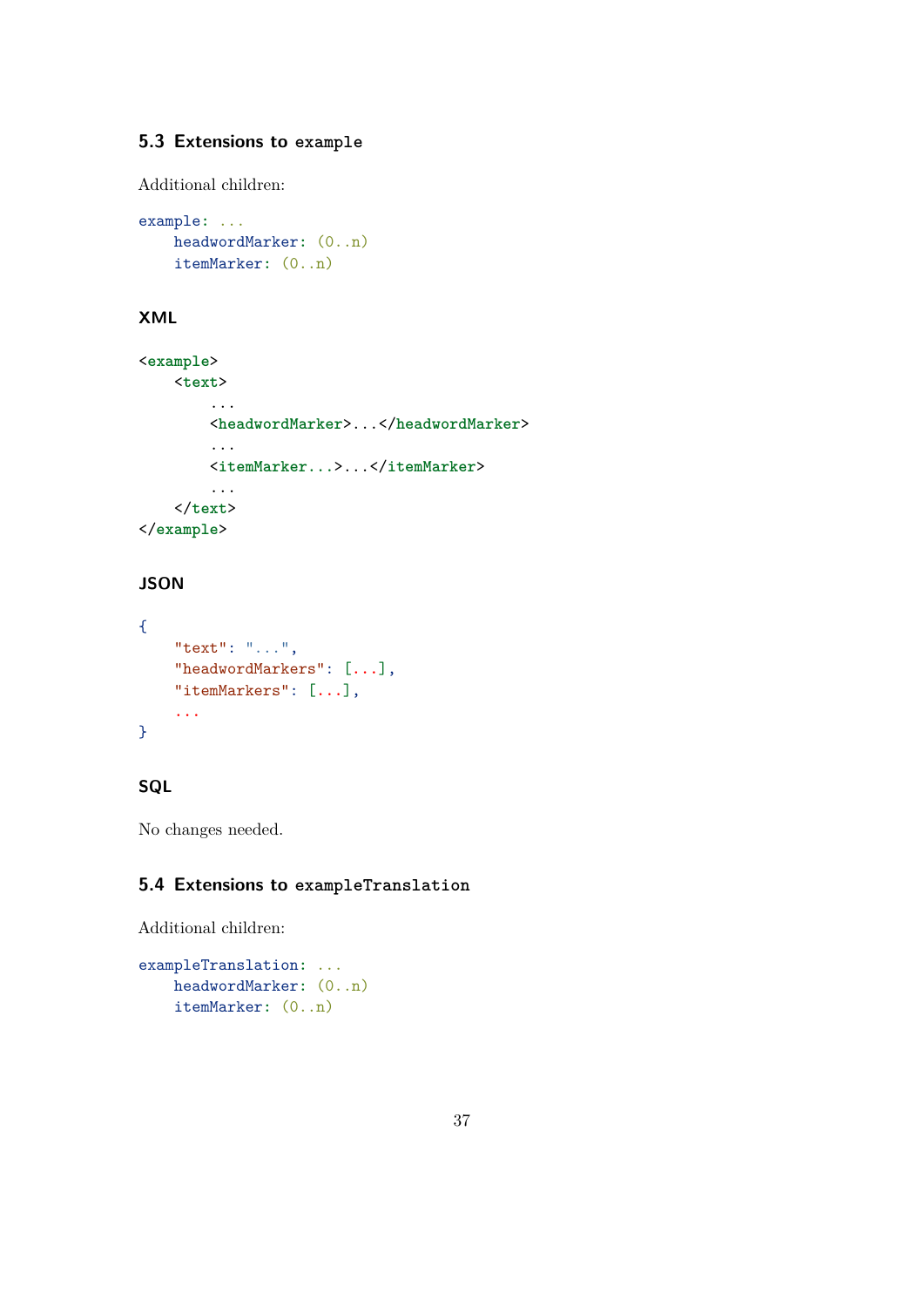```
<exampleTranslation>
   <text>
        ...
        <headwordMarker>...</headwordMarker>
        ...
        <itemMarker...>...</itemMarker>
        ...
    </text>
</exampleTranslation>
```
# **JSON**

```
{
    "text": "...",
    "headwordMarkers": [...],
    "itemMarkers": [...],
   ...
}
```
# **SQL**

No changes needed.

## **5.5 Extensions to definition**

Additional children:

```
definition: ...
   headwordMarker: (0..n)
   itemMarker: (0..n)
```

```
<definition...>
    ...
    <headwordMarker>...</headwordMarker>
    ...
   <itemMarker...>...</itemMarker>
```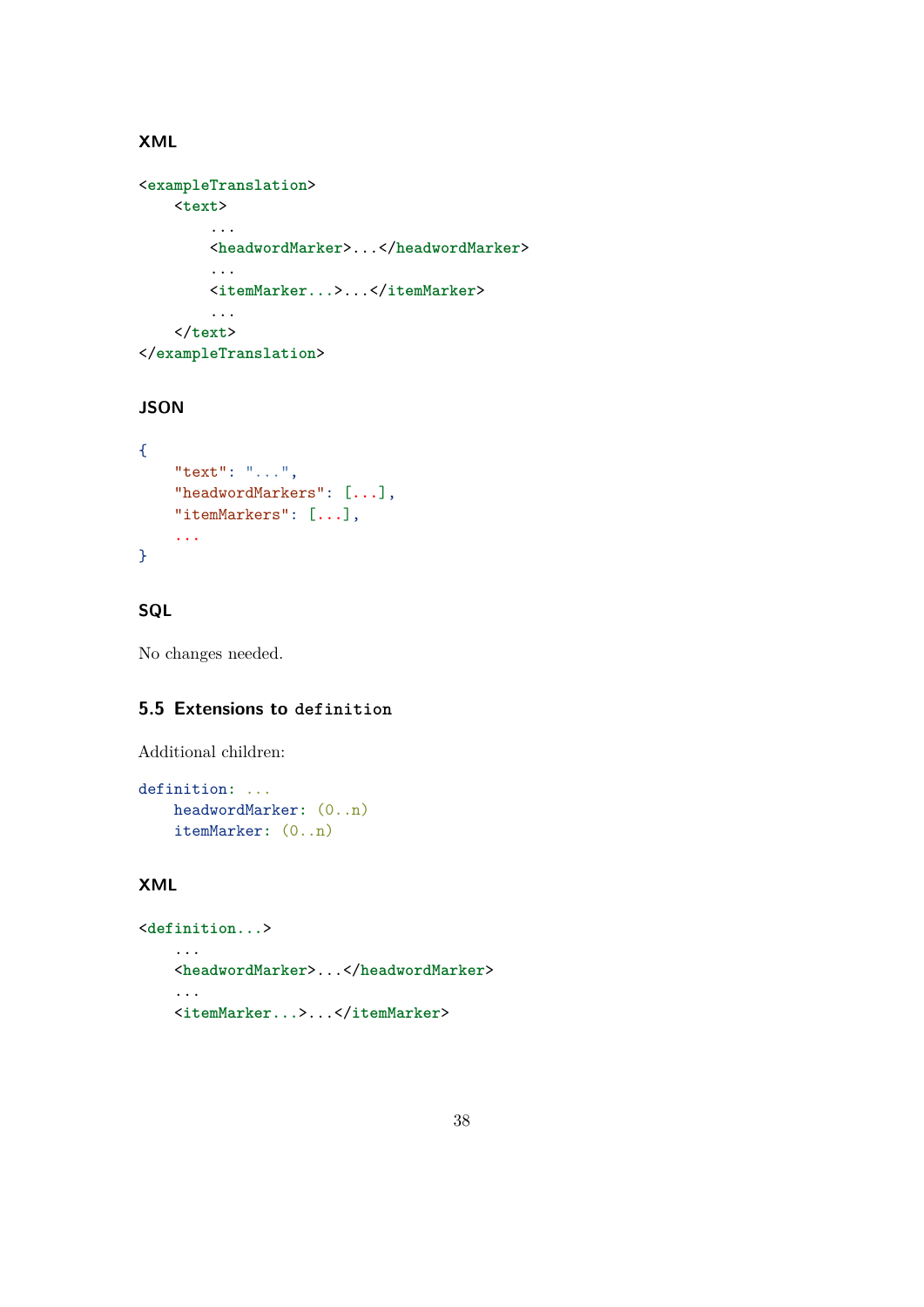... </**definition**>

## **JSON**

```
{
    "text": "...",
    "headwordMarkers": [...],
    "itemMarkers": [...],
    ...
}
```
# **SQL**

No changes needed.

# **5.6 placeholderMarker**

Marks up a substring inside a headword or inside a headword translation which is not part of the expression itself but stands for things that can take its place. An application can use the inline markup to format the placeholders differently from the rest of the text, to ignore the placeholder in full-text search, and so on. See Examples 6.20, 6.21.

placeholderMarker**:** <string>

## **XML**

<**placeholderMarker**>...</**placeholderMarker**>

```
{
    "startIndex": ...,
    "endIndex": ...
}
```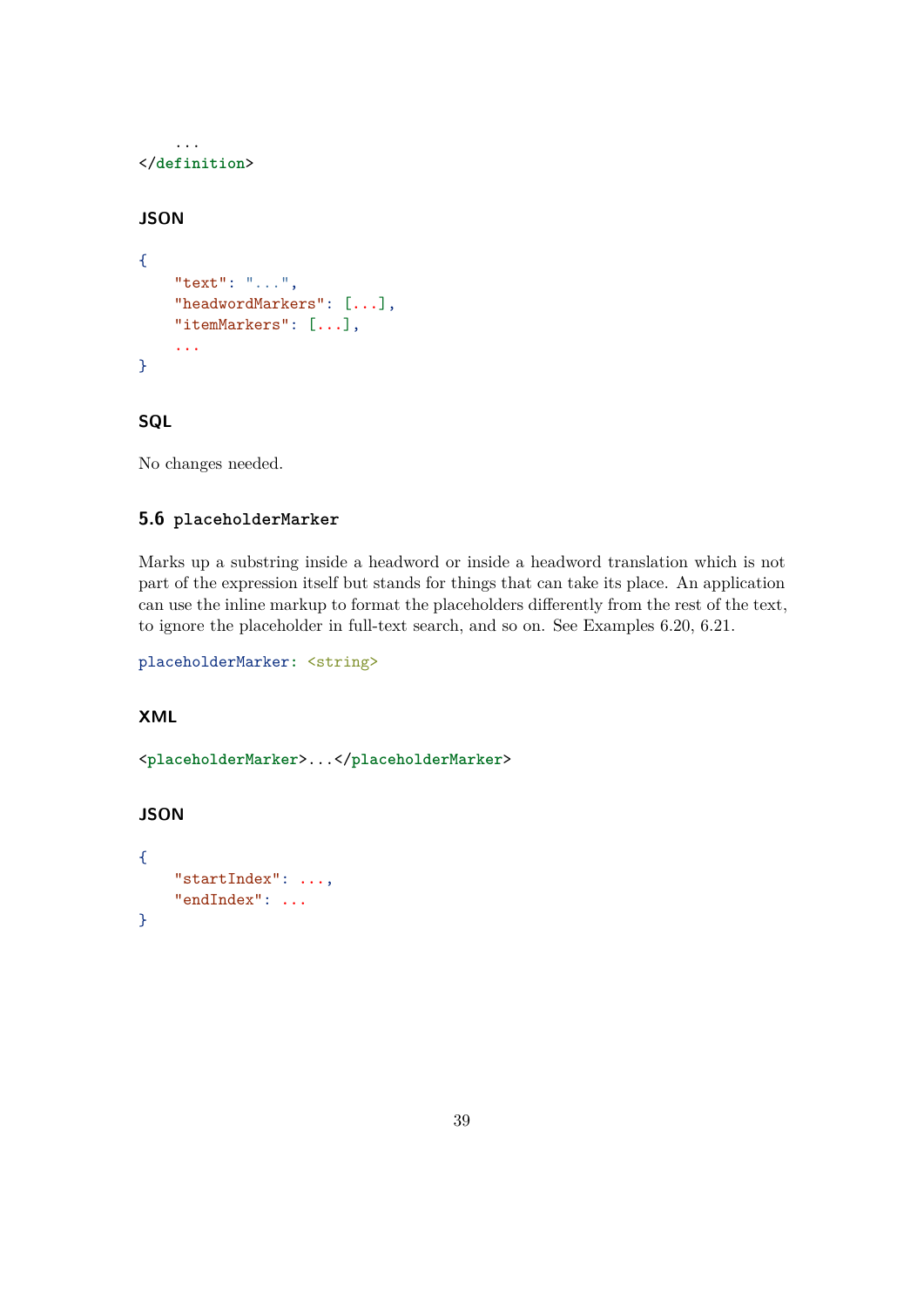```
create table placeholderMarkers (
    entryID int foreign key references entries(id),
    startIndex int,
    endIndex int,
    id int primary key
\mathcal{L}
```
### **5.7 headwordMarker**

Marks up a substring inside an example, inside an example translation or inside a definition which corresponds to the headword (or to a translation of the headword). An application can use the inline markup to highlight the occurence of the headword for human readers through formatting. See Example 6.22.

headwordMarker**:** <string>

### **XML**

<**headwordMarker**>...</**headwordMarker**>

### **JSON**

```
{
    "startIndex": ...,
    "endIndex": ...
}
```
#### **SQL**

```
create table headwordMarkers (
    entryID int foreign key references entries(id),
    headwordTranslationID int foreign key references headwordTranslations(id),
    definitionID int foreign key references definitions(id),
    startIndex int,
    endIndex int,
    id int primary key
)
```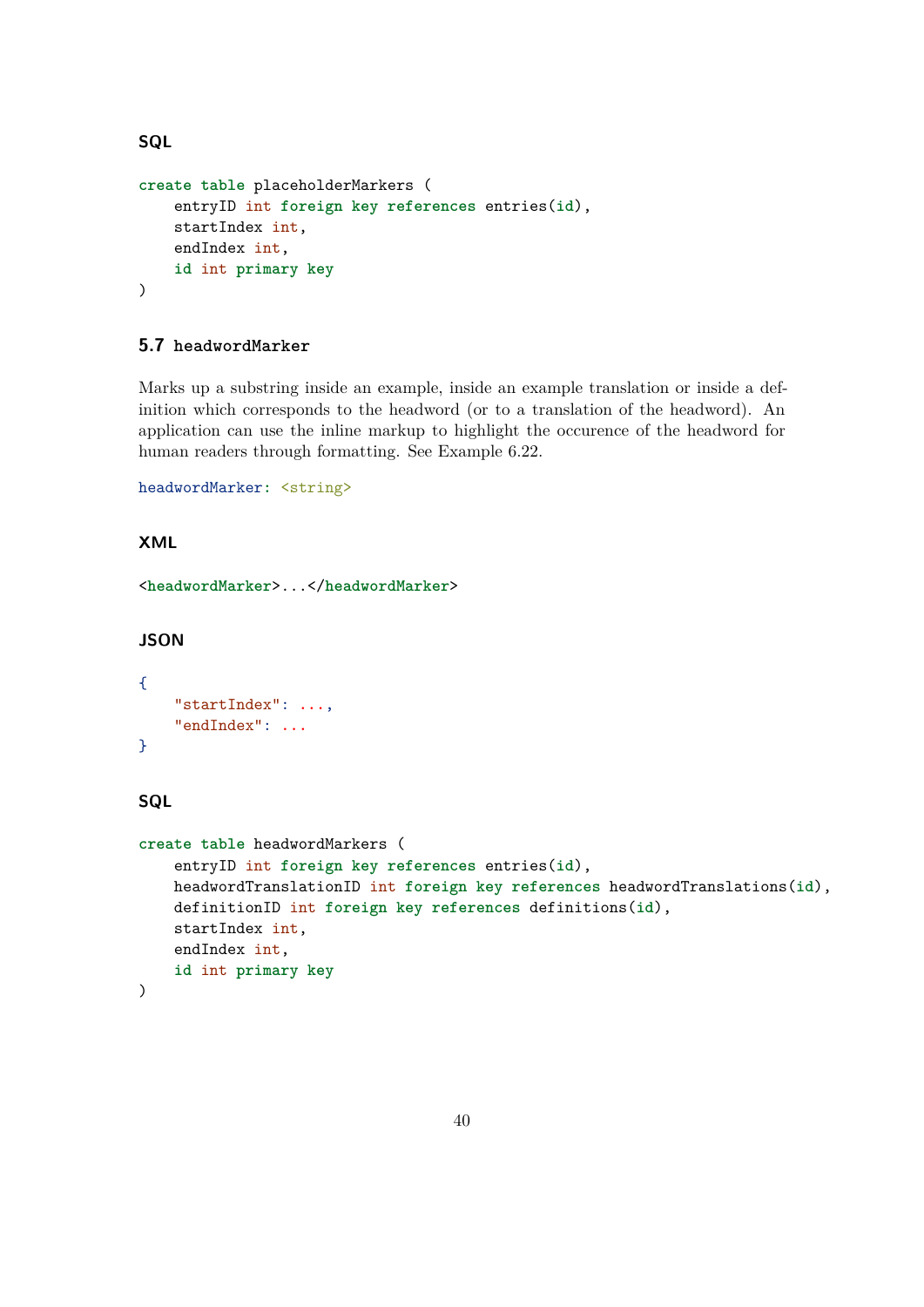### **5.8 itemMarker**

Marks up a substring other than the headword inside an example, inside an example translation or inside a definition. An application can use the inline markup to highlight collocates or constituents. See Example 6.23.

```
itemMarker: <string>
   lemma: (0..1) <string>
    itemRole: (0..n) <string>
```
## **XML**

```
<itemMarker lemma="...">
    ...
    <itemRole value="..."/>
</itemMarker>
```
## **JSON**

```
{
    "startIndex": ...,
    "endIndex": ...,
    lemma: "...",
   itemRoles: ["..."]
}
```
## **SQL**

```
create table itemMarkers (
    entryID int foreign key references entries(id),
   headwordTranslationID int foreign key references headwordTranslations(id),
    definitionID int foreign key references definitions(id),
    startIndex int,
    endIndex int,
    lemma varchar(50),
    id int primary key
);
create table itemMarkerRoles (
    itemMarkerID int foreign key references itemMarkers(id),
    role: "...",
    id int primary key
)
```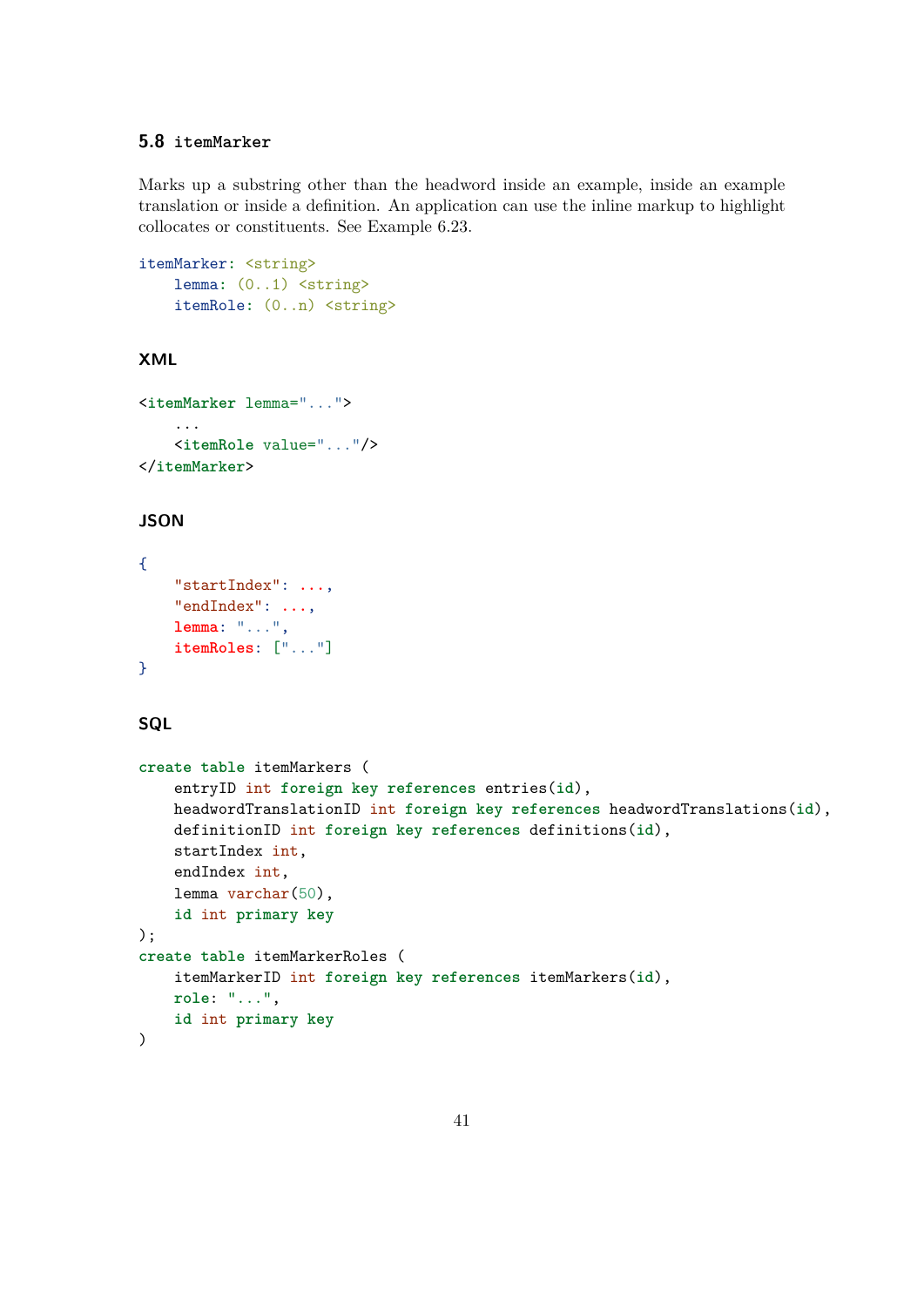### **Comments**

- lemma is the lemmatized form of the collocate. An application can use it to provide a clickable link for the user to search for the lemma in the rest of the lexicographic resource or on the web. (If you want to link the collocate explicitly to a specific entry or to a specific sense in your lexicographic resource, or even in an external lexicographic resource, you can use the Linking Module for that.)
- itemRole can be used to communicate facts about the role of the item in the sentence, for example its syntactic role (subject, direct object etc.), its semantic role (agent, affected etc) or its semantic type (human, institution etc.) Optionally, you use the tag datatype to explain and/or constrain the item types that are allowed to appear in your lexicographic resource.

# **6 Examples**

This section gives examples which show how to use DMLex to model lexicographic resources. The examples are shown in three formalisms:  $\# \# \#$  NVH {.unnumbered .unlisted},  $\#\#\n$  XML {.unnumbered .unlisted} and  $\#\#\n$  JSON {.unnumbered .unlisted}.

Each example is shown in NVH first. NVH (Name-Value Hierarchy)<sup>1</sup> is a concise serialization language designed for lexicographic data.  $\# \# \#$  NVH {.unnumbered .unlisted} encodes data as a hierarchical list of names, values and children, which corresponds exactly to DMLex's own data model. We use NVH here in order to de[mo](#page-41-0)nstrate the object model at an abstract level.

After that, each example is shown in  $\#\#\$  XML {.unnumbered .unlisted} and  $\#\#\#$ JSON {.unnumbered .unlisted}, two popular serialization languages. The  $\#\#\times$  ML {.unnumbered .unlisted} and ### JSON {.unnumbered .unlisted} encoding shown here follows DMLex's own implementation guidance for  $\# \# \times ML \$ ? [.unnumbered .unlisted] and  $\#\#\#$  JSON {.unnumbered .unlisted}.

# **6.1 A basic entry**

This is a basic, beginner-level example of how to use DMLex to represent a simple monolingual lexicographic resource consisting of one entry with two senses. It demonstrates some of the basic features of DMLex Core: how to subdivide a entry into senses, how attach various data such as definition, part-of-speech labels to entries and senses, and how to add labels to various objects such as senses and examples.

<span id="page-41-0"></span><sup>1</sup>https://www.namevaluehierarchy.org/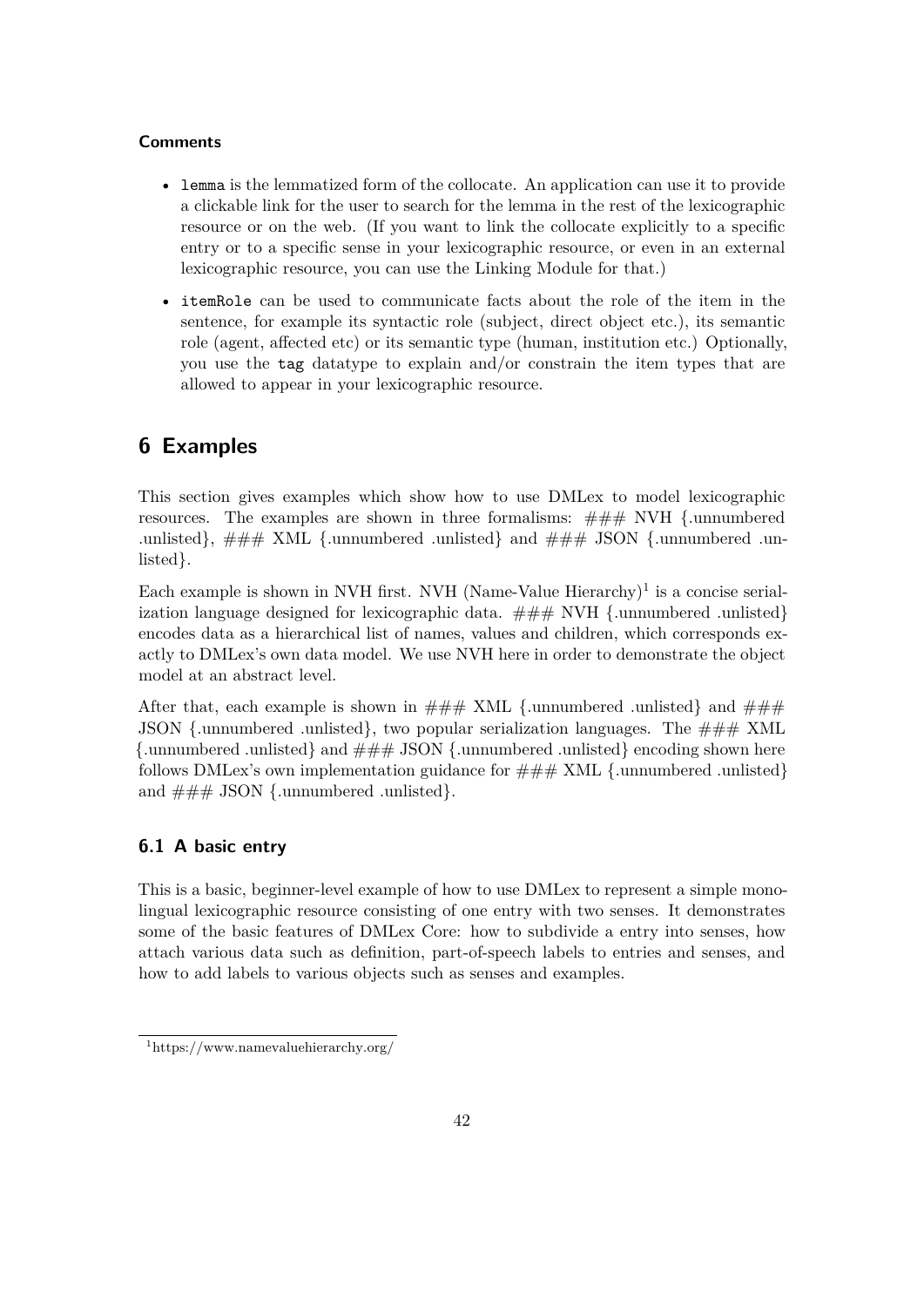### **NVH**

```
lexicographicResource: my-dictionary
    entry: abandon-verb
       headword: abandon
        partOfSpeech: verb
        sense: abandon-verb-1
            definition: to suddenly leave a place or a person
            example: I'm sorry I abandoned you like that.
            example: Abandon ship!
                label: idiom
        sense: abandon-verb-2
            label: mostly-passive
            definition: to stop supporting an idea
            example: That theory has been abandoned.
```

```
<lexicographicResource id="my-dictionary">
    <entry id="abandon-verb">
        <headword>abandon</headword>
        <partOfSpeech value="verb"/>
        <sense id="abandon-verb-1">
            <definition>to suddenly leave a place or a person</definition>
            <example>
                <text>I'm sorry I abandoned you like that.</text>
            </example>
            <example>
                <text>Abandon ship!</text>
                <label value="idiom"/>
            </example>
        <sense id="abandon-verb-2">
            <label value="mostly-passive"/>
            <definition>to stop supporting an idea</definition>
            <example>
                <text>That theory has been abandoned.</text>
            </example>
        </sense>
    </entry>
<lexicographicResource>
```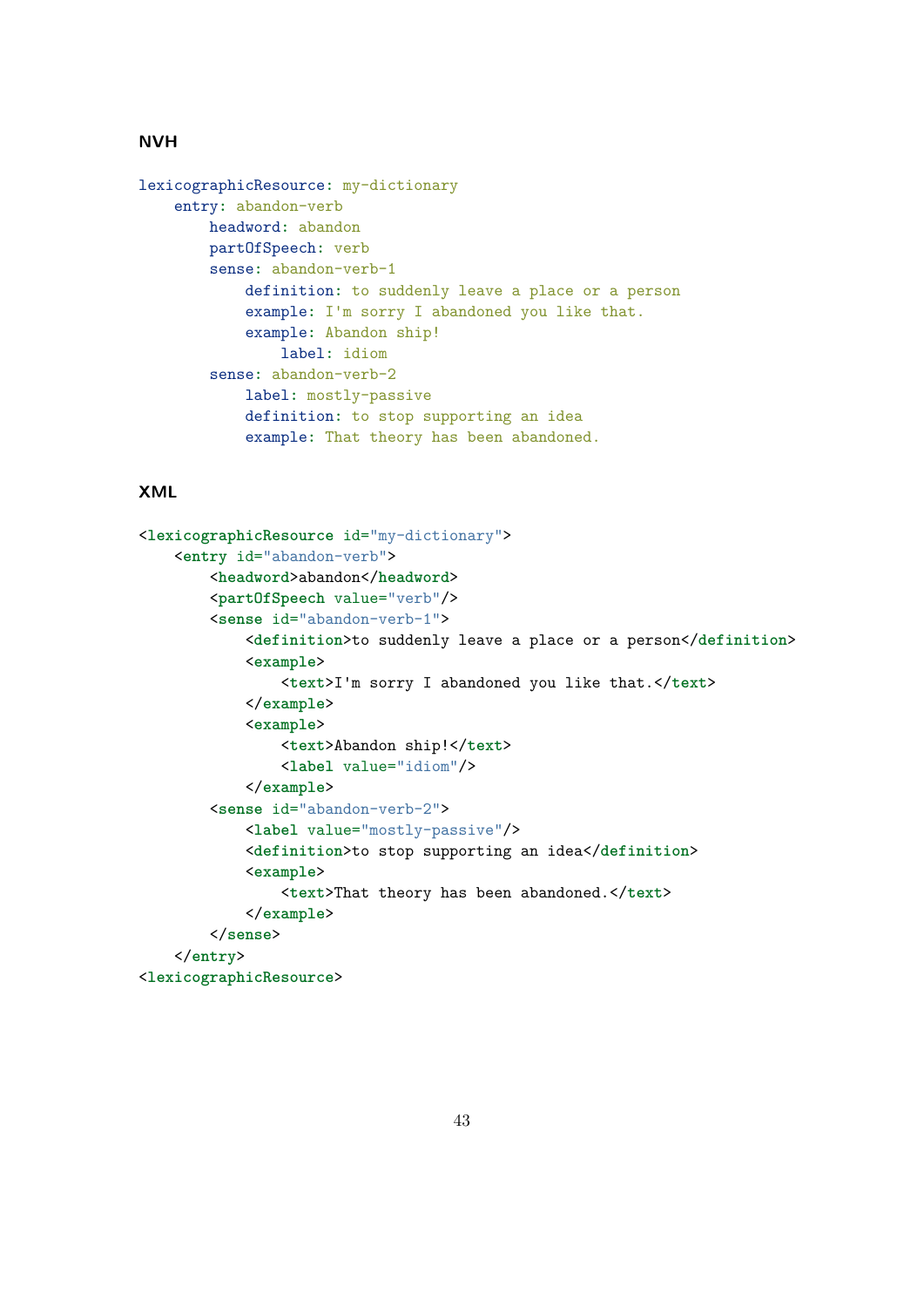```
{
    "id": "my-dictionary",
    "entry": {
        "id": "abandon-verb",
        "headword": "abandon",
        "partsOfSpeech": ["verb"],
        "senses": [{
            "id": "abandon-verb-1",
            "definitions": [{
                "text": "to suddenly leave a place or a person"
            }],
            "examples": [{
                "text": "I'm sorry I abandoned you like that."
            }, {
                "text": "Abandon ship!",
                "labels": ["idiom"]
            }]
        }, {
            "id": "abandon-verb-2",
            "labels": ["mostly-passive"],
            "definitions": ["to stop supporting an idea"],
            "examples": [{
                "text": "That theory has been abandoned."
            }]
        }]
   }
}
```
### **6.2 How to use inflectedForm**

This is an entry from a hypothetical Irish dictionary for the headword "folúsghlantóir" ("vacuum cleaner") which gives its two inflected forms, the singular genitive and the plural.

```
entry: folúsghlantóir-n
   headword: folúsghlantóir
   partOfSpeech: n-masc
   inflectedForm: folúsghlantóra
```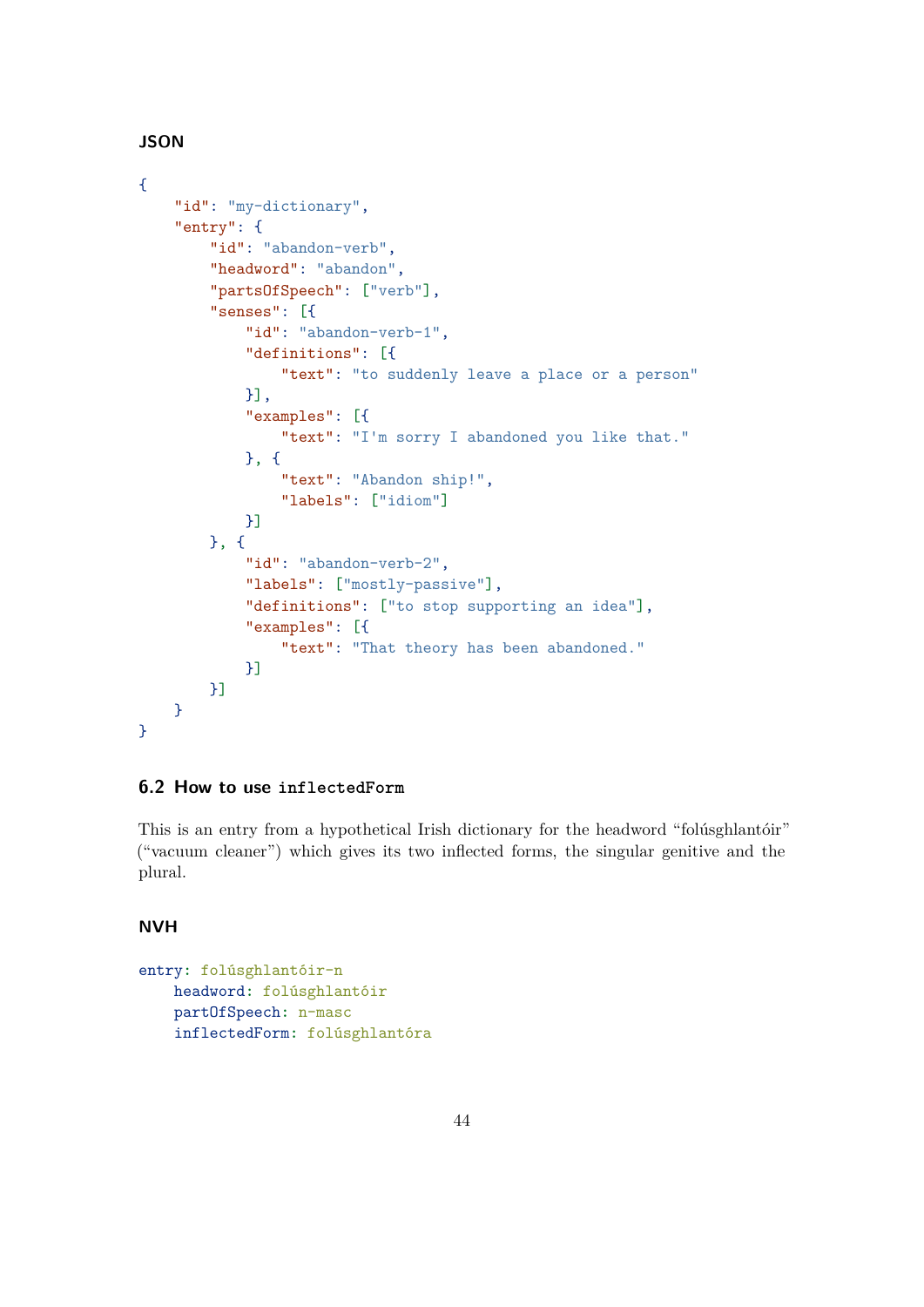```
inflectedTag: sg-gen
inflectedForm: folúsghlantóirí
    inflectedTag: pl
sense: ...
```

```
<entry id="folúsghlantóir-n">
   <headword>folúsghlantóir</headword>
   <partOfSpeech value="n-masc"/>
    <inflectedForm inflectedTag="sg-gen">folúsghlantóra</inflectedForm>
   <inflectedForm inflectedTag="pl">folúsghlantóirí</inflectedForm>
    <sense>...</sense>
</entry>
```
### **JSON**

```
{
    "id": "folúsghlantóir-n",
    "headword": "folúsghlantóir",
    "partsOfSpeech": ["n-masc"],
    "inflectedForms": [{
        "text": "folúsghlantóra",
        "inflectedTag": "sg-gen",
    }, {
        "text": "folúsghlantóirí",
        "inflectedTag": "pl",
    }],
    "senses": [...]
}
```
### **6.3 Pronunciation given as transcription**

```
entry: aardvark-noun
   headword: aardvark
   pronunciation:
        transcription: a:rdva:rk
    sense: ...
```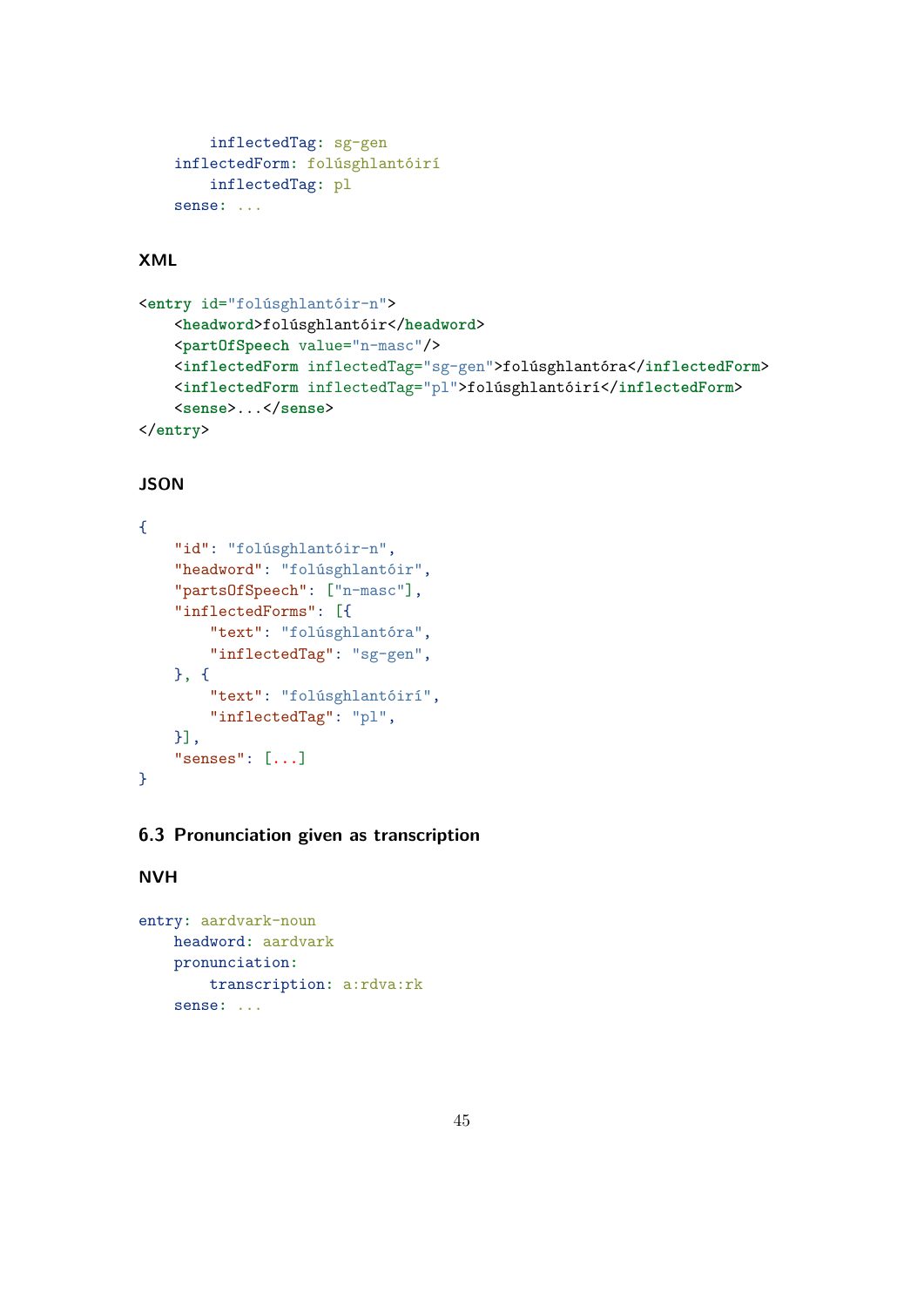```
<entry id="aardvark-noun">
    <headword>aardvark</headword>
    <pronunciation>
        <transcription>a:rdva:rk</transcription>
    </pronunciation>
    <sense>...</sense>
</entry>
```
## **JSON**

```
{
    "id": "aardvark-noun",
    "headword": "aardvark",
    "pronunciations": [{
        "transcriptions": [{"text": "a:rdva:rk"}]
   }],
    "senses": [...]
}
```
### **6.4 Pronunciation given as a sound file**

### **NVH**

```
entry: aardvark-noun
   headword: aardvark
   pronunciation:
        soundFile: aardvark.mp3
   sense: ...
```

```
<entry id="aardvark-noun">
    <headword>aardvark</headword>
    <pronunciation soundFile="aardvark.mp3"/>
    <sense>...</sense>
</entry>
```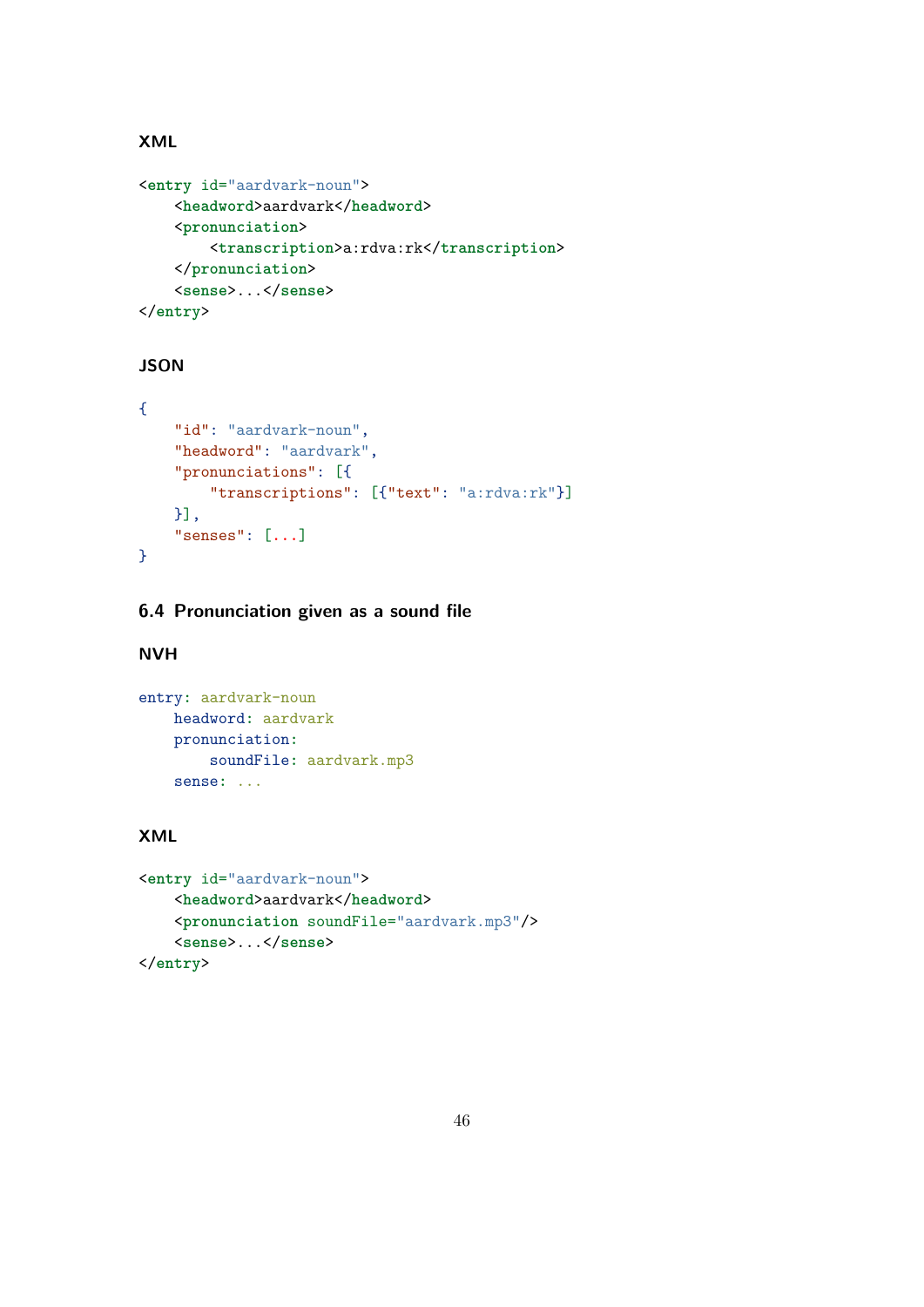```
{
    "id": "aardvark-noun",
    "headword": "aardvark",
    "pronunciations": [{
        "soundFile": "aardvark.mp3"
   }],
    "senses": [...]
}
```
# **6.5 Pronunciation given both ways**

## **NVH**

```
entry: aardvark-noun
   headword: aardvark
   pronunciation:
        transcription: a:rdva:rk
        soundFile: aardvark.mp3
    sense: ...
```
## **XML**

```
<entry id="aardvark-noun">
    <headword>aardvark</headword>
    <pronunciation soundFile="aardvark.mp3">
        <transcription>a:rdva:rk</transcription>
    </pronunciation>
    <sense>...</sense>
</entry>
```

```
{
    "id": "aardvark-noun",
    "headword": "aardvark",
    "pronunciations": [{
        "soundFile": "aardvark.mp3",
        "transcriptions": [{"text": "a:rdva:rk"}]
   }],
```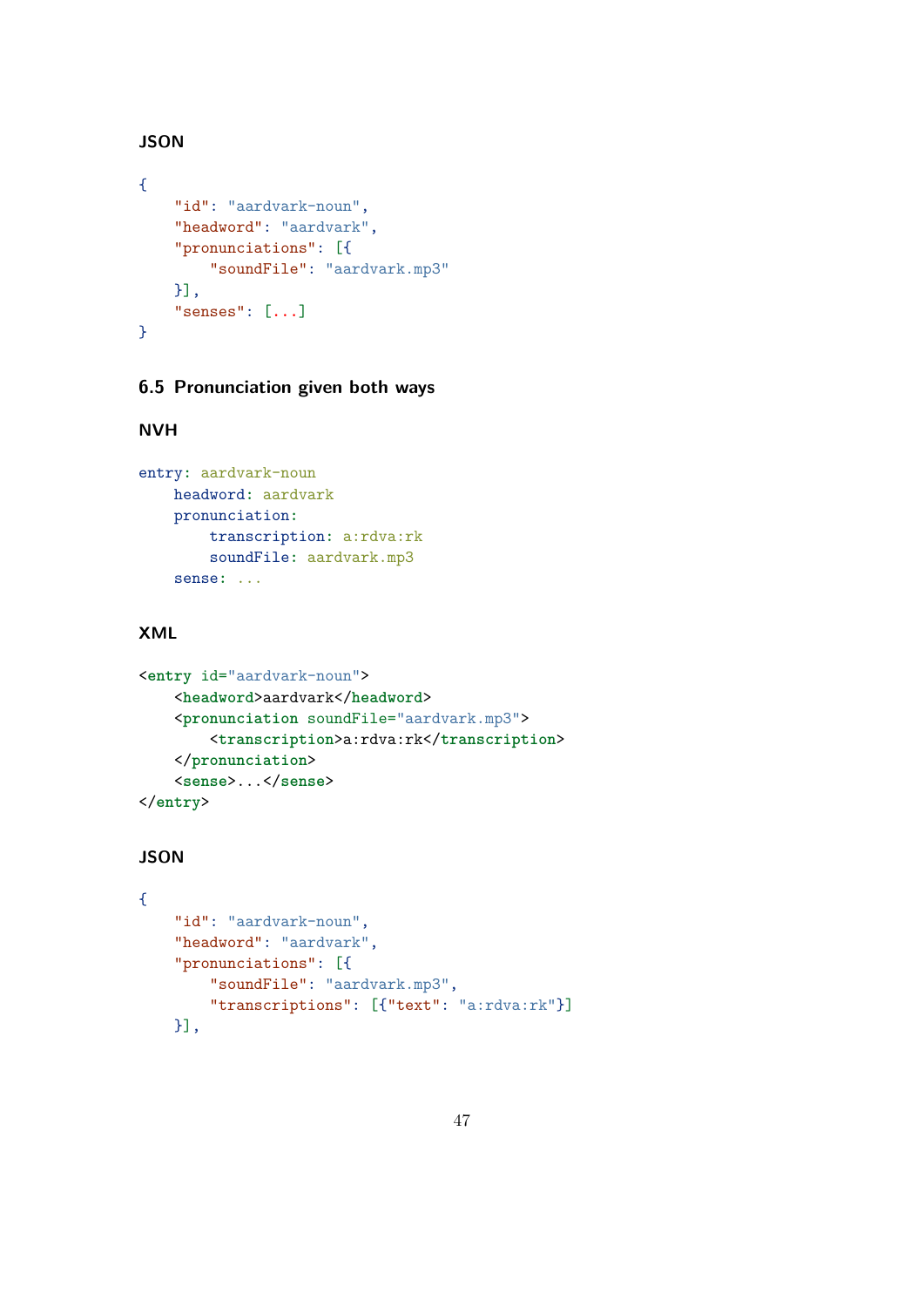```
"senses": [...]
}
```
### **6.6 How to use tag**

This is an entry from a hypothetical Irish dictionary for the headword "folúsghlantóir" ("vacuum cleaner"). The meaning of the various tags used in this entry is explained in the tag objects.

### **NVH**

```
lexicographicResource: my-irish-dictionary
    language: ga
    entry: folúsghlantóir-n
       headword: folúsghlantóir
        partOfSpeech: n-masc
        inflectedForm: folúsghlantóra
            inflectedTag: sg-gen
        inflectedForm: folúsghlantóirí
            inflectedTag: pl
        sense: ...
    tag: n-masc
        description: noun, masculine
        target: partOfSpeech
    tag: n-fem
        description: noun, feminine
        target: partOfSpeech
    tag: sg-gen
        description: singular genitive
        target: inflectedTag
        partOfSpeechConstraint: n-masc
        partOfSpeechConstraint: n-fem
    tag: pl
        description: plural
        target: inflectedTag
        partOfSpeechConstraint: n-masc
        partOfSpeechConstraint: n-fem
```

```
<lexicographicResource id="my-irish-dictionary" language="ga">
    <entry id="folúsghlantóir-n">
```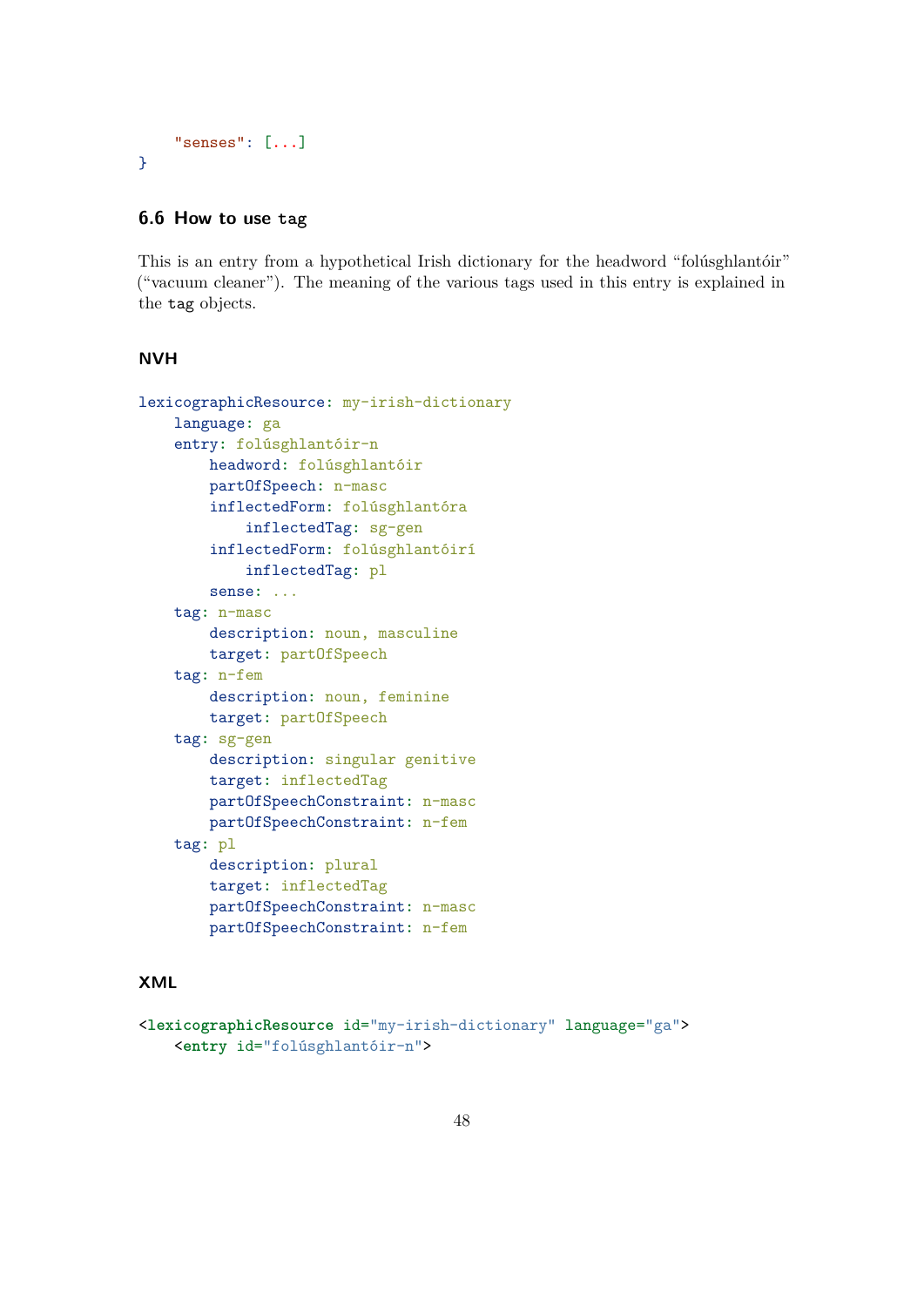```
<headword>folúsghlantóir</headword>
        <partOfSpeech value="n-masc"/>
        <inflectedForm inflectedTag="sg-gen">folúsghlantóra</inflectedForm>
        <inflectedForm inflectedTag="pl">folúsghlantóirí</inflectedForm>
        <sense>...</sense>
    </entry>
    <tag value="n-masc">
        <description>noun, masculine</description>
        <target value="partOfSPeech"/>
    </tag>
    <tag value="n-fem">
        <description>noun, feminine</description>
        <target value="partOfSPeech"/>
    </tag>
    <tag value="sg-gen">
        <description>singular genitive</description>
        <target value="inflectedTag"/>
        <partOfSpeechConstraint value="n-masc"/>
        <partOfSpeechConstraint value="n-fem"/>
    </tag>
    <tag value="pl">
        <description>plural</description>
        <target value="inflectedTag"/>
        <partOfSpeechConstraint value="n-masc"/>
        <partOfSpeechConstraint value="n-fem"/>
    </tag>
</lexicographicResource>
```

```
{
    "id": "my-irish-dictionary",
    "language": "ga",
    "entries": [{
        "id": "folúsghlantóir-n",
        "headword": "folúsghlantóir",
        "partsOfSpeech": ["n-masc"],
        "inflectedForms": [{
            "text": "folúsghlantóra",
            "inflectedTag": "sg-gen",
        }, {
            "text": "folúsghlantóirí",
            "inflectedTag": "pl",
```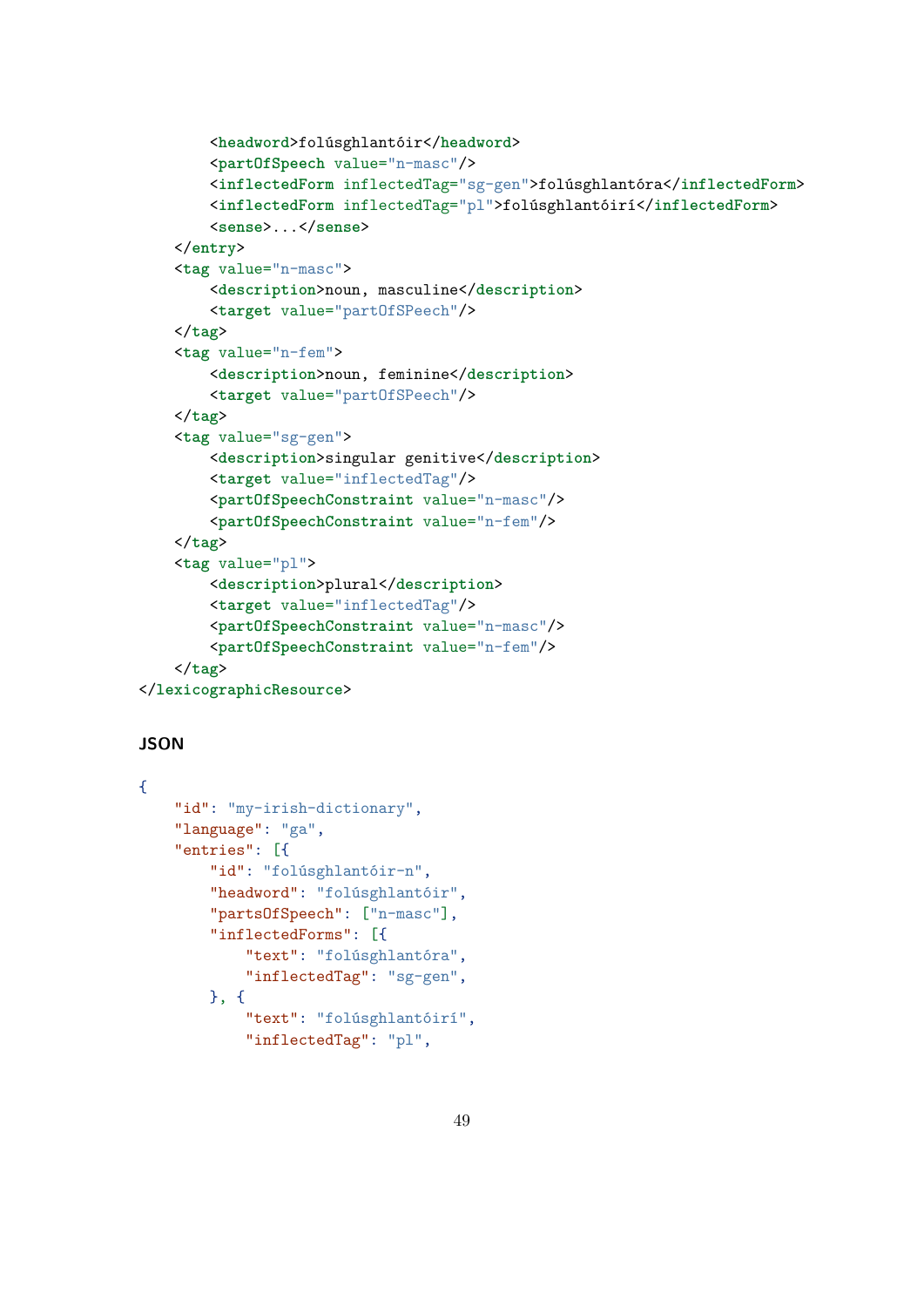```
}],
    "senses": [...]
}],
"tags": [{
    "value": "n-masc",
    "description": "noun, masculine",
    "targets": ["partOfSpeech"]
}, {
    "value": "n-fem",
    "description": "noun, feminine",
    "targets": ["partOfSpeech"]
}, {
    "value": "sg-gen",
    "description": "singular genitive",
    "targets": ["inflectedTag"],
    "partOfSpeechConstraints": ["n-masc", "n-fem"]
}, {
    "value": "pl",
    "description": "plural",
    "targets": ["inflectedTag"],
    "partOfSpeechConstraints": ["n-masc", "n-fem"]
}]
```
## **6.7 Mapping tag to external inventories**

This shows how to map the value of a tag such as n-masc and n-fem to items in an external inventory such as LexInfo.

## **NVH**

}

```
tag: n-masc
   description: noun, masculine
   target: partOfSpeech
   sameAs: http://www.lexinfo.net/ontology/3.0/lexinfo#noun
   sameAs: http://www.lexinfo.net/ontology/3.0/lexinfo#masculine
tag: n-fem
   description: noun, feminine
   target: partOfSpeech
   sameAs: http://www.lexinfo.net/ontology/3.0/lexinfo#noun
   sameAs: http://www.lexinfo.net/ontology/3.0/lexinfo#feminine
```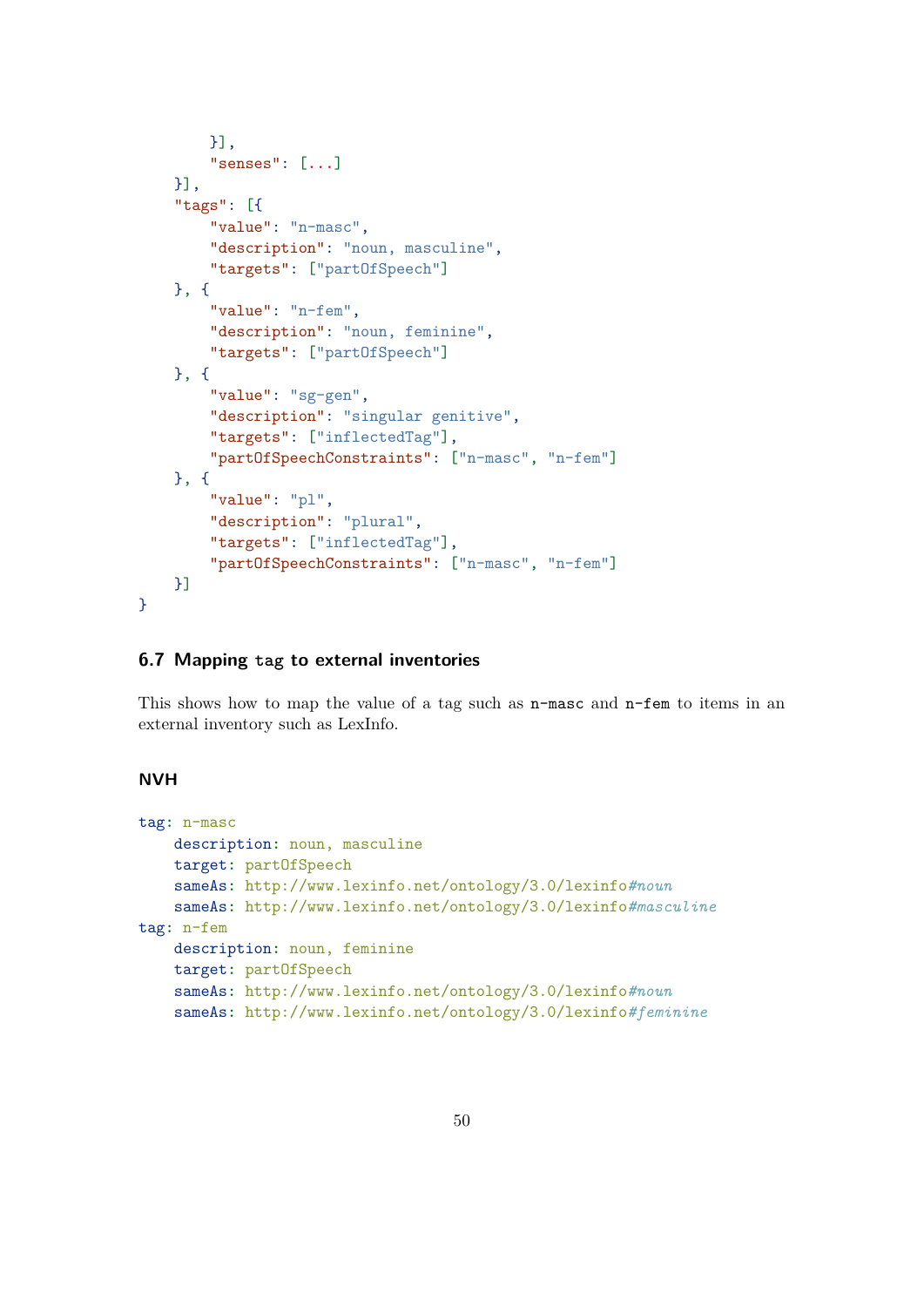```
<tag value="n-masc">
    <description>noun, masculine</description>
    <target value="partOfSPeech"/>
    <sameAs uri="http://www.lexinfo.net/ontology/3.0/lexinfo#noun"/>
    <sameAs uri="http://www.lexinfo.net/ontology/3.0/lexinfo#masculine"/>
</tag>
<tag value="n-fem">
    <description>noun, feminine</description>
    <target value="partOfSPeech"/>
    <sameAs uri="http://www.lexinfo.net/ontology/3.0/lexinfo#noun"/>
    <sameAs uri="http://www.lexinfo.net/ontology/3.0/lexinfo#feminine"/>
</tag>
```
#### **JSON**

```
{
    "tags": [{
        "value": "n-masc",
        "description": "noun, masculine",
        "targets": ["partOfSpeech"],
        "sameAs": [
            "http://www.lexinfo.net/ontology/3.0/lexinfo#noun",
            "http://www.lexinfo.net/ontology/3.0/lexinfo#masculine"
        ]
    }, {
        "value": "n-fem",
        "description": "noun, feminine",
        "targets": ["partOfSpeech"],
        "sameAs": [
            "http://www.lexinfo.net/ontology/3.0/lexinfo#noun",
            "http://www.lexinfo.net/ontology/3.0/lexinfo#feminine"
        ]
    \uparrow}
```
### **6.8 Defining a bilingual lexicographic resource**

This defines a lexicographic resource where the source language is German and the translation language is English and the English translations are going to come with pronunciation transcriptions in English IPA.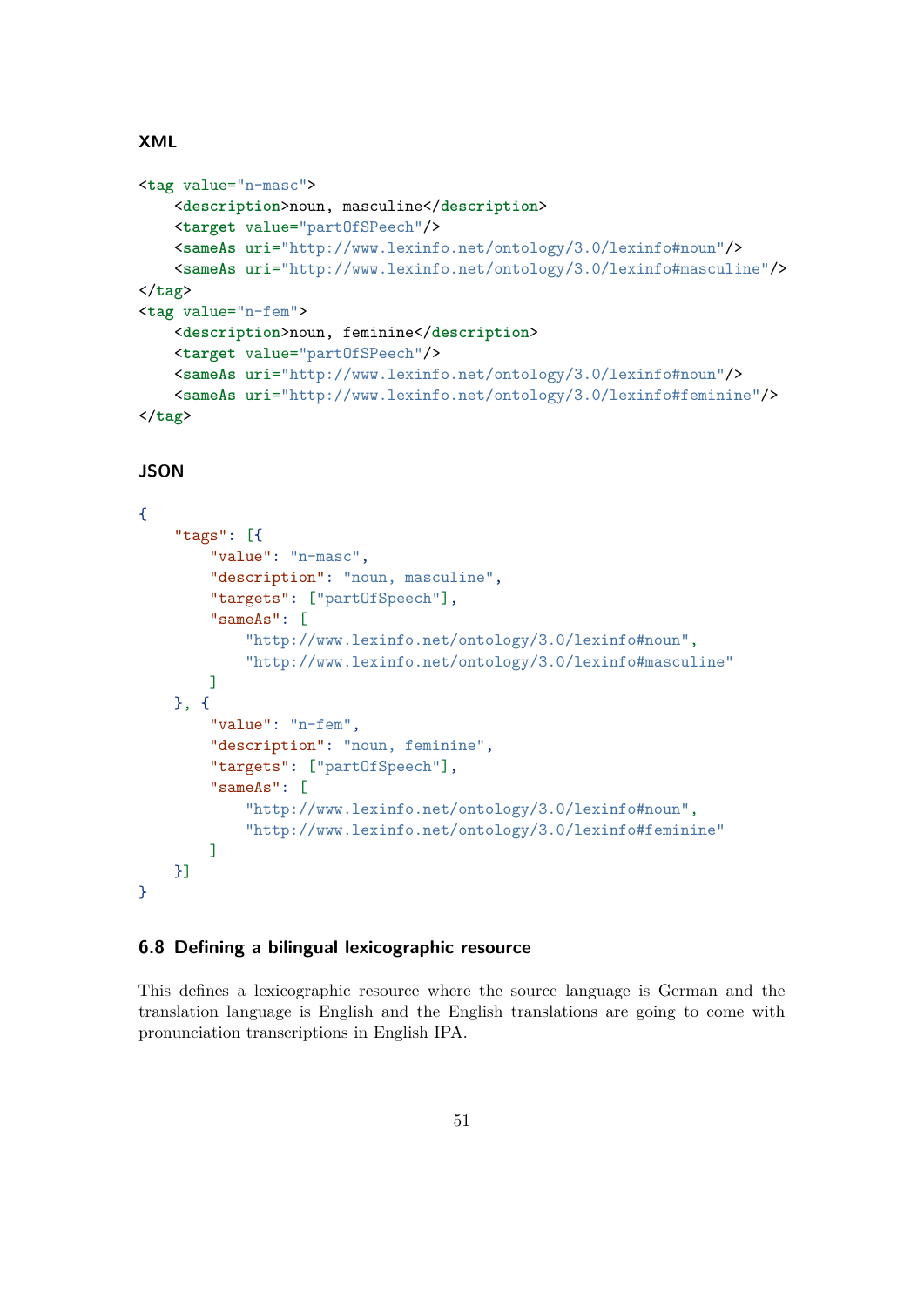### **NVH**

```
lexicographicResource: deueng
   title: My German-English Dictionary
   language: de
   translationLanguage: en
```
## **XML**

```
<lexicographicResource id="deueng" language="de">
    <title>My German-English Dictionary</title>
    <translationLanguage langCode="en"/>
    ...
</lexicographicResource>
```
### **JSON**

```
{
    "id": "deueng",
    "title": "My German-English Dictionary",
    "language": "de",
    "translationLanguages": ["en"],
    ...
}
```
## **6.9 Defining a multilingual lexicographic resource**

This defines a lexicographic resource where the source language is Irish and the translation languages are English, German and Czech.

```
lexicographicResource: irish-multilingual
    description: My Irish-Multilingual Dictionary
    language: ga
    translationLanguage: en
    translationLanguage: de
    translationLanguage: cs
```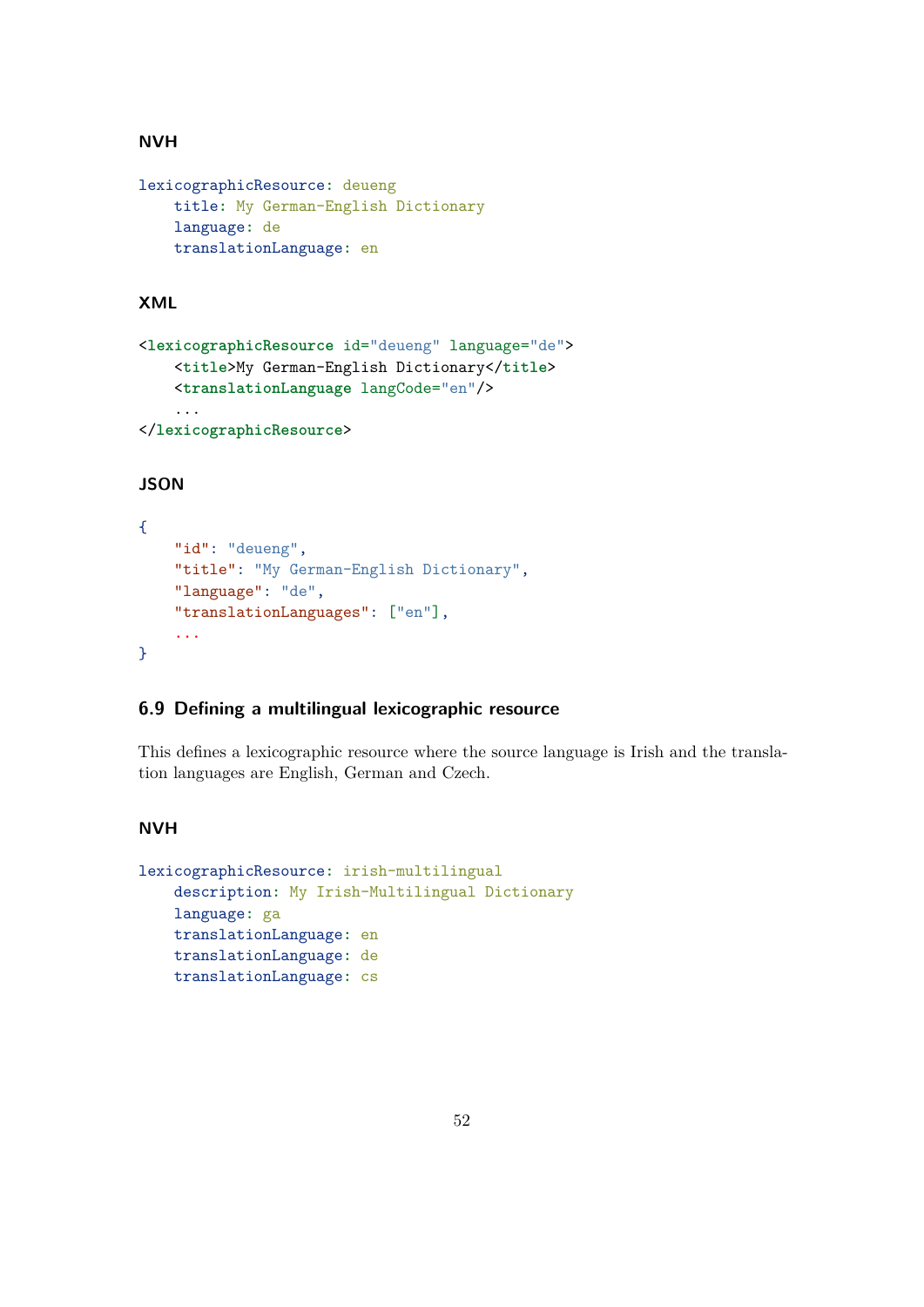```
<lexicographicResource id="irish-multilingual" language="ga">
   <title>My Irish-Multilingual Dictionary</title>
   <translationLanguage langCode="en"/>
   <translationLanguage langCode="de"/>
    <translationLanguage langCode="cs"/>
    ...
</lexicographicResource>
```
## **JSON**

```
{
    "id": "irish-multilingual",
    "title": "My Irish-Multilingual Dictionary",
    "language": "ga",
    "translationLanguages": ["en", "de", "cs"],
    ...
}
```
## **6.10 How to use headwordTranslation in a bilingual lexicographic resource**

This is an entry from a hypothetical English-German dictionary for English-speaking learners of German.

```
entry: doctor-n
   headword: doctor
   sense: doctor-n-1
       indicator: medical doctor
       headwordTranslation: Arzt
           partOfSpeech: n-masc
       headwordTranslation: Ärztin
           partOfSpeech: n-fem
   sense: doctor-n-2
        indicator: academic title
       headwordTranslation: Doktor
            partOfSpeech: n-masc
       headwordTranslation: Doktorin
            partOfSpeech: n-fem
            label: rare
```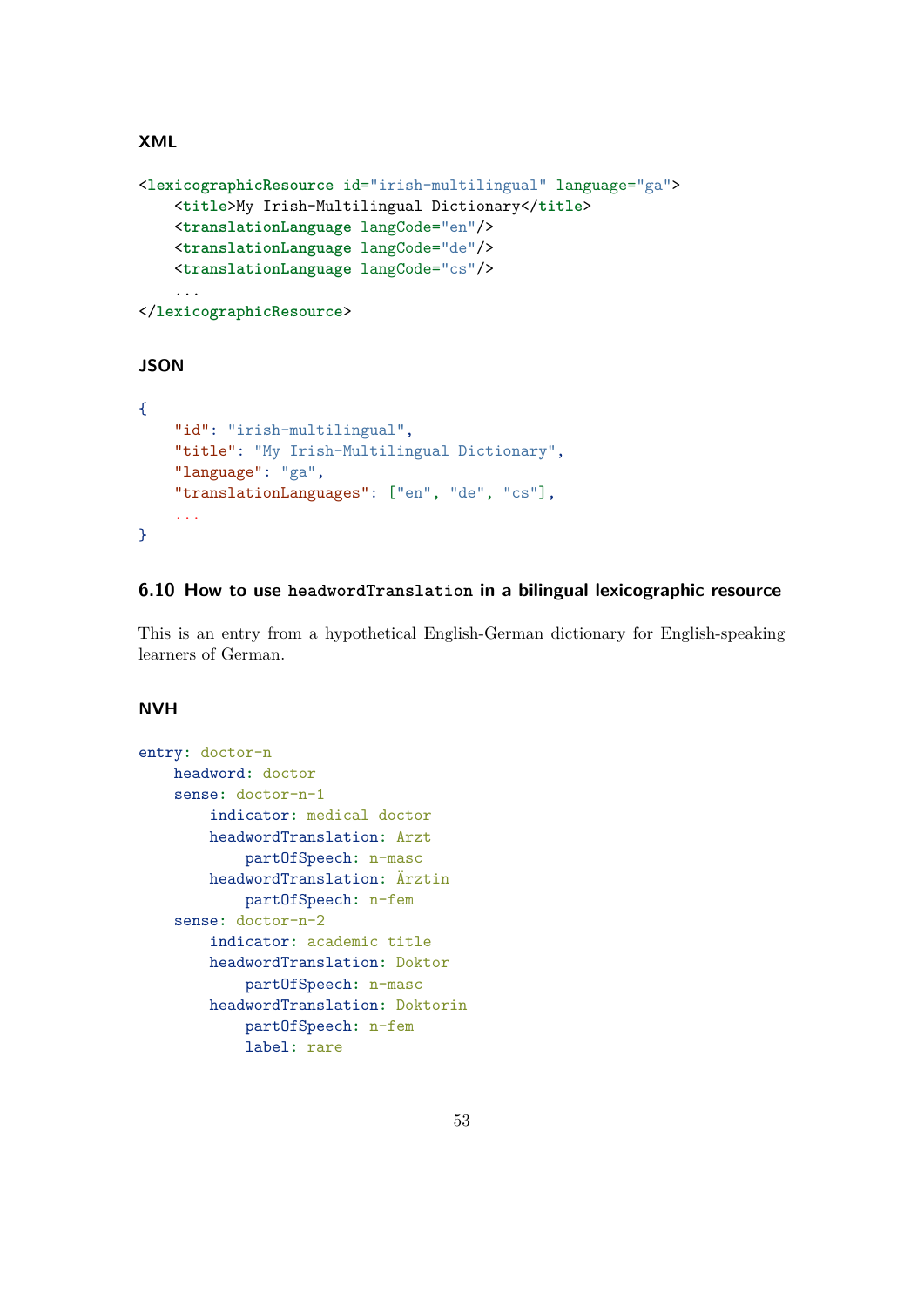```
<entry id="doctor-n">
    <headword>doctor</headword>
    <sense id="doctor-n-1">
        <indicator>medical doctor</indicator>
        <headwordTranslation>
            <text>Arzt</text>
            <partOfSpeech value="n-masc"/>
        </headwordTranslation>
        <headwordTranslation>
            <text>Ärztin</text>
            <partOfSpeech value="n-fem"/>
        </headwordTranslation>
    </sense>
    <sense id="doctor-n-2">
        <indicator>academic title</indicator>
        <headwordTranslation>
            <text>Doktor</text>
            <partOfSpeech value="n-masc"/>
        </headwordTranslation>
        <headwordTranslation>
            <text>Doktorin</text>
            <partOfSpeech value="n-fem"/>
        </headwordTranslation>
    </sense>
</entry>
```

```
{
    "id": "doctor-n",
    "headword": "doctor",
    "senses": [{
        "id": "doctor-n-1",
        "indicator": "medical doctor",
        "headwordTranslations": [{
            "text": "Arzt",
            "partsOfSpeech": ["n-masc"]
        }, {
            "text": "Ärztin",
            "partsOfSpeech": ["n-fem"]
        }]
```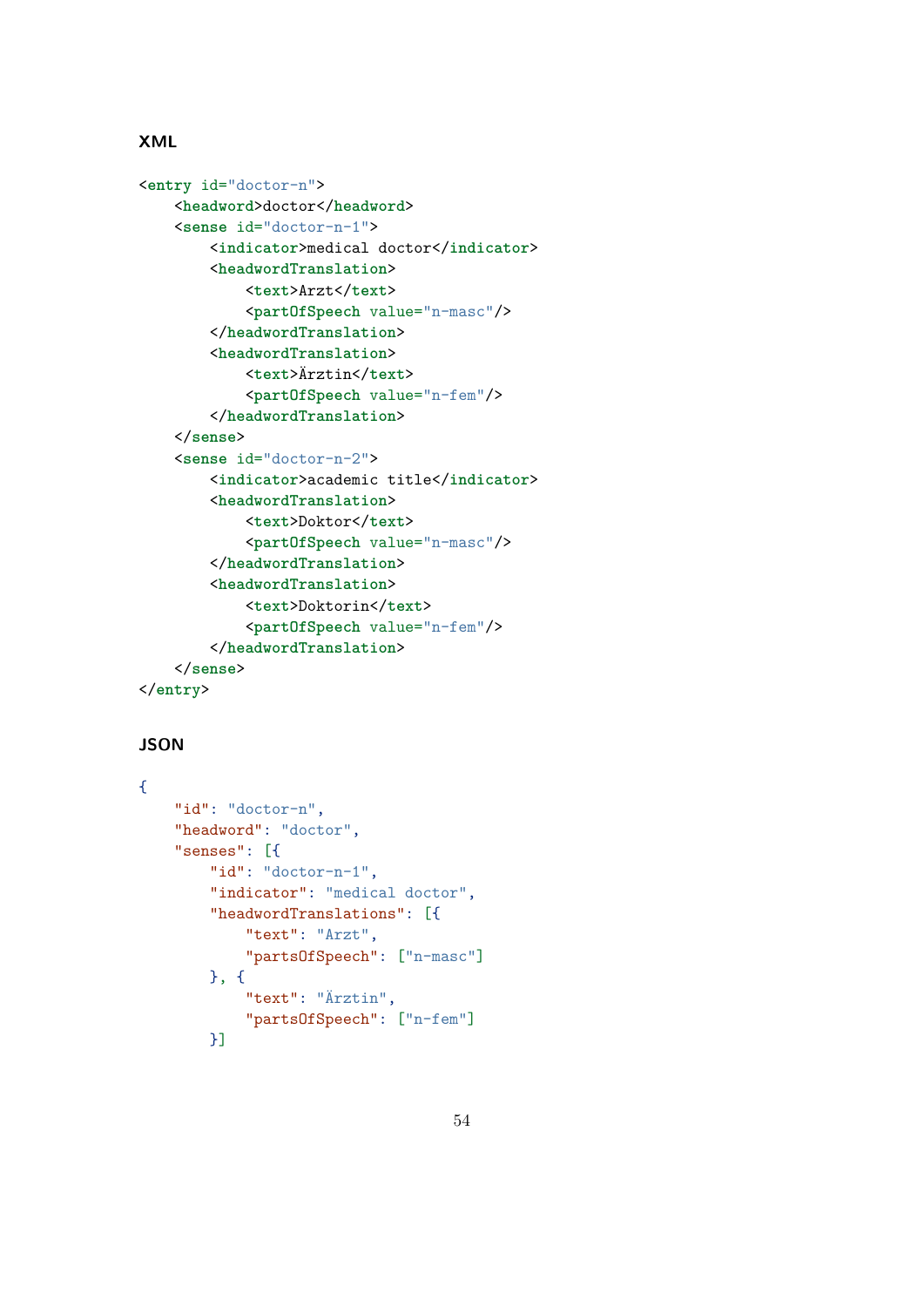```
}, {
    "id": "doctor-n-2",
    "indicator": "academic title",
    "headwordTranslations": [{
        "text": "Doktor",
        "partsOfSpeech": ["n-masc"]
    }, {
        "text": "Doktorin",
        "partsOfSpeech": ["n-fem"]
    }]
\uparrow
```
## **6.11 How to use headwordTranslation in a multilingual lexicographic resource**

This is an entry from a hypothetical Irish-multilingual dictionary.

## **NVH**

}

```
entry: fómhar-n
   headword: fómhar
    sense: fómhar-n-1
        headwordTranslation: autumn
            language: en
        headwordTranslation: fall
            language: en
        headwordTranslation: Herbst
            language: de
        headwordTranslation: podzim
            language: cs
    sense: fómhar-n-2
        headwordTranslation: harvest
            language: en
        headwordTranslation: Ernte
            language: de
        headwordTranslation: sklizeň
            language: cs
```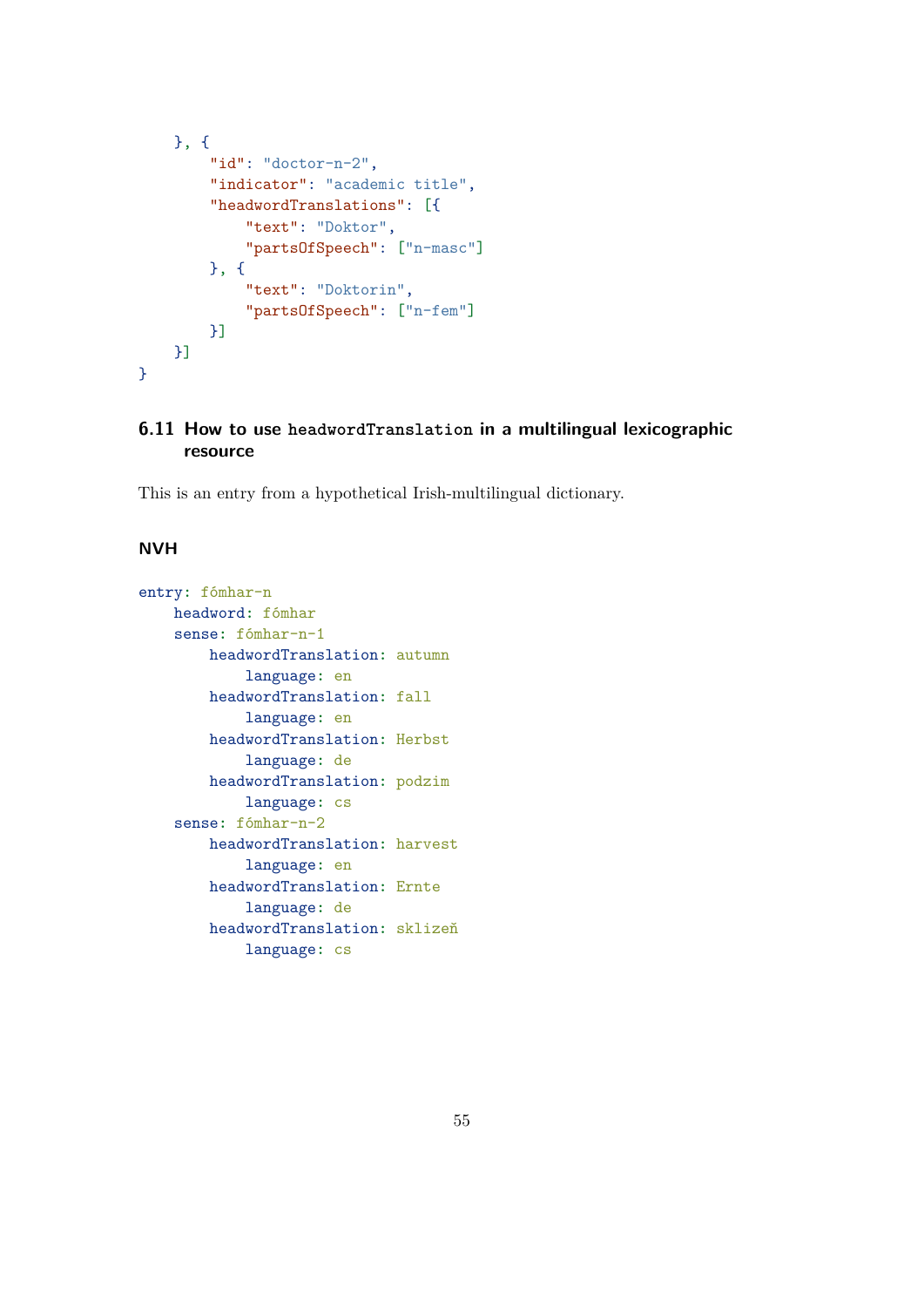```
<entry id="fómhar-n">
    <headword>fómhar</headword>
    <sense id="fómhar-n-1">
        <headwordTranslation language="en">
            <text>autumn</text>
        </headwordTranslation>
        <headwordTranslation language="en">
            <text>fall</text>
        </headwordTranslation>
        <headwordTranslation language="de">
            <text>Herbst</text>
        </headwordTranslation>
        <headwordTranslation language="cs">
            <text>podzim</text>
        </headwordTranslation>
    </sense>
    <sense id="fómhar-n-2">
        <headwordTranslation language="en">
            <text>harvest</text>
        </headwordTranslation>
        <headwordTranslation language="de">
            <text>Ernte</text>
        </headwordTranslation>
        <headwordTranslation language="cs">
            <text>sklizeň</text>
        </headwordTranslation>
    </sense>
</entry>
```

```
{
    "id": "fómhar-n",
    "headword": "fómhar",
    "senses": [{
        "id": "fómhar-n-1",
        "headwordTranslations": [{
            "language": "en",
            "text": "autumn"
        }, {
            "language": "en",
```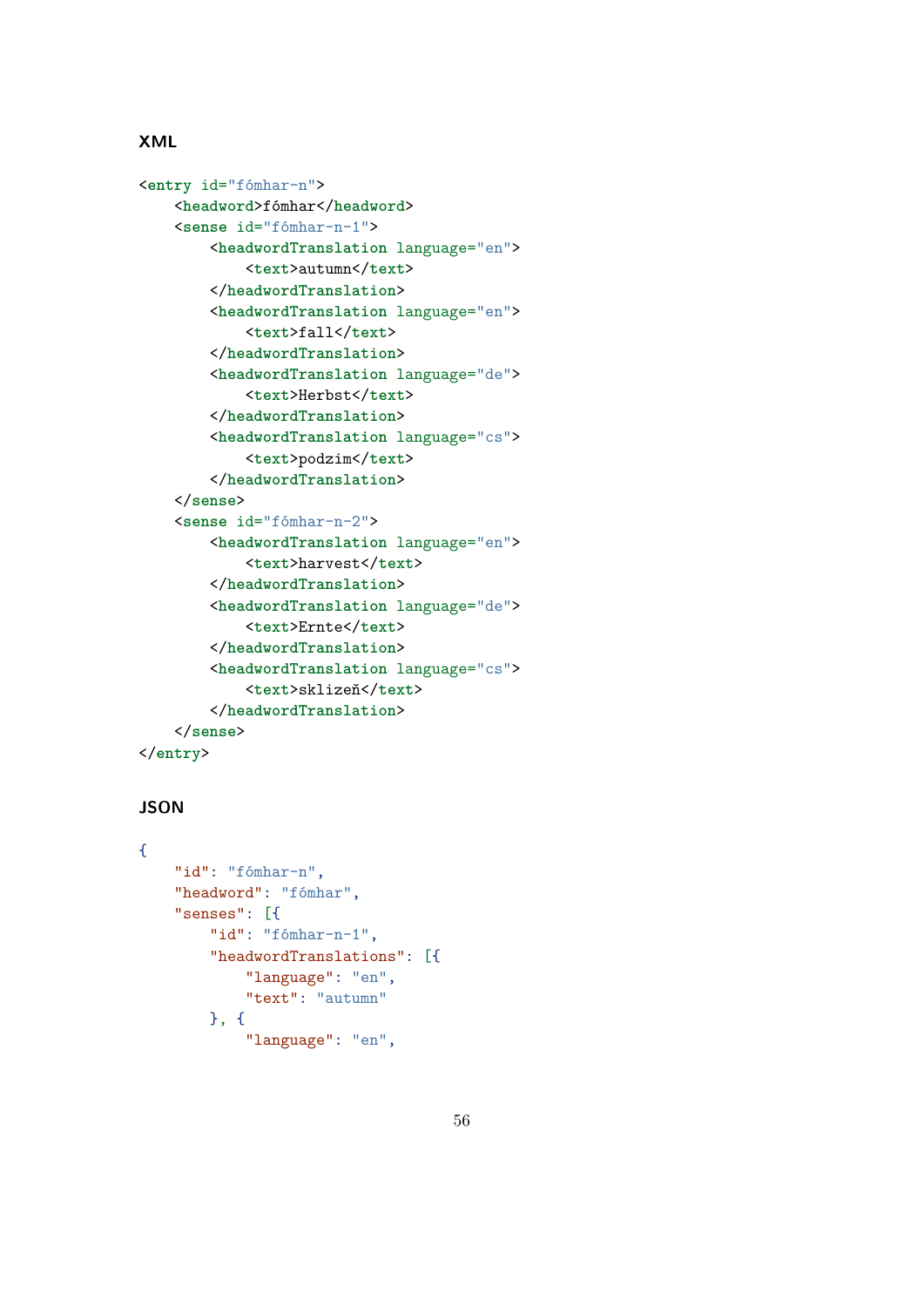```
"text": "fall"
    }, {
        "language": "de",
        "text": "Herbst"
    }, {
        "language": "cs",
        "text": "podzim"
    }]
}, {
    "id": "fómhar-n-2",
    "headwordTranslations": [{
        "language": "en",
        "text": "harvest"
    }, {
        "language": "de",
        "text": "Ernte"
    }, {
        "language": "cs",
        "text": "sklizeň"
    }]
\},]
```
## **6.12 How to use headwordExplanation**

## **NVH**

}

```
entry: treppenwitz
   headword: Treppenwitz
   partOfSpeech: n-masc
   sense: treppenwitz-1
       headwordExplanation: belated realisation of what one could have said
       headwordTranslation: staircase wit
```

```
<entry id="treppenwitz">
    <headword>Treppenwitz</headword>
   <partOfSpeech value="n-masc"/>
   <sense id="treppenwitz-1">
        <headwordExplanation>
            belated realisation of what one could have said
```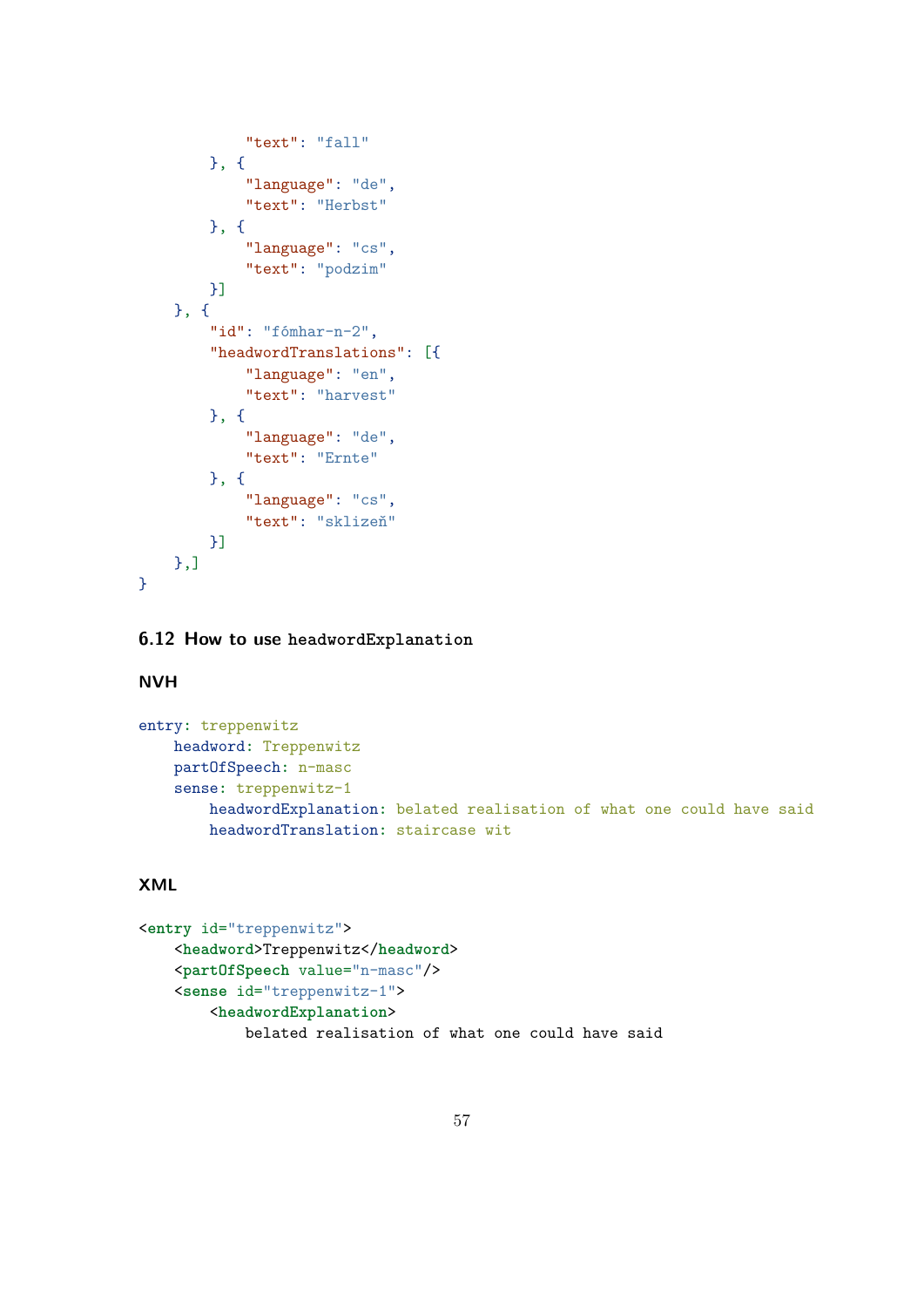```
</headwordExplanation>
    <headwordTranslation>
        <text>staircase wit</text>
    </headwordTranslation>
</sense>
```

```
{
    "id": "treppenwitz",
    "headword": "Treppenwitz",
    "partsOfSpeech": ["n-masc"],
    "senses": [{
        "id": "treppenwitz-1",
        "headwordExplanations": [{
            "text": "belated realisation of what one could have said"
        }],
        "headwordTranslations": [{
            "text": "staircase wit"
        }]
   }]
}
```
### **6.13 Modelling parts and wholes**

We have three entries with one sense each: "glasses", "microscope" and "lens". We want to represent the fact that "lens" is a meronym of both "glasses" and "microscope", and simultanously that "glasses" and "microscope" are both holonyms of "lens".

```
lexicographicResource: my-dictionary
    language: en
    entry: glasses
        headword: glasses
        sense: glasses-1
            definition: an optical seeing aid
    entry: microscope
       headword: microscope
        sense: microscope-1
            definition: equipment for looking at very small things
    entry: lens
```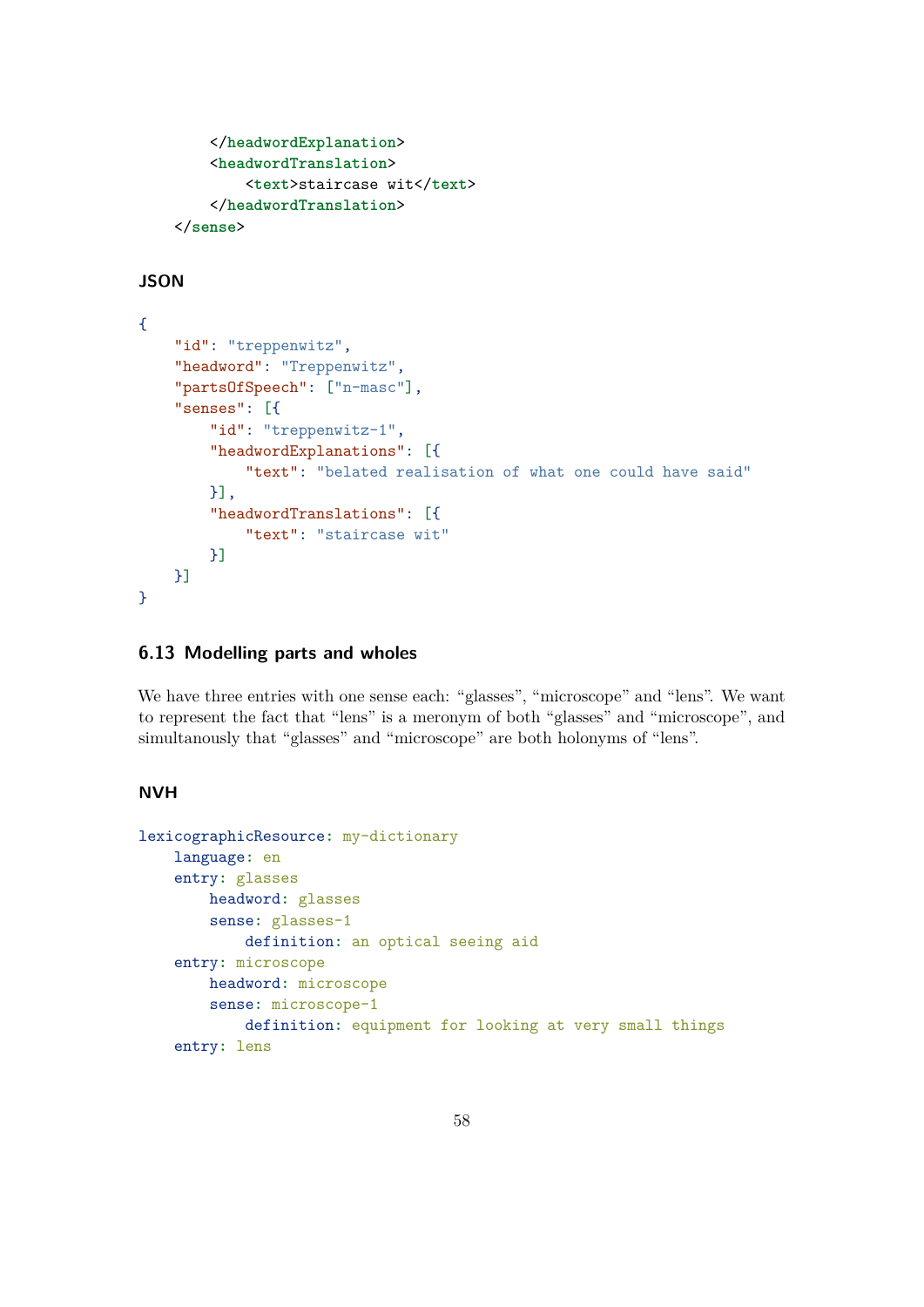```
headword: lens
    sense: lens-1
        definition: curved glass that makes things seem bigger
relation: meronymy
    member: glasses-1
       role: whole
    member: lens-1
       role: part
relation: meronymy
   member: microscrope-1
       role: whole
    member: lens-1
       role: part
relationType: meronomy
    description: used for modelling part-whole relationships
    memberRole: whole
        description: the whole
        memberType: sense
        min: 1
        max: 1
        action: navigate
    memberRole: part
        description: the part
        memberType: sense
        min: 1
        max: 1
        action: navigate
```

```
<lexicographicResource id="my-dictionary" language="en">
    <entry id="glasses">
        <headword>glasses</headword>
        <sense id="glasses-1">
            <definition>an optical seeing aid</definition>
        </sense>
    </entry>
    <entry id="microscope">
        <headword>microscope</headword>
        <sense id="microscope-1">
            <definition>equipment for looking at very small things</definition>
        </sense>
    </entry>
```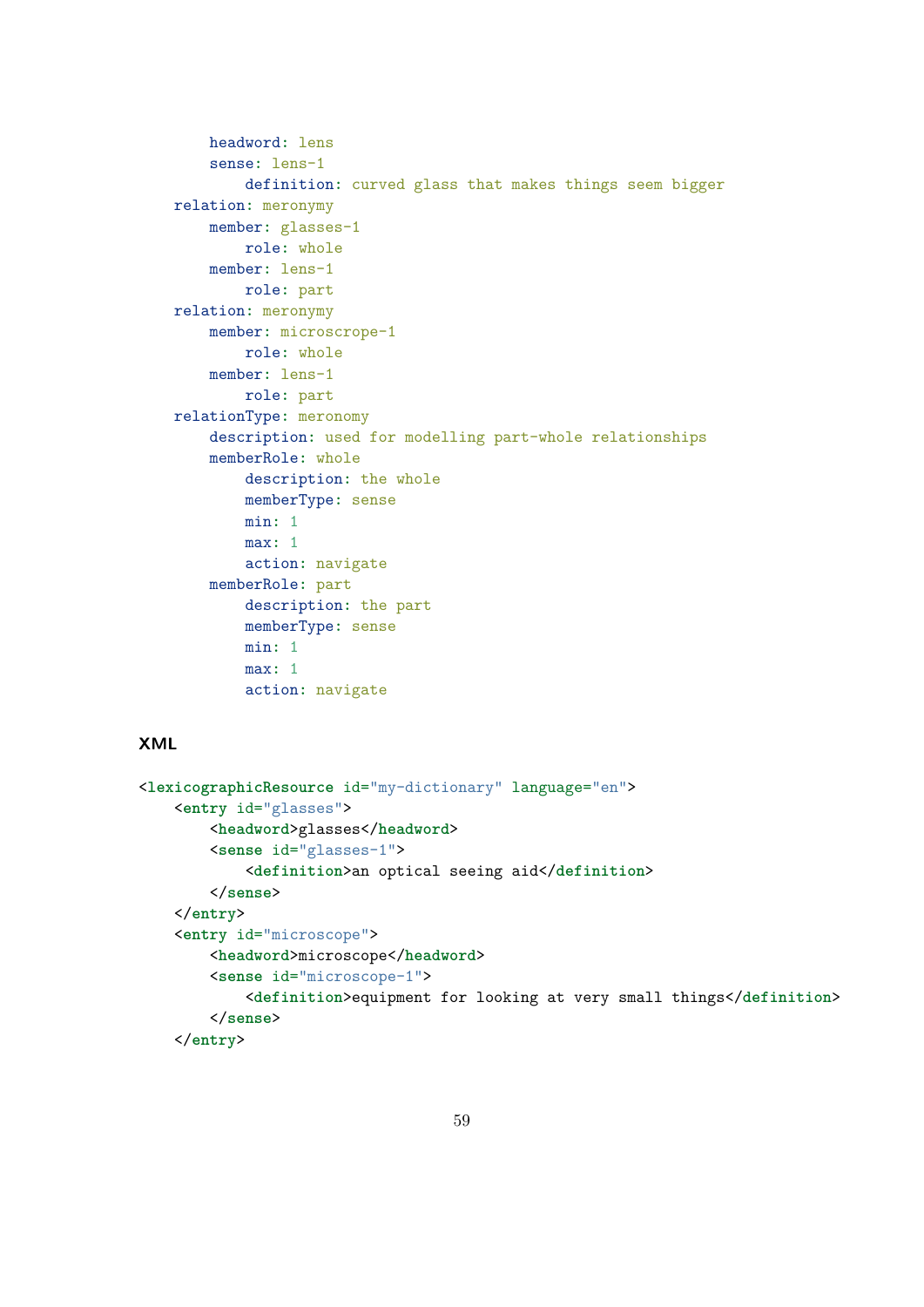```
<entry id="lens">
        <headword>lens</headword>
        <sense id="lens-1">
            <definition>curved glass that makes things seem bigger</definition>
        </sense>
    </entry>
    <relation type="meronymy">
        <member idref="glasses-1" role="whole"/>
        <member idref="lens-1" role="part"/>
    </relation>
    <relation type="meronymy">
        <member idref="microscrope-1" role="whole"/>
        <member idref="lens-1" role="part"/>
    </relation>
    <relationType type="meronomy">
        <description>used for modelling part-whole relationships</description>
        <memberRole role="whole" memberType="sense" min="1" max="1" action="navigate">
            <description>the whole</description>
        </memberRole>
        <memberRole role="part" memberType="sense" min="1" max="1" action="navigate">
            <description>the part</description>
        </memberRole>
    </relationType>
</lexicographicResource>
```

```
{
    "id": "my-dictionary",
    "language": "en",
    "entries": [{
        "id": "glasses",
        "headword": "glasses",
        "senses": [{
            "id": "glasses-1",
            "definition": "an optical seeing aid"
        }, {
        "id": "microscope",
        "headword": "microscope",
        "senses": [{
            "id": "microscope-1",
            "definition": "equipment for looking at very small things"
        }, {
```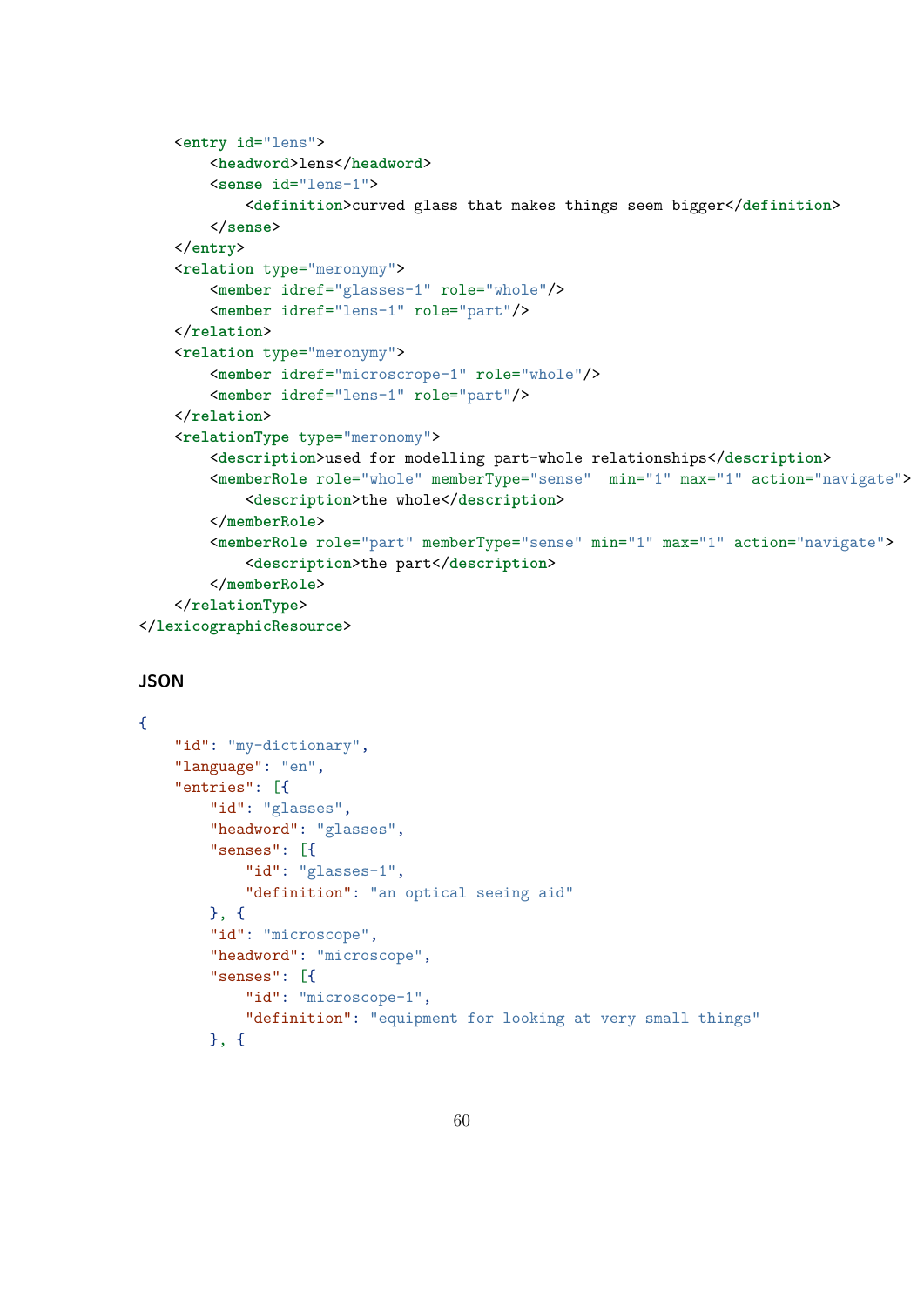```
"id": "lens",
    "headword": "lens",
    "senses": [{
        "id": "lens-1",
        "definition": "curved glass that makes things seem bigger"
   }]
}],
"relations": [{
    "type": "meronymy",
    "members": [{
        "idref": "glasses-1",
        "role": "whole"
    }, {
        "idref": "lens-1",
        "role": "part"
   \uparrow}, {
    "type": "meronymy",
    "members": [{
        "idref": "microscope-1",
        "role": "whole"
    }, {
        "idref": "lens-1",
        "role": "part"
    }]
}],
"relationTypes": [{
    "type": "meronymy",
    "description": "used for modelling part-whole relationships",
    "memberRoles": [{
        "role": "whole",
        "description": "the whole",
        "memberType": "sense",
        "min": 1,
        "max": 1,
        "action": "navigate"
    }, {
        "role": "part",
        "description": "the part",
        "memberType": "sense",
        "min": 1,
        "max": 1,
        "action": "navigate"
    }]
```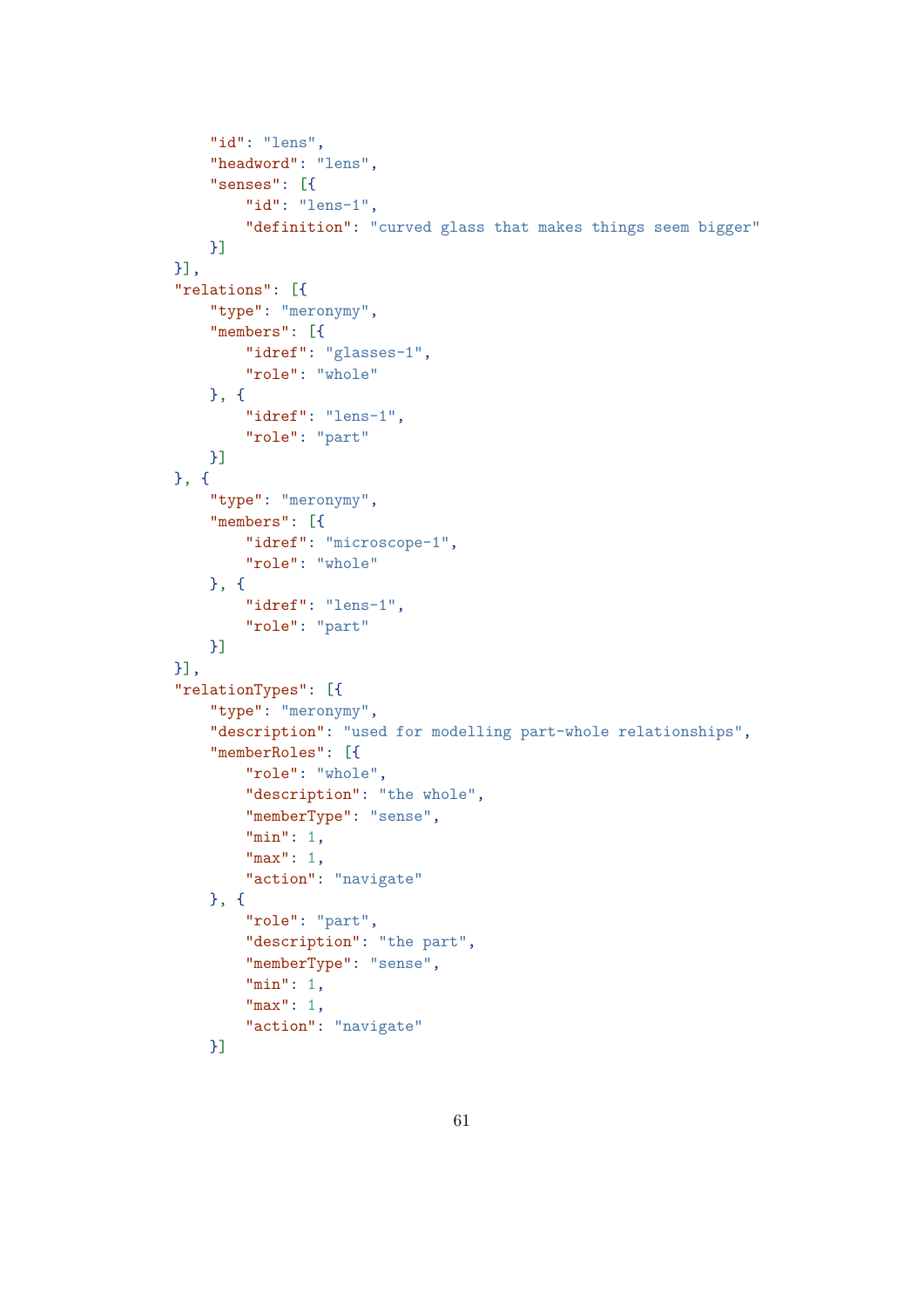}]

}

#### **Suggested rendering for human users**

**lens**

• curved glass that makes things seem bigger *things that contain lens:* **glasses**, **microscope**

## **6.14 Modelling antonyms**

We have two entries for the verbs "buy" and "sell" with one sense each. We want to express the fact that the senses are antonyms.

```
lexicographicResource: my-dictionary
    language: en
    entry: buy
       headword: buy
        sense: buy-1
            definition: get something by paying money for it
    entry: sell
       headword: sell
        sense: sell-1
            definition: exchange something for money
    relation: ants
       member: buy-1
        member: sell-1
    relationType: ants
        description: antonyms
        memberRole:
            memberType: sense
            min: 2
            max: 2
            action: navigate
```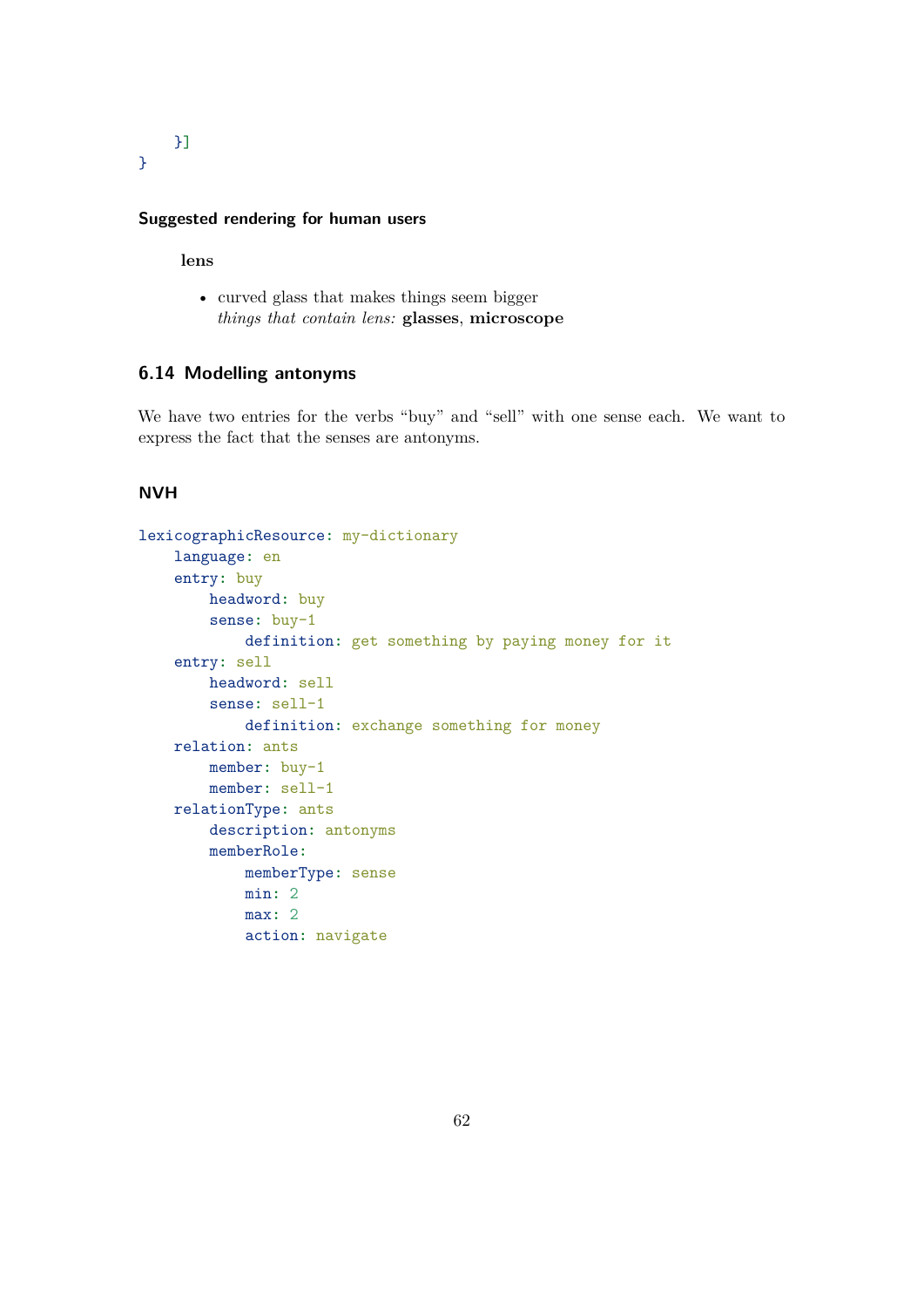```
<lexicographicResource id="my-dictionary" language="en">
    <entry id="buy">
        <headword>buy</headword>
        <sense id="buy-1">
            <definition>get something by paying money for it</definition>
        </sense>
    </entry>
    <entry id="sell">
        <headword>sell</headword>
        <sense id="sell-1">
            <definition>exchange something for money</definition>
        </sense>
    </entry>
    <relation type="ants">
        <member idref="buy-1"/>
        <member idref="sell-1"/>
   </relation>
    <relationType type="ants">
        <description>antonyms</description>
        <memberRole memberType="sense" min="2" max="2" action="navigate"/>
    </relationType>
</lexicographicResource>
```

```
{
    "id": "my-dictionary",
    "language": "en",
    "entries": [{
        "id": "buy",
        "headword": "buy",
        "senses": [{
            "id": "buy-1",
            "definition": "get something by paying money for it"
        }, {
        "id": "sell",
        "headword": "sell",
        "senses": [{
            "id": "sell-1",
            "definition": "exchange something for money"
        }]
```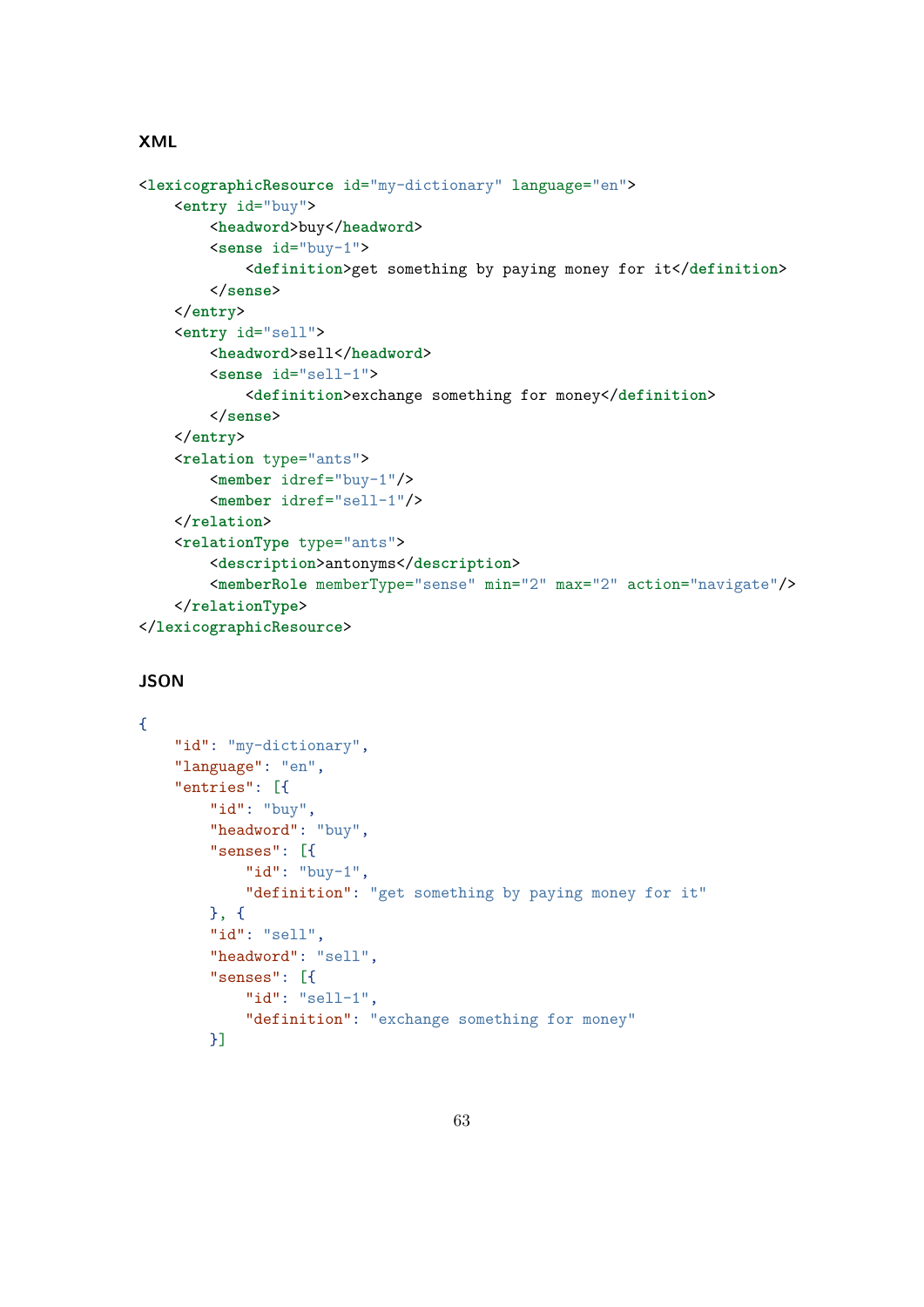```
}],
    "relations": [{
        "type": "ants",
        "members": [
            {"idref": "buy-1"},
            {"idref": "sell-1"}
        ]
    }],
    "relationTypes": [{
        "type": "ants",
        "description": "antonyms",
        "memberRoles": [{
            "memberType": "sense",
            "min": 2,
            "max": 2,
            "action": "navigate"
        }]
    }]
}
```
## **Suggested rendering for human users**

**buy**

• get something by paying money for it *opposite meaning:* **sell**

### **6.15 Modelling synonyms**

We have three German entries with one sense each, two which mean "sea" and one which means "ocean". We want to set up a relation which brings these three sense together as near-synonyms.

```
lexicographicResource: my-dictionary
    language: de
    translationLanguage: en
    entry: die-see
        headword: See
        partOfSpeech: n-fem
        sense: die-see-1
```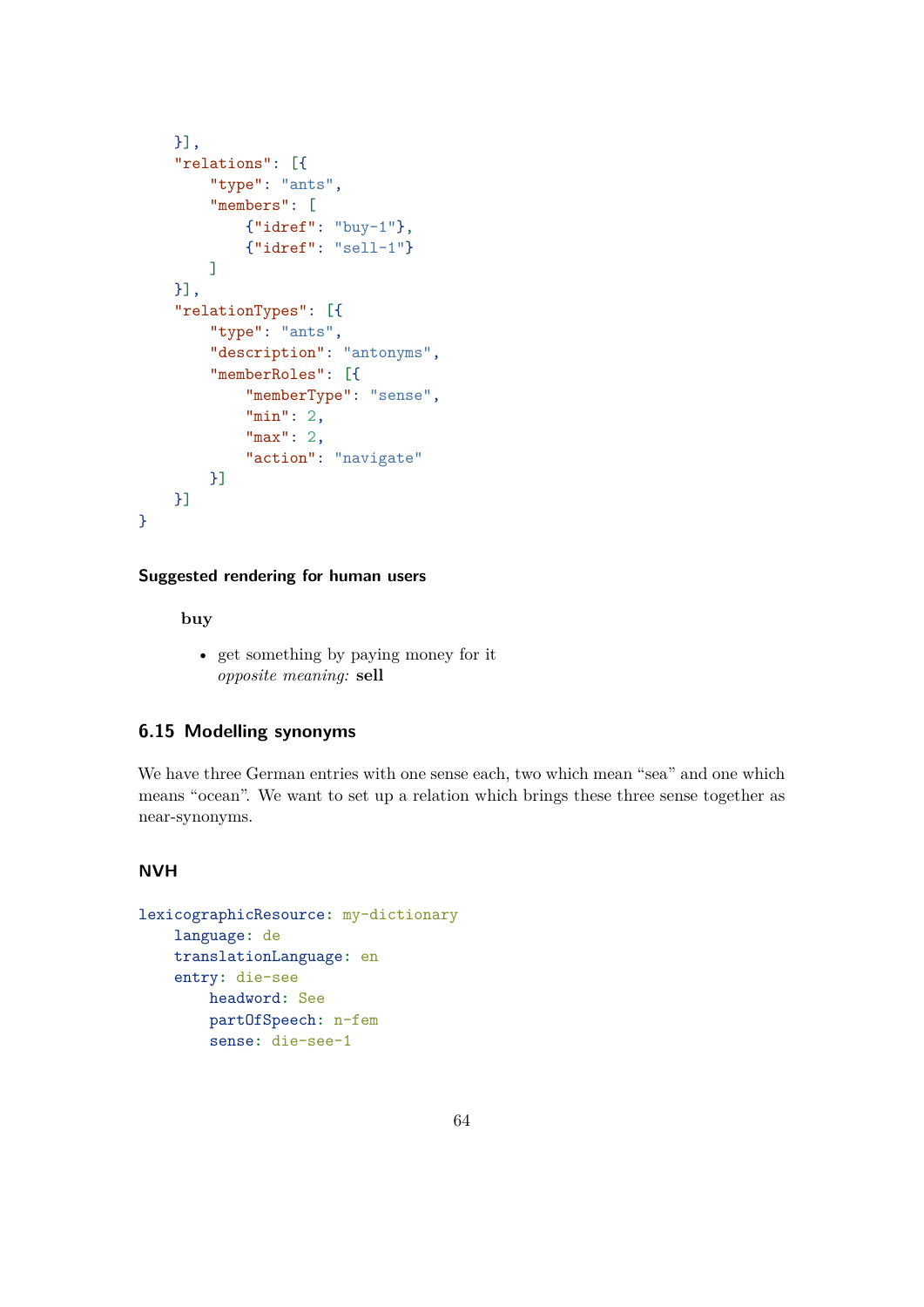```
headwordTranslation: sea
entry: das-meer
    headword: Meer
    partOfSpeech: n-neut
    sense: das-meer-1
        headwordTranslation: sea
entry: der-ozean
   headword: Ozean
    partOfSpeech: n-masc
    sense: der-ozean-1
       translation: ocean
relation: syns
    description: words that mean sea and ocean
    member: die-see-1
    member: das-meer-1
    member: der-ozean-1
relationType: syns
    description: synonyms and near synonyms
    memberRole:
        memberType: sense
        min: 2
        action: navigate
```

```
<lexicographicResource id="my-dictionary" language="en">
    <translationLanguage langCode="de"/>
    <entry id="die-see">
        <headword>See</headword>
        <partOfSpeech value="n-fem"/>
        <sense id="die-see-1">
            <headwordTranslation><text>sea</text></headwordTranslation>
        </sense>
    </entry>
    <entry id="das-meer">
        <headword>Meer</headword>
        <partOfSpeech value="n-neut"/>
        <sense id="das-meer-1">
            <headwordTranslation><text>sea</text></headwordTranslation>
        </sense>
    </entry>
    <entry id="der-ozean">
        <headword>Ozean</headword>
```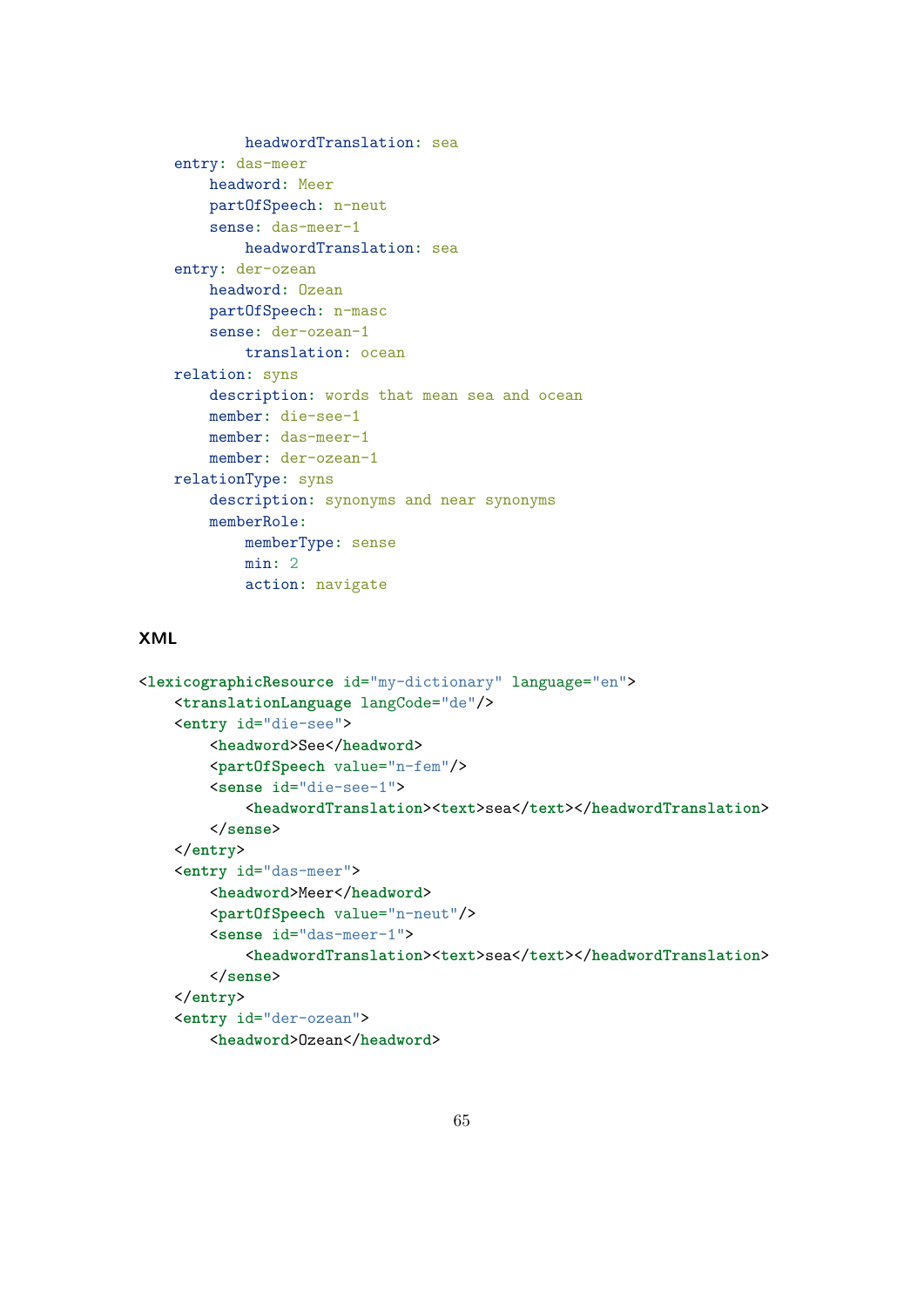```
<partOfSpeech value="n-masc"/>
        <sense id="der-ozean-1">
            <headwordTranslation><text>ocean</text></headwordTranslation>
        </sense>
    </entry>
    <relation type="syns">
        <description>words that mean sea and ocean</description>
        <member idref="die-see-1"/>
        <member idref="das-meer-1"/>
        <member idref="der-ozean-1"/>
    </relation>
    <relationType type="syns">
        <description>synonyms and near synonyms</description>
        <memberRole memberType="sense" min="2" action="navigate"/>
    </relationType>
</lexicographicResource>
```

```
{
    "id": "my-dictionary",
    "language": "de",
    "translationLanguages": ["en"],
    "entries": [{
        "id": "die-see",
        "headword": "See",
        "partsOfSpeech": ["n-fem"],
        "senses": [{
            "id": "die-see-1",
            "headwordTranslations": [{"text": "sea"}]
        }]
    }, {
        "id": "das-meer",
        "headword": "Meer",
        "partsOfSpeech": ["n-neut"],
        "senses": [{
            "id": "das-meer-1",
            "headwordTranslations": [{"text": "sea"}]
        }]
    }, {
        "id": "der-ozean",
        "headword": "OZean",
        "partsOfSpeech": ["n-masc"],
```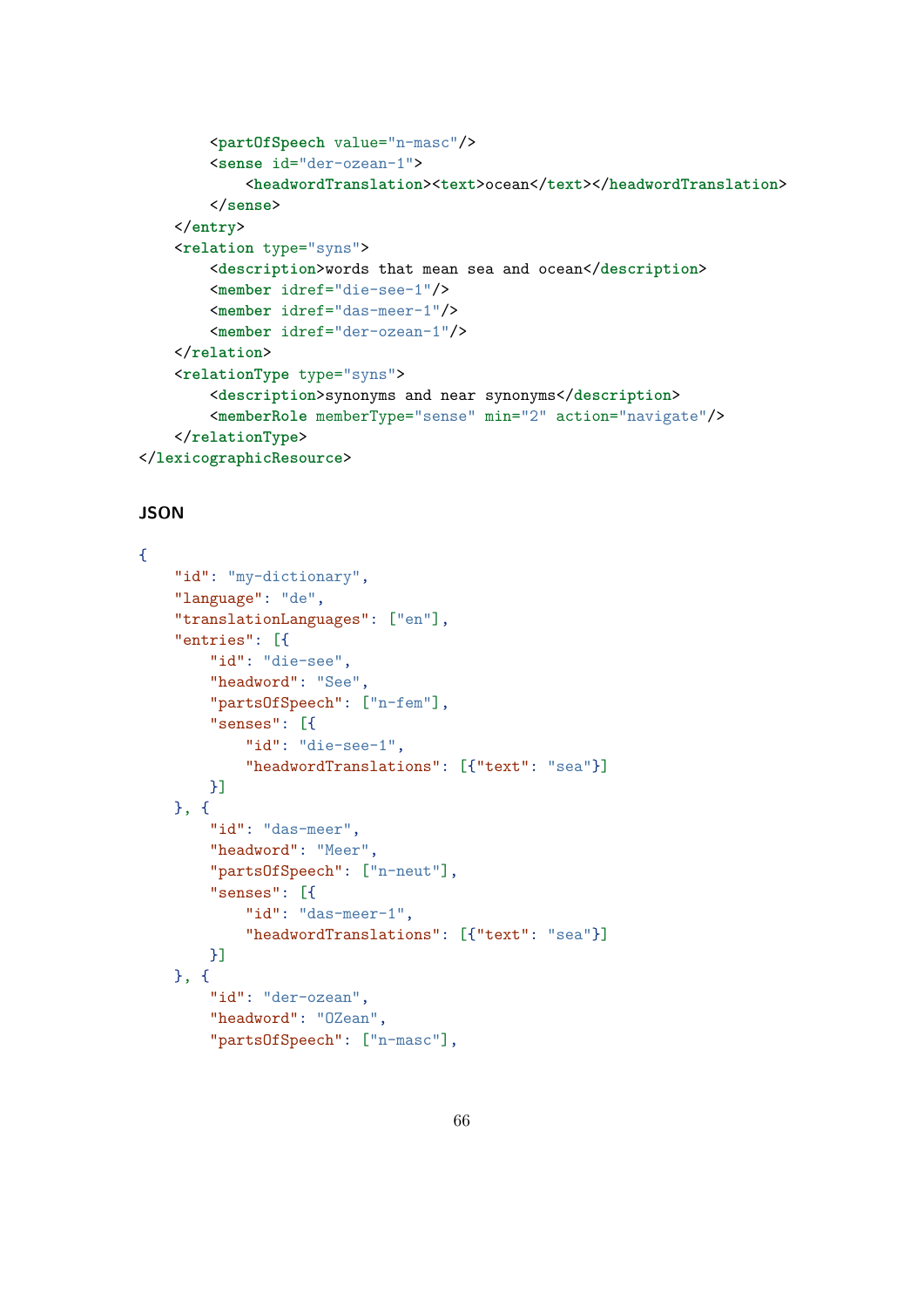```
"senses": [{
        "id": "der-ozean-1",
        "headwordTranslations": [{"text": "ocean"}]
    \overline{1}}],
"relations": [{
    "type": "syns",
    "description": "words that mean sea and ocean",
    "members": [
      {"idref": "die-see-1"},
      {"idref": "das-meer-1"},
      {"idref": "der-ozean-1"}
    ]
}],
"relationTypes": [{
    "type": "syns",
    "description": "synonyms and near synonyms",
    "memberRoles": [{
        "memberType": "sense",
        "min": 2,
        "action": "navigate"
    }]
}]
```
#### **Suggested rendering for human users**

**See** *feminine noun*

• sea *same or similar meaning:* **Meer**, **Ozean**

### **6.16 Modelling variants**

We have two entries in our lexicographic resource, one for the headword "colour" and one for the headword "color". We want to create a relation to represent the fact that these are spelling variants.

### **NVH**

}

```
lexicographicResource: my-dictionary
    language: en
```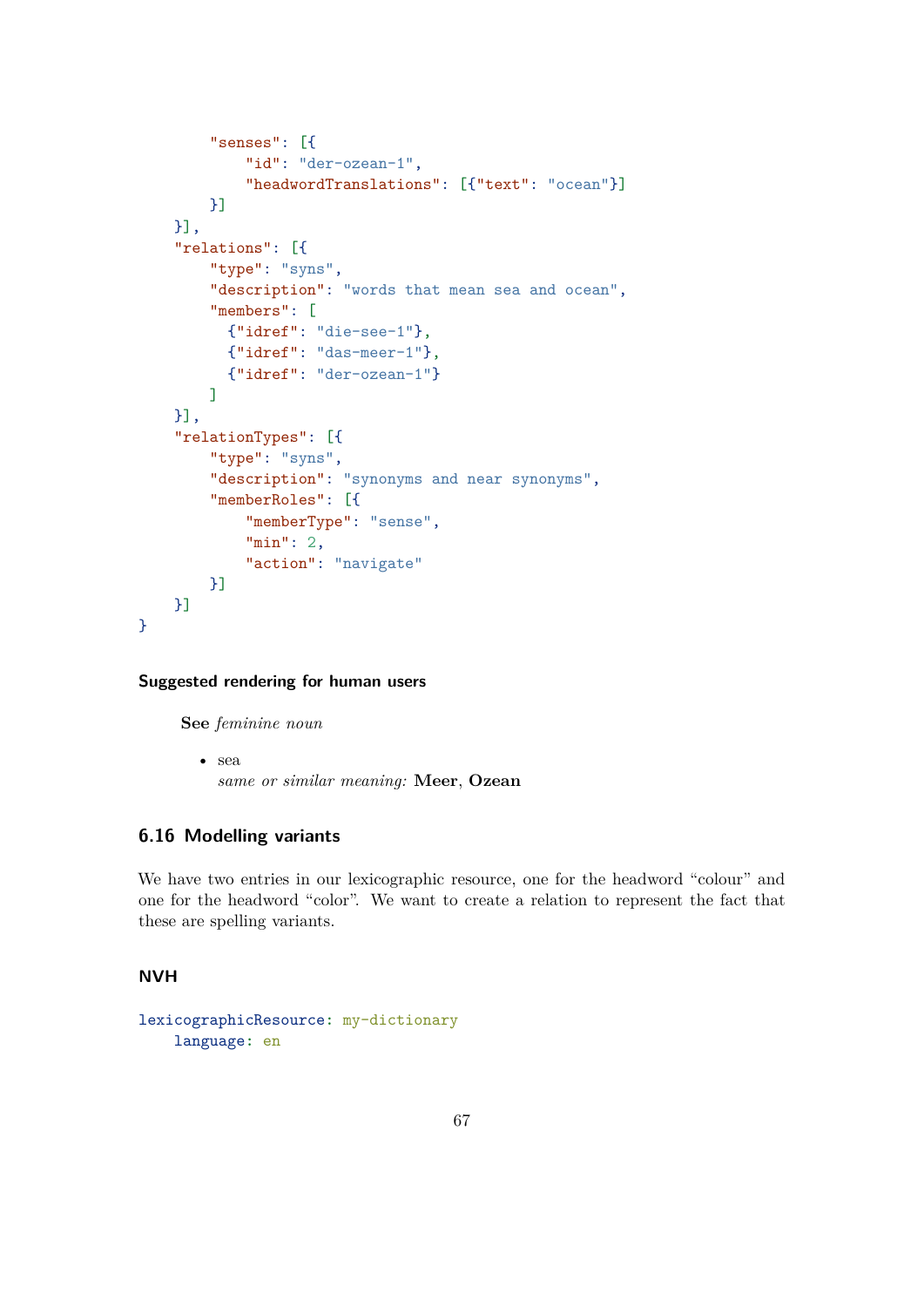```
entry: colour
    headword: colour
    partOfSpeech: n
    label: europeanSpelling
    sense: colour-1
        definition: red, blue, yellow etc.
        example: What is your favourite colour?
entry: color
    headword: color
    partOfSpeech: n
    label: americanSpelling
relation: vars
   member: colour
   member: color
relationType: vars
    description: variants, words which differ only in spelling
    memberRole:
        memberType: entry
        min: 2
        action: navigate
```

```
<lexicographicResource id="my-dictionary" language="en">
    <entry id="colour">
        <headword>colour</headword>
        <partOfSpeech value="n"/>
        <label value="europeanSpelling"/>
        <sense id="colour-1">
            <definition>red, blue, yellow etc.</definition>
            <example><text>What is your favourite colour?</text></example>
        </sense>
    </entry>
    <entry id="color">
        <headword>color</headword>
        <partOfSpeech value="n"/>
        <label value="americanSpelling"/>
    </entry>
    <relation type="vars">
        <member idref="colour"/>
        <member idref="color"/>
    </relation>
    <relationType type="vars">
```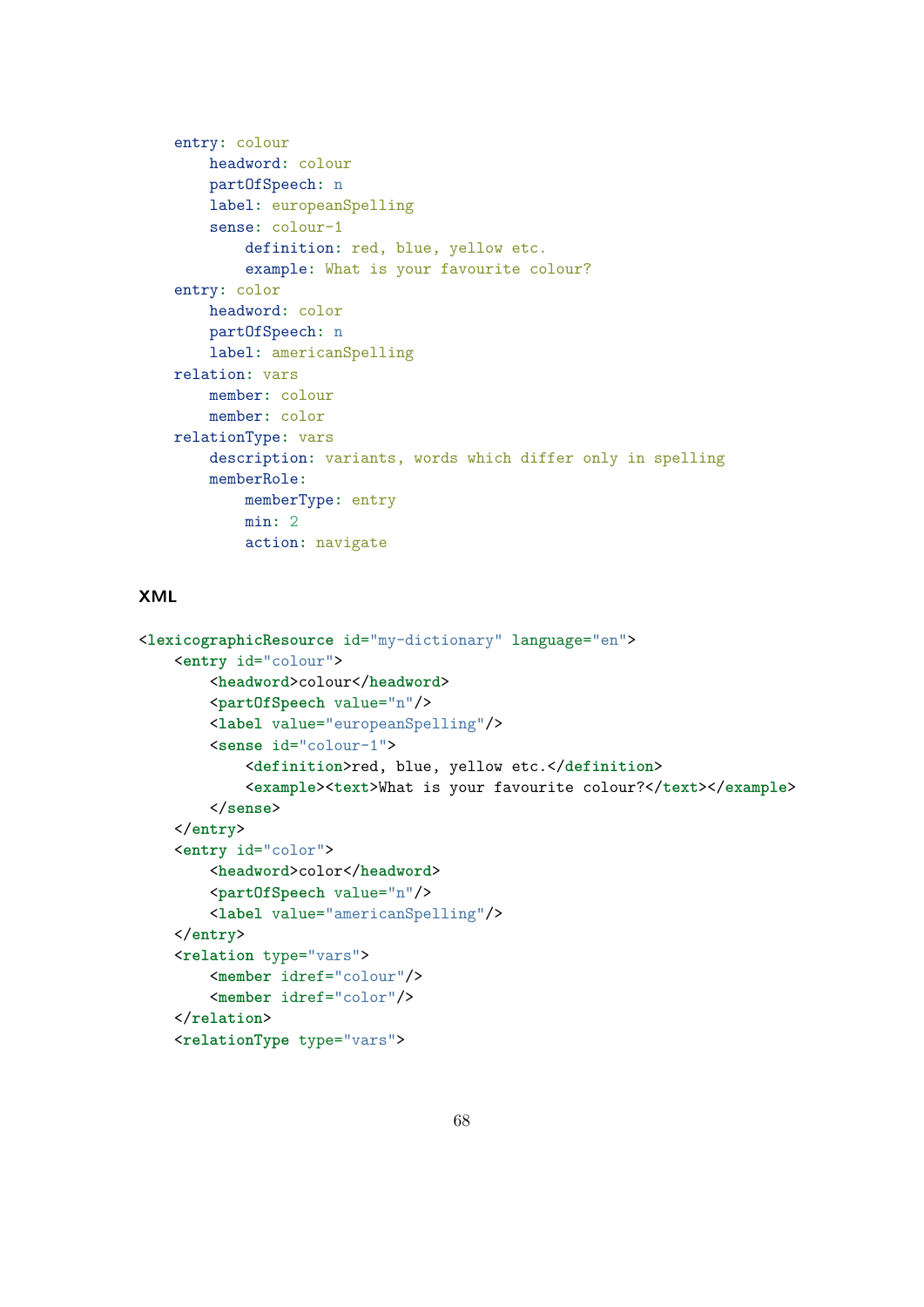```
<description>variants, words which differ only in spelling</description>
        <memberRole memberType="entry" min="2" action="navigate"/>
   </relationType>
</lexicographicResource>
```

```
{
    "id": "my-dictionary",
    "language": "en",
    "entries": [{
        "id": "colour",
        "headword": "colour",
        "partsOfSpeech": ["n"],
        "labels": ["europeanSpelling"],
        "senses": [{
            "id": "colour-1",
            "definitions": [{"text": "red, blue, yellow etc."}],
            "examples": [{"text": "What is your favourite colour?"}]
       }]
    }, {
        "id": "color",
        "headword": "color",
        "partsOfSpeech": ["n"],
        "labels": ["americanSpelling"]
    }],
    "relations": [{
        "type": "vars",
        "members": [
          {"idref": "colour"},
          {"idref": "color"}
        ]
    }],
    "relationTypes": [{
        "type": "vars",
        "description": "variants, words which differ only in spelling",
        "memberRoles": [{
            "memberType": "entry",
            "min": 2,
            "action": "navigate"
        }]
   }]
}
```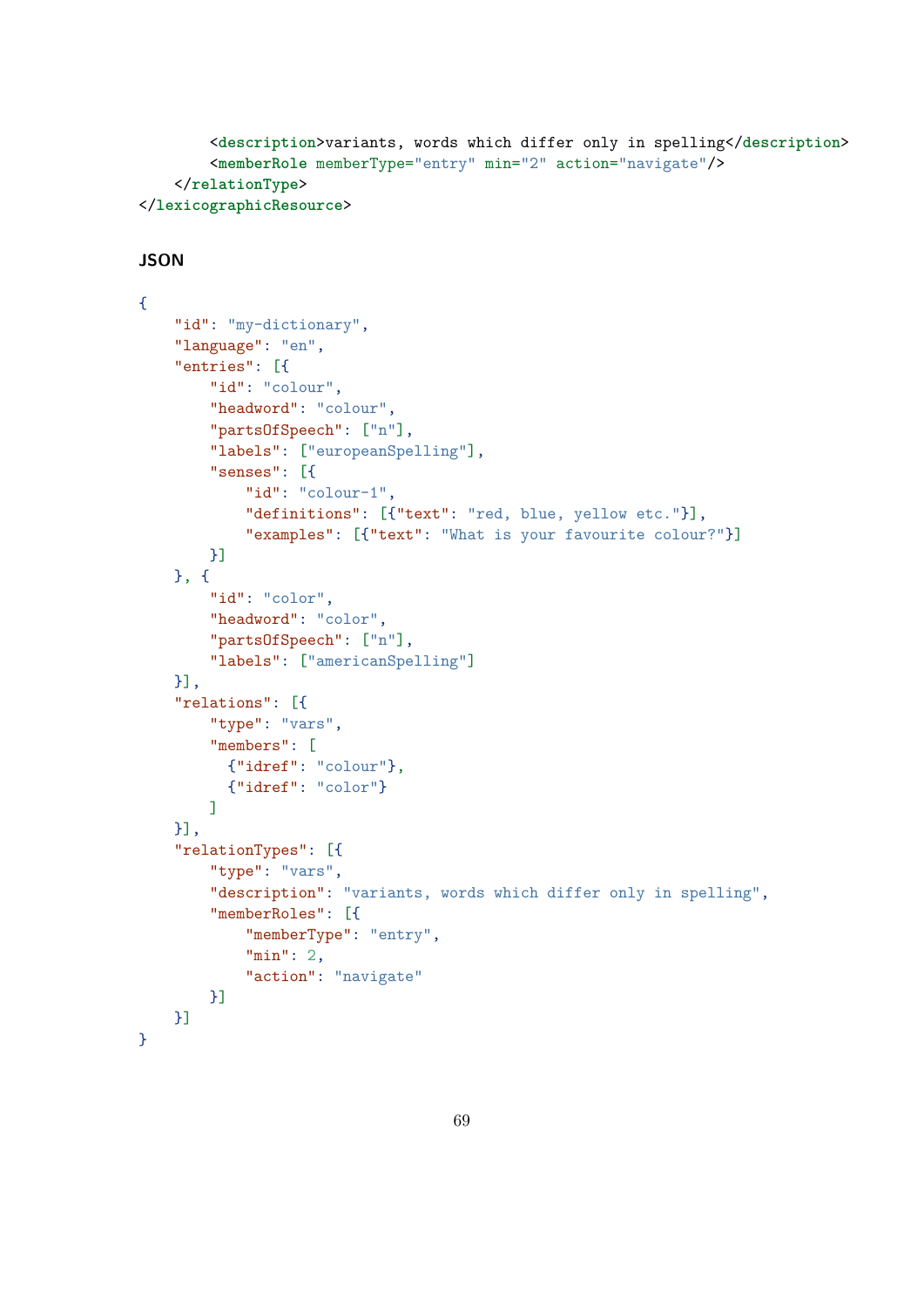#### **Suggested rendering for human users**

**colour** *noun, European spelling*

• red, blue, yellow etc. *What is your favourite colour?*

see also: color

#### **6.17 Modelling subsenses**

We have an entry for the noun "colour" with four senses. We want to express the fact that senses number two and three are subsenses of sense number one, and should be displayed as such to human users.

```
lexicographicResource: my-dictionary
    language: en
    entry: colour
        headword: colour
            sense: colour-1
                definition: red, blue, yellow etc.
                example: What is your favourite colour?
            sense: colour-2
                definition: not being black and white
                example: Back then owning a colour TV meant you were rich.
            sense: colour-3
                definition: a sign of a person's race
                example: We welcome people of all creeds and colours.
            sense: colour-4
                definition: interest or excitement
                example: Examples add colour to your writing.
    relation: subsensing
        member: colour-1
            role: supersense
        member: colour-2
           role: subsense
    relation: subsensing
        member: colour-1
            role: supersense
        member: colour-3
            role: subsense
```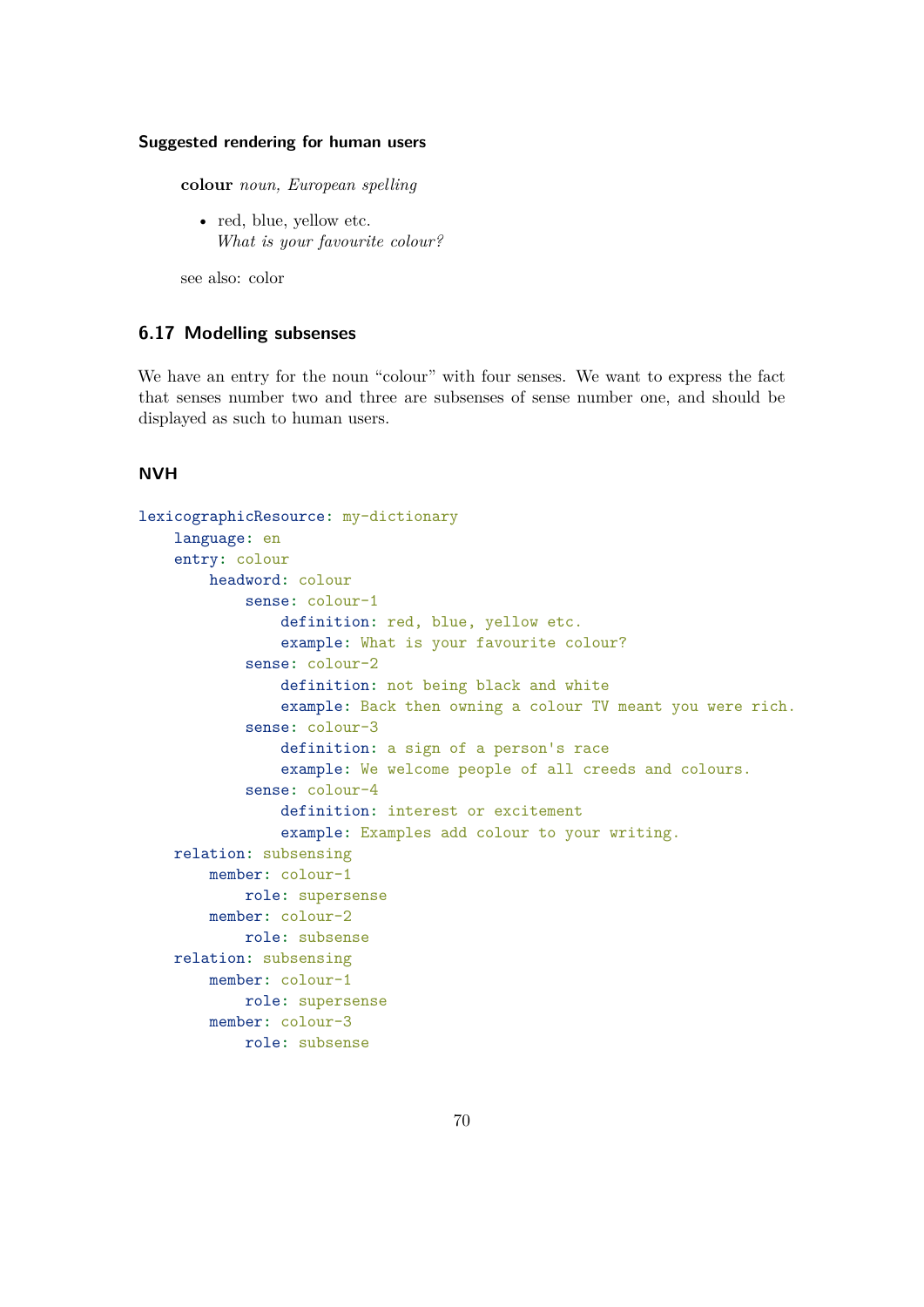```
relationType: subsensing
    description: expresses the fact that a sense is a subsense of another sense
    scope: sameEntry
    memberRole: supersense
        memberType: sense
        min: 1
        max: 1
        action: none
    memberRole: subsense
        memberType: sense
        min: 1
        max: 1
        action: embed
```

```
<lexicographicResource id="my-dictionary" language="en">
    <entry id="colour">
        <headword>colour</headword>
        <sense id="colour-1">
            <definition>red, blue, yellow etc.</definition>
            <example><text>What is your favourite colour?</text></example>
        </sense>
        <sense id="colour-2">
            <definition>not being black and white</definition>
            <example><text>Back then owning a colour TV meant you were rich.</text></example>
        </sense>
        <sense id="colour-3">
            <definition>a sign of a person's race</definition>
            <example><text>We welcome people of all creeds and colours.</text></example>
        </sense>
        <sense id="colour-4">
            <definition>interest or excitement</definition>
            <example><text>Examples add colour to your writing.</text></example>
        </sense>
    </entry>
    <relation type="subsensing">
        <member idref="colour-1" role="supersense"/>
        <member idref="colour-2" role="subsense"/>
    </relation>
    <relation type="subsensing">
        <member idref="colour-1" role="supersense"/>
        <member idref="colour-3" role="subsense"/>
```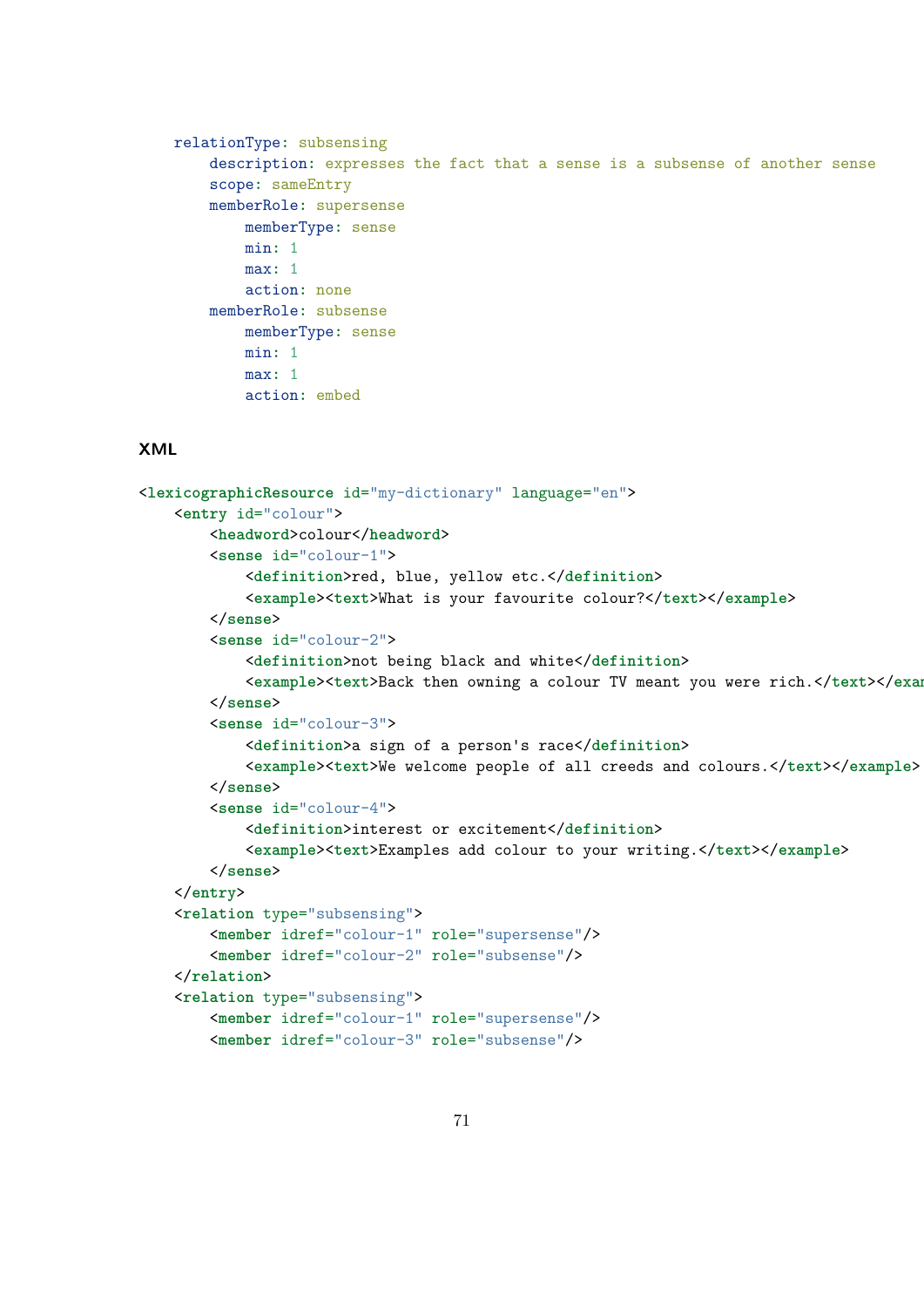```
</relation>
    <relationType type="subsensing" scope="sameEntry">
        <description>
            expresses the fact that a sense is a subsense of another sense
        </description>
        <memberRole role="supersense" memberType="sense" min="1" max="1"
                    action="none"/>
        <memberRole role="subsense" memberType="sense" min="1" max="1"
                    action="embed"/>
    </relationType>
</lexicographicResource>
```

```
{
    "id": "my-dictionary",
    "language": "en",
    "entries": [{
        "id": "colour",
        "headword": "colour",
        "senses": [{
            "id": "colour-1",
            "definitions": [{"text": "red, blue, yellow etc."}],
            "examples": [{"text": "What is your favourite colour?"}]
        }, {
            "id": "colour-2",
            "definitions": [{"text": "not being black and white"}],
            "examples": [{"text": "Back then owning a colour TV meant you were rich."}]
        }, {
            "id": "colour-3",
            "definitions": [{"text": "a sign of a person's race"}],
            "examples": [{"text": "We welcome people of all creeds and colours."}]
        }, {
            "id": "colour-4",
            "definitions": [{"text": "interest or excitement"}],
            "examples": [{"text": "Examples add colour to your writing."}]
        }]
    }],
    "relations": [{
        "type": "subsensing",
        "members": [
          {"role": "supersense", "idref": "colour-1"},
          {"role": "subsense", "idref": "colour-2"}
```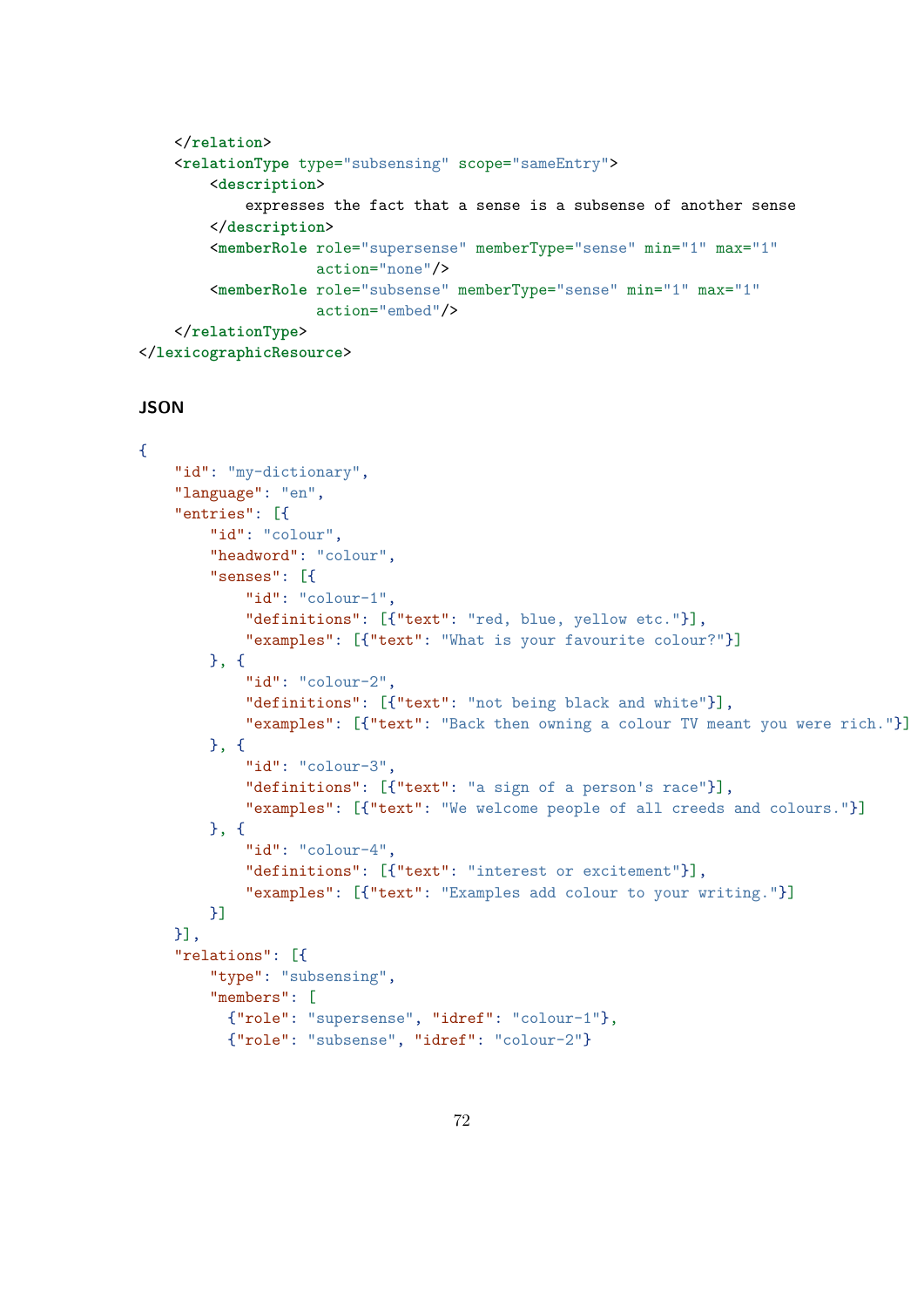```
]
}, {
    "type": "subsensing",
    "members": [
      {"role": "supersense", "idref": "colour-1"},
      {"role": "subsense", "idref": "colour-3"}
    ]
}],
"relationTypes": [{
    "type": "subsensing",
    "description": "expresses the fact that a sense is a subsense of another sense",
    "scope": "sameEntry",
    "memberRoles": [{
        "role": "supersense",
        "memberType": "sense",
        "min": 1,
        "max": 1,
        "action": "none"
    }, {
        "role": "subsense",
        "memberType": "sense",
        "min": 1,
        "max": 1,
        "action": "embed"
    }]
}]
```
#### **Suggested rendering for human users**

#### **colour**

}

- 1. red, blue, yellow etc. *What is your favourite colour?*
	- a. not being black and white *Back then owning a colour TV meant you were rich.*
	- b. a sign of a person's race *We welcome people of all creeds and colours.*
- 2. interest or excitement *Examples add colour to your writing.*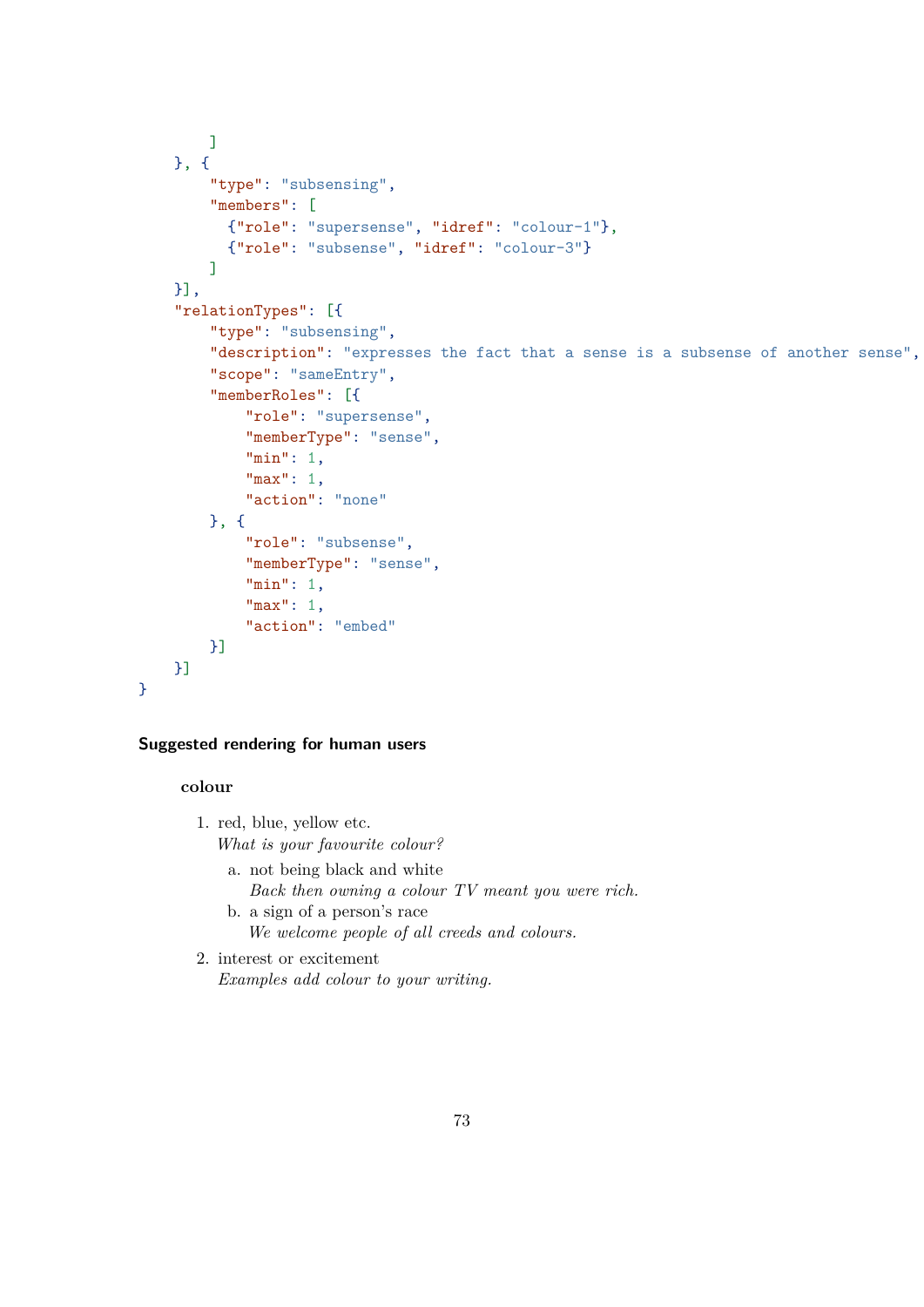### **6.18 Modelling subentries (at subsense level)**

We have an entry for the adjective "safe" with two senses, and an entry for the multiword expression "better safe than sorry" with one sense. We want to express the fact that the multi-word entry should appear under the first sense of "safe" as a subentry.

# **NVH**

```
lexicographicResource: my-dictionary
    language: en
    entry: safe
       headword: safe
        sense: safe-1
            indicator: protected from harm
            example: It isn't safe to park here.
        sense: safe-2
            indicator: not likely to cause harm
            example: Is the ride safe for a small child?
    entry: better-safe
        headword: better safe than sorry
        sense: better-safe-1
            definition: you should be careful even if it seems unnecessary
    relation: subentrying
        membership: safe-1
            role: container
        membership: better-safe
            role: subentry
    relationType: subentrying
        scope: sameResource
        memberRole: container
            memberType: sense
            min: 1
            max: 1
            action: navigate
        memberRole: subentry
            memberType: entry
            min: 1
            max: 1
            action: embed
```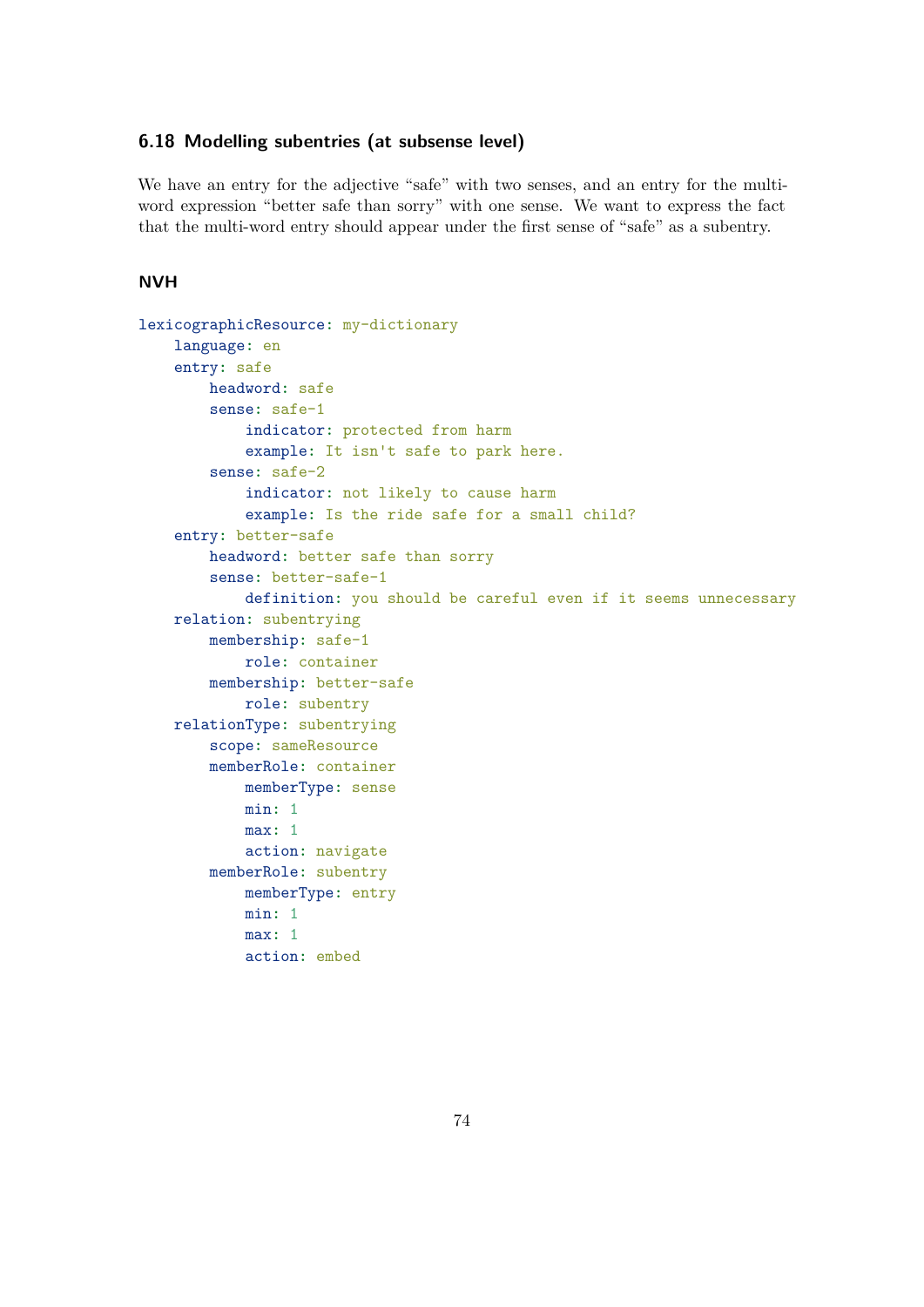### **XML**

```
<lexicographicResource id="my-dictionary" language="en">
    <entry id="safe">
        <headword>safe</headword>
        <sense id="safe-1">
            <indicator>protected from harm</indicator>
            <example><text>It isn't safe to park here.</text></example>
        </sense>
        <sense id="safe-2">
            <indicator>not likely to cause harm</indicator>
            <example><text>Is the ride safe for a small child?</text></example>
        </sense>
    </entry>
    <entry id="better-safe">
        <headword>better safe than sorry</headword>
        <sense id="better-safe-1">
            <definition>
                <text>you should be careful even if it seems unnecessary</text>
            </definition>
        </sense>
    </entry>
    <relation type="subentrying">
        <member idref="safe-1" role="container"/>
        <member idref="better-safe" role="subentry"/>
    </relation>
    <relationType type="subentrying" scope="sameResource">
        <memberRole role="container" memberType="sense" min="1" max="1"
                    action="navigate"/>
        <memberRole role="subentry" memberType="entry" min="1" max="1"
                    action="embed"/>
    </relationType>
</lexicographicResource>
```
### **JSON**

```
{
    "id": "my-dictionary",
    "language": "en",
    "entries": [{
        "id": "safe",
        "headword": "safe",
        "senses": [{
```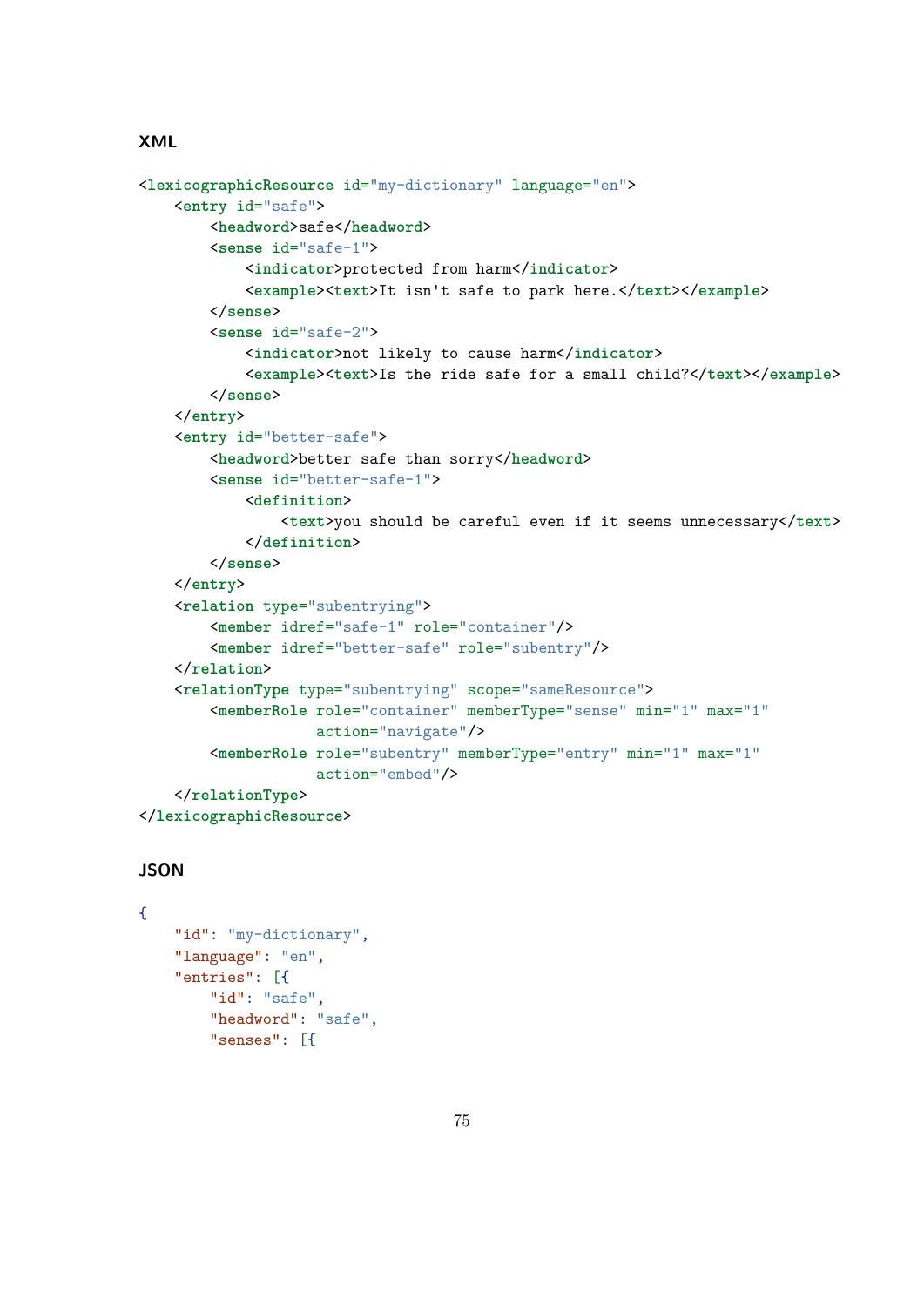```
"id": "safe-1",
        "indicator": "protected from harm",
        "examples": [{"text": "It isn't safe to park here."}]
    }, {
        "id": "safe-2",
        "indicator": "not likely to cause harm",
        "examples": [{"text": "Is the ride safe for a small child?"}]
    }]
}, {
    "id": "better-safe",
    "headword": "better safe than sorry",
    "senses": [{
        "id": "better-safe-1",
        "definitions": [{
            "text": "you should be careful even if it seems unnecessary"
        }]
    }]
}],
"relations": [{
    "type": "subentrying",
    "members": [
      {"role": "container", "idref": "safe-1"},
      {"role": "subentry", "idref": "better-safe"}
    ]
}],
"relationTypes": [{
    "type": "subentrying",
    "scope": "sameResource",
    "memberRoles": [{
        "role": "container",
        "memberType": "sense",
        "min": 1,
        "max": 1,
        "action": "navigate"
    }, {
        "role": "subentry",
        "memberType": "entry",
        "min": 1,
        "max": 1,
        "action": "embed"
    }]
}]
```
}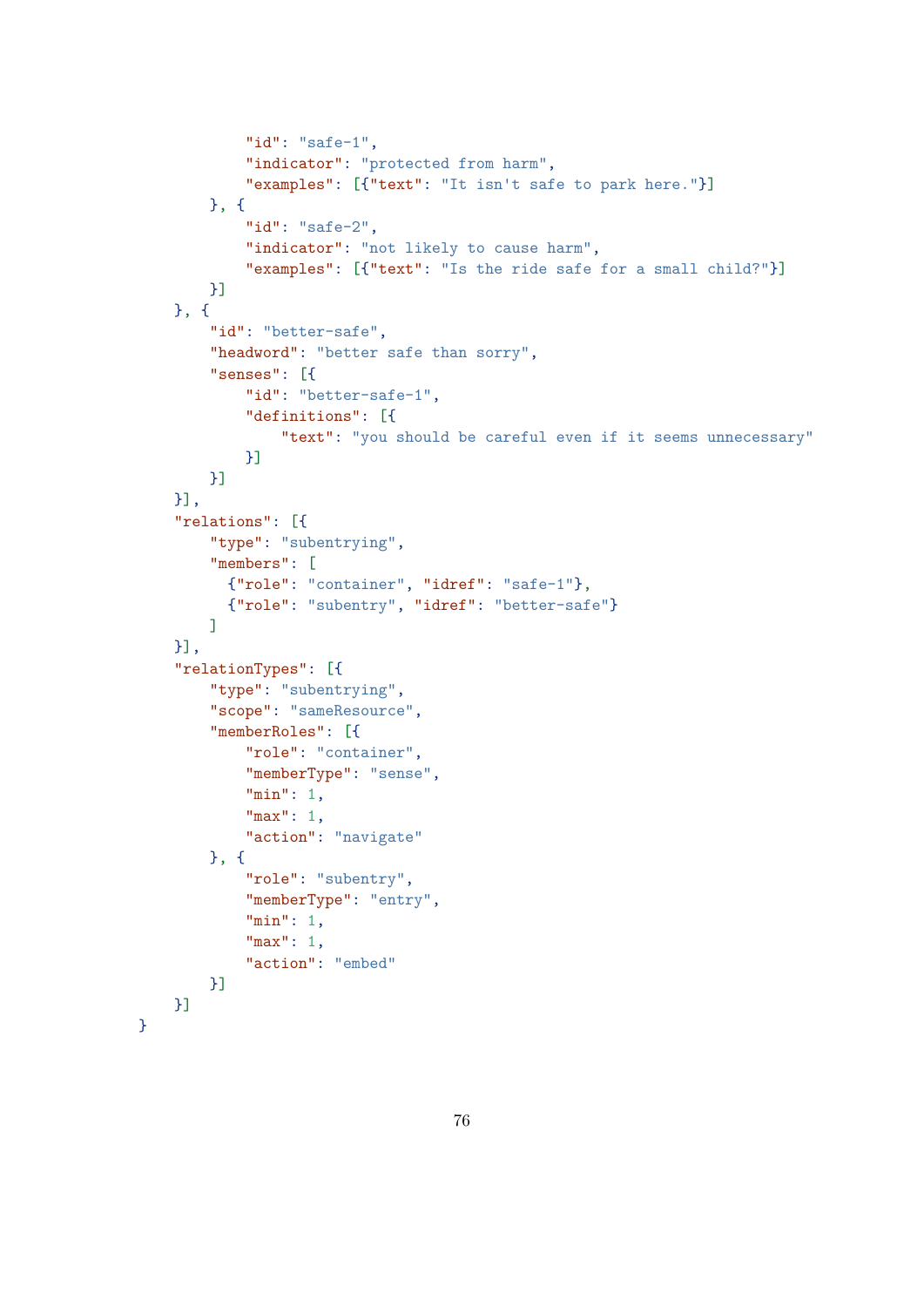#### **Suggested rendering for human users**

#### **safe**

- 1. protected from harm: *It isn't safe to park here.*
	- **better safe than sorry** you should be careful even if it seems unnecessary
- 2. not likely to cause harm: *Is the ride safe for a small child?*

#### **better safe than sorry**

• you should be careful even if it seems unnecessary

see also: safe

### **6.19 Modelling subentries (at sense level)**

We have an entry for the word "bible" and another entry for the expression "the Bible". We want to make sure that, when a human user is viewing the entry for "bible", the entry for "the Bible" is shown as a subentry of it, as if it were its first sense.

#### **NVH**

```
lexicographicResource: my-dictionary
    language: en
    entry: the-bible
       headword: the Bible
        Sense: the-bible-1
            definition: the book considered holy by Christians
    entry: bible
       headword: bible
        sense: bible-1
        sense: bible-2
            definition: a book considered important for a subject
    relation: subentrying
        member: bible-1
            role: container
        member: the-bible
            role: subentry
    relationType: subentrying
        scope: sameResource
        memberRole: container
            memberType: sense
```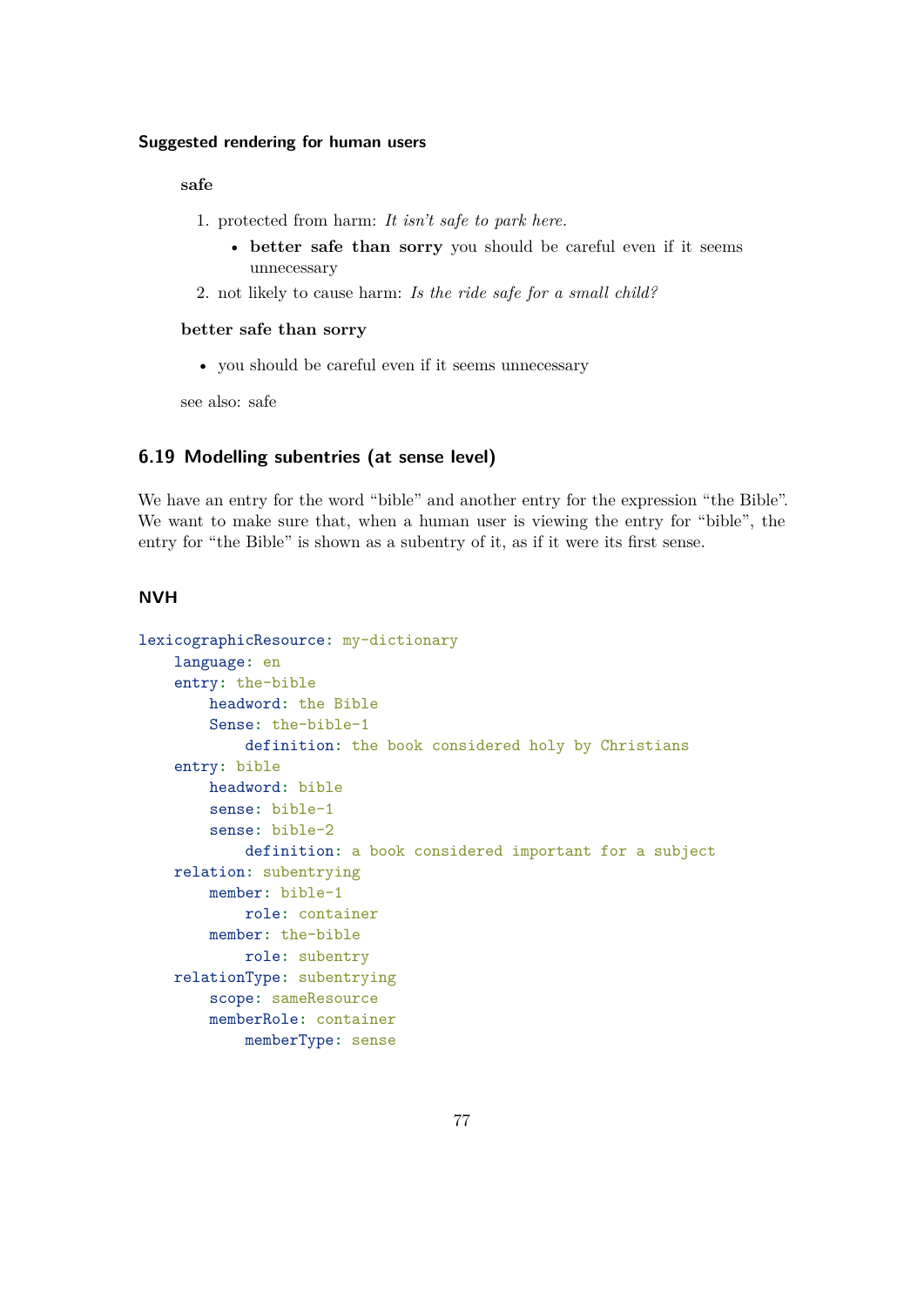```
min: 1
    max: 1
    action: navigate
memberRole: subentry
    memberType: entry
    min: 1
    max: 1
    action: embed
```
# **XML**

```
<lexicographicResource id="my-dictionary" language="en">
    <entry id="the-bible">
        <headword>the Bible</headword>
        <sense id="the-bible-1">
            <definition>
                <text>the book considered holy by Christians</text>
            </definition>
        </sense>
   </entry>
    <entry id="bible">
        <headword>bible</headword>
        <sense id="bible-1"/>
        <sense id="bible-2">
            <definition>
                <text>a book considered important for a subject</text>
            </definition>
        </sense>
   </entry>
    <relation type="subentrying">
        <member idref="bible-1" role="container"/>
        <member idref="the-bible" role="subentry"/>
    </relation>
    <relationType type="subentrying" scope="sameResource">
        <memberRole role="container" memberType="sense" min="1" max="1"
                    action="navigate"/>
        <memberRole role="subentry" memberType="entry" min="1" max="1"
                    action="embed"/>
    </relationType>
</lexicographicResource>
```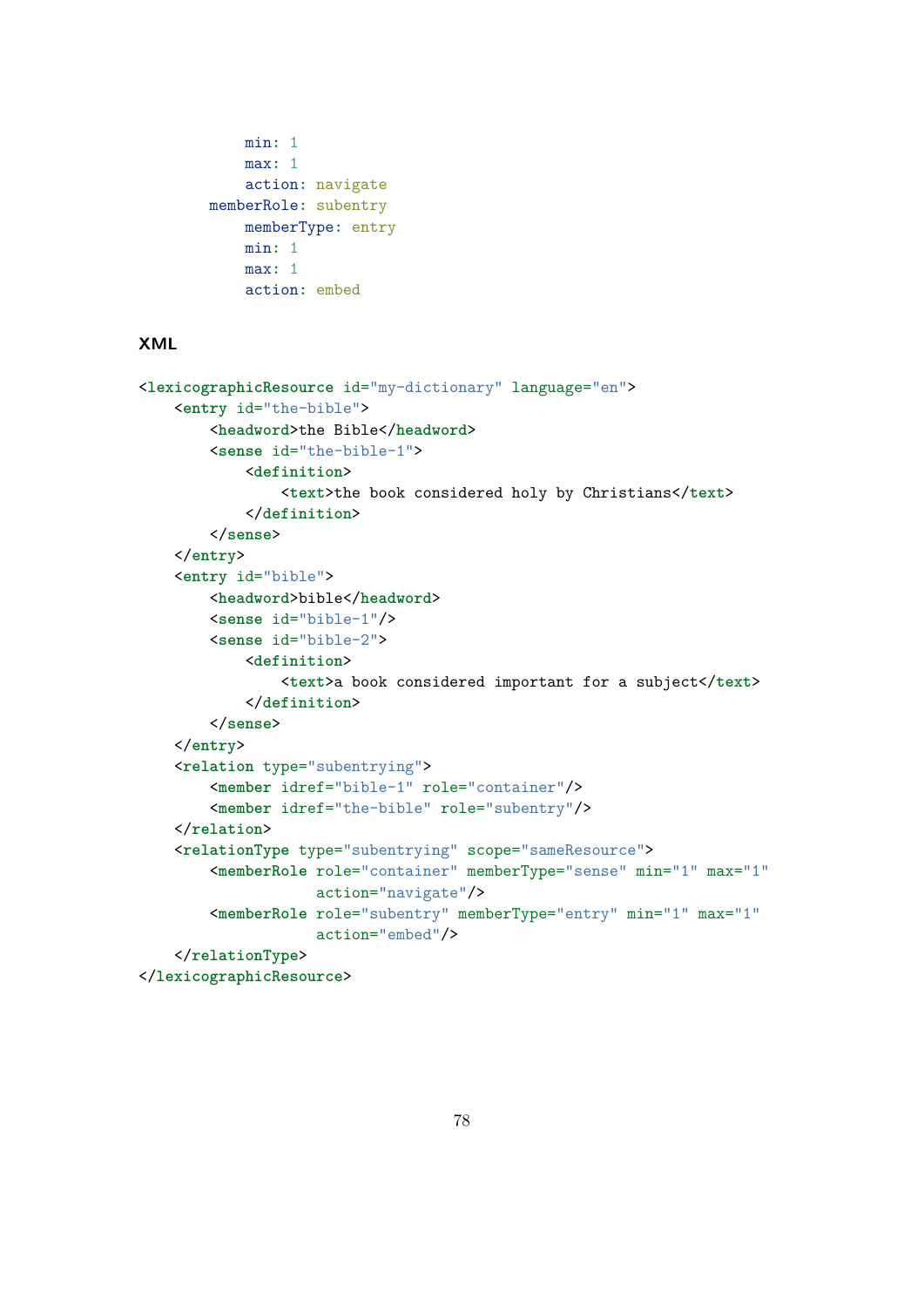### **JSON**

{

```
"id": "my-dictionary",
"language": "en",
"entries": [{
    "id": "the-bible",
    "headword": "the Bible",
    "senses": [{
        "id": "the-bible-1",
        "definitions": [{"text": "the book considered holy by Christians"}]
    }]
}, {
    "id": "bible",
    "headword": "bible",
    "senses": [{
        "id": "bible-1"
    }, {
        "id": "bible-2",
        "definitions": [{"text": "a book considered important for a subject"}]
    }]
}],
"relations": [{
    "type": "subentrying",
    "members": [
      {"role": "container", "idref": "bible-1"},
      {"role": "subentry", "idref": "the-bible"}
    ]
}],
"relationTypes": [{
    "type": "subentrying",
    "scope": "sameResource",
    "memberRoles": [{
        "role": "container",
        "memberType": "sense",
        "min": 1,
        "max": 1,
        "action": "navigate"
    }, {
        "role": "subentry",
        "memberType": "entry",
        "min": 1,
        "max": 1,
```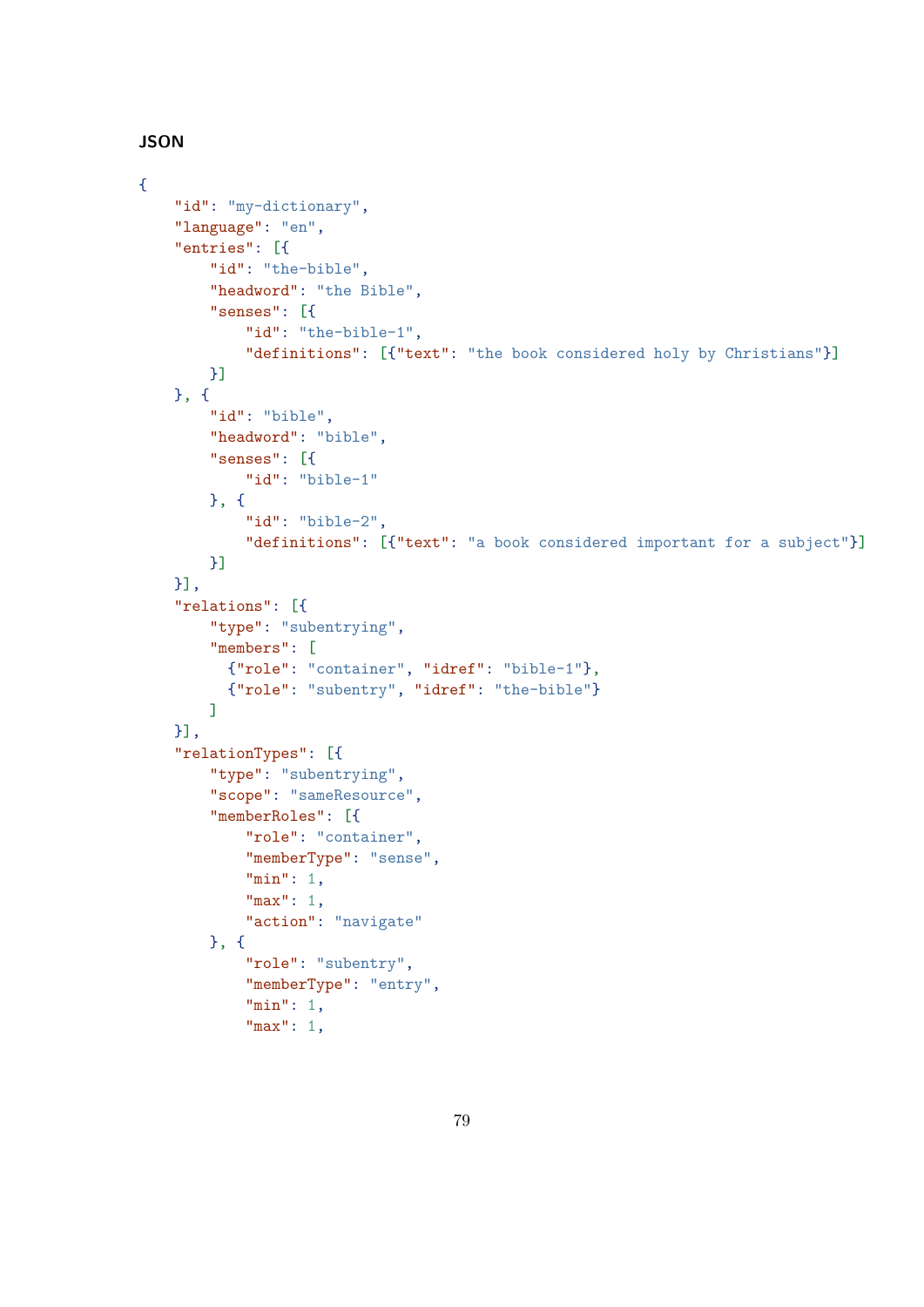```
"action": "embed"
        }]
    }]
}
```
#### **Suggested rendering for human users**

## **bible**

- 1. **the Bible** the book considered holy by Christians
- 2. a book considered important for a subject

Suggeted rendering of the entry "the Bible" for human users:

# **the Bible**

• the book considered holy by Christians

see also: bible

# **6.20 Using placeholderMarker**

# **NVH**

```
entry: continue-studies
   headword: continue your studies
       placeholderMarker: your
   sense: ...
```
# **XML**

```
<entry id="continue-studies">
    <headword>
        continue <placeholderMarker>your</placeholderMarker> studies
    </headword>
    <sense.../>
</entry>
```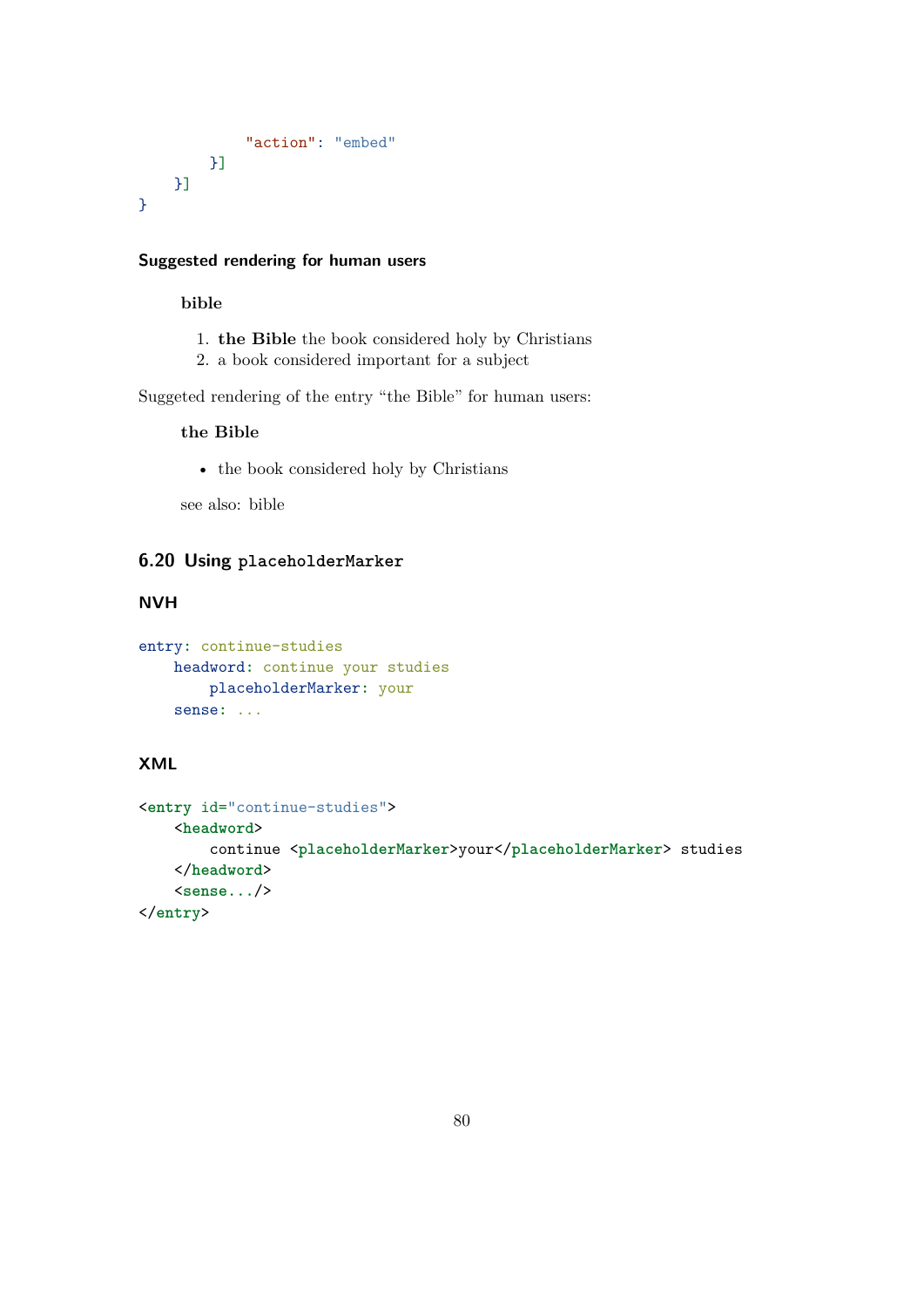**JSON**

```
{
  "id": "continue-studies",
  "headword": "continue your studies",
  "placeholderMarkers": [
     {"startIndex": 9, "endIndex": 13}
 ],
  "senses": [...]
}
```
## **6.21 Using placeholderMarker in a bilingual lexicographic resource**

# **NVH**

```
entry: beat-up
   headword: beat sb. up
       placeholderMarker: sb.
   sense: beat-up-1
       headwordTranslation: jemanden verprügeln
            placeholderMarker: jemanden
```
## **XML**

```
<entry id="beat-up">
    <headword>
        beat <placeholderMarker>sb.</placeholderMarker> up
    </headword>
    <sense id="beat-up-1">
      <headwordTranslation>
        <text>
            <placeholderMarker>jemanden</placeholderMarker> verprügeln
        </text>
      </headwordTranslation>
    </sense>
</entry>
```
# **JSON**

```
{
  "id": "beat-up",
  "headword": "beat sb. up",
```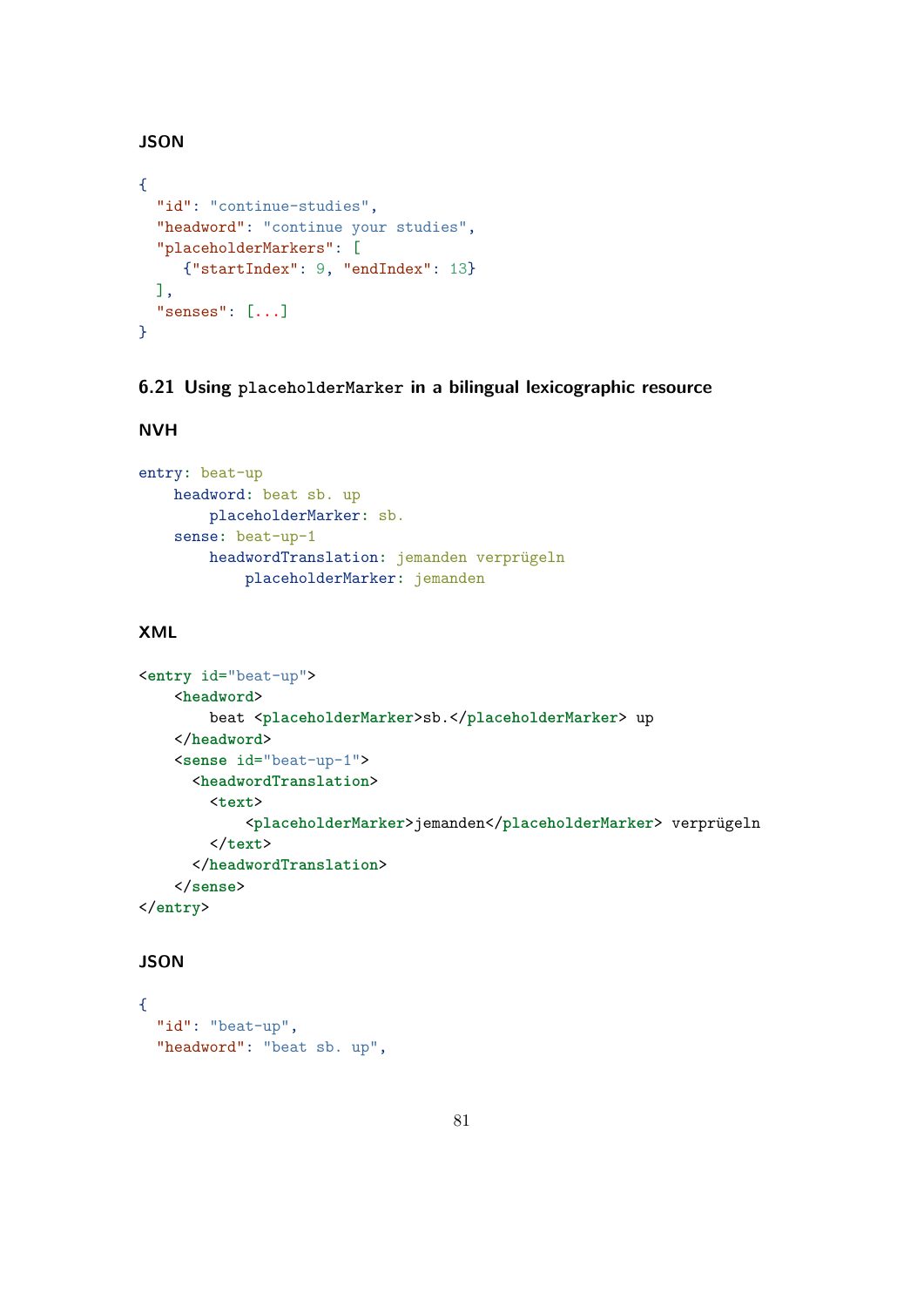```
"placeholderMarkers": [
      {"startIndex": 5, "endIndex": 8}
  ],
  "senses": [{
    "id": "beat-up-1",
    "headwordTranslations": [{
      "text": "jemanden verprügeln",
      "placeholderMarkers": [
          {"startIndex": 0, "endIndex": 8}
      ],
    \uparrow}]
}
```
### **6.22 Using headwordMarker**

### **NVH**

```
entry: autopsy
   headword: autopsy
    sense: autopsy-1
        headwordTranslation: pitva
        example: The coroner performed an autopsy.
            headwordMarker: autopsy
            exampleTranslation: Koroner provedl pitvu.
                headwordMarker: pitvu
```
### **XML**

```
<entry id="autopsy">
    <headword>autopsy</headword>
    <sense id="autopsy-1">
        <headwordTranslation><text>pitva</text></headwordTranslation>
        <example>
            <text>
                The coroner performed an <headwordMarker>autopsy</headwordMarker>.
            </text>
            <exampleTranslation>
                <text>
                    Koroner provedl <headwordMarker>pitvu</headwordMarker>.
                </text>
            </exampleTranslation>
```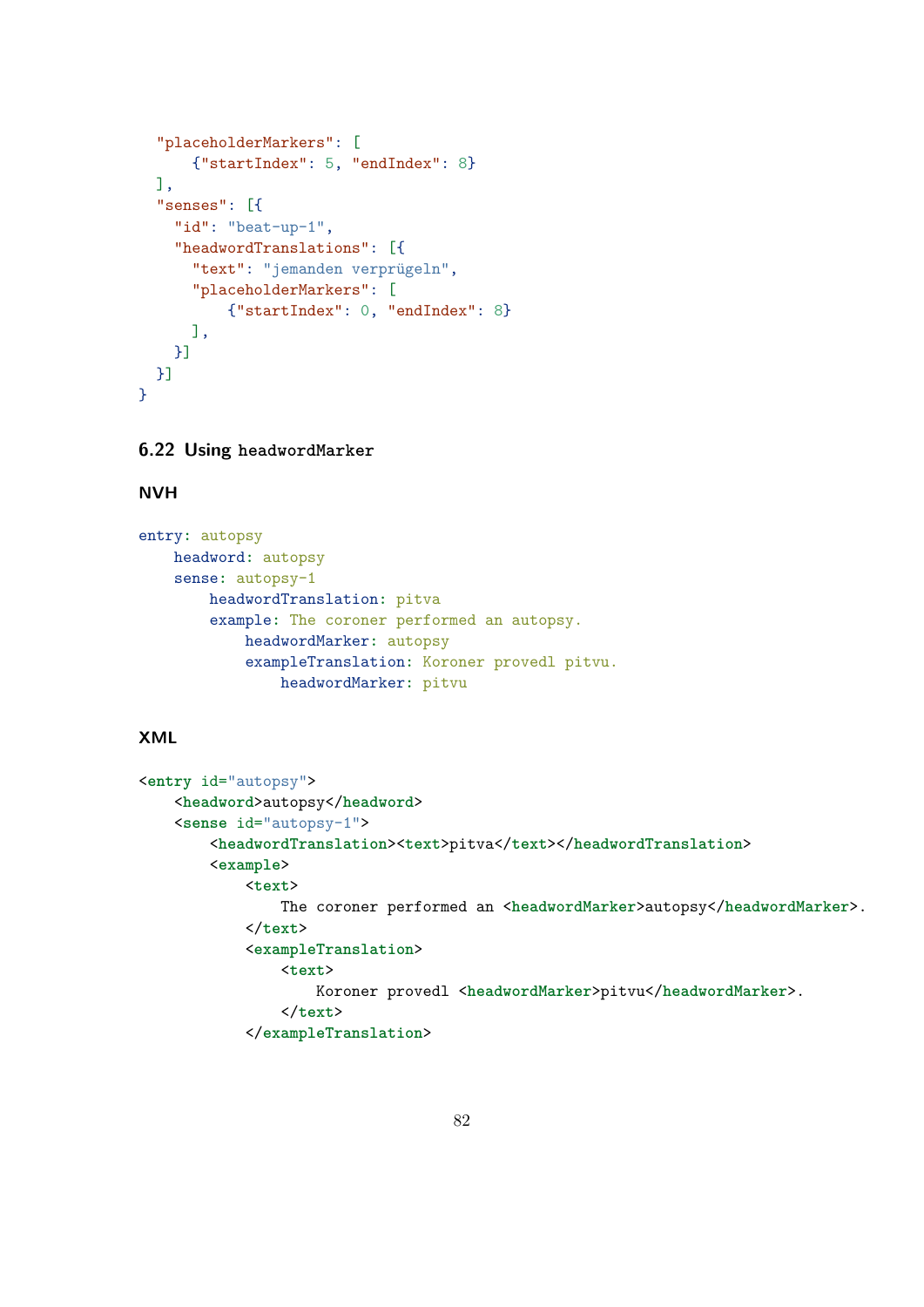```
</example>
    </sense>
</entry>
```
## **JSON**

```
{
  "id": "autopsy",
  "headword": "autopsy",
  "senses": [{
   "id": "autopsy-1",
    "headwordTranslations": [{"text": "pitva"}],
    "examples": [{
      "text": "The coroner performed an autopsy.",
      "headwordMarkers": [
        {"startIndex": 25, "endIndex": 32}
      ],
      "exampleTranslations": [{
        "text": "Koroner provedl pitvu.",
        "headwordMarkers": [
          {"startIndex": 16, "endIndex": 21}
        ]
      }]
   }]
 }]
}
```
## **6.23 Using itemMarker**

# **NVH**

```
entry: autopsy
   headword: autopsy
    sense: autopsy-1
       headwordTranslation: pitva
        example: The coroner performed an autopsy.
            headwordMarker: autopsy
            itemMarker: performed
                lemma: perform
            exampleTranslation: Koroner provedl pitvu.
                headwordMarker: pitvu
```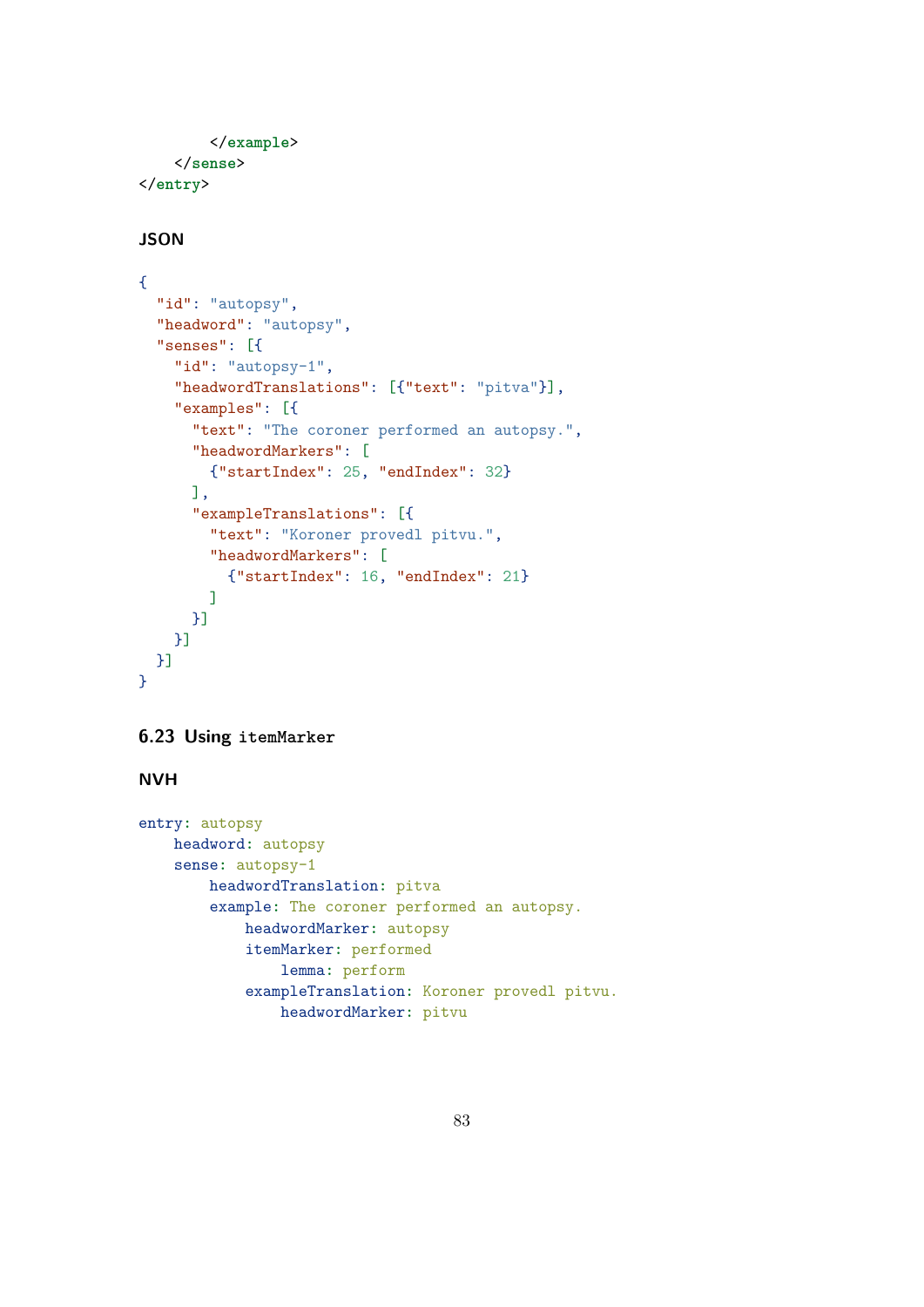```
itemMarker: provedl
   lemma: provést
```
## **XML**

```
<entry id="autopsy">
   <headword>autopsy</headword>
    <sense id="autopsy-1">
        <headwordTranslation><text>pitva</text></headwordTranslation>
        <example>
            <text>
                The coroner <itemMarker lemma="perform">performed</itemMarker>
                an <headwordMarker>autopsy</headwordMarker>.
            </text>
            <exampleTranslation>
                <text>
                    Koroner <itemMarker lemma="provést">provedl</itemMarker>
                    <headwordMarker>pitvu</headwordMarker>.
                </text>
            </exampleTranslation>
        </example>
    </sense>
</entry>
```
## **JSON**

```
{
  "id": "autopsy",
  "headword": "autopsy",
  "senses": [{
    "id": "autopsy-1",
    "headwordTranslations": [{"text": "pitva"}],
    "examples": [{
      "text": "The coroner performed an autopsy.",
      "headwordMarkers": [
       {"startIndex": 25, "endIndex": 32}
      ],
      "itemMarkers": [
        {"startIndex": 12, "endIndex": 21, "lemma": "perform"}
      ],
      "exampleTranslations": [{
        "text": "Koroner provedl pitvu.",
```